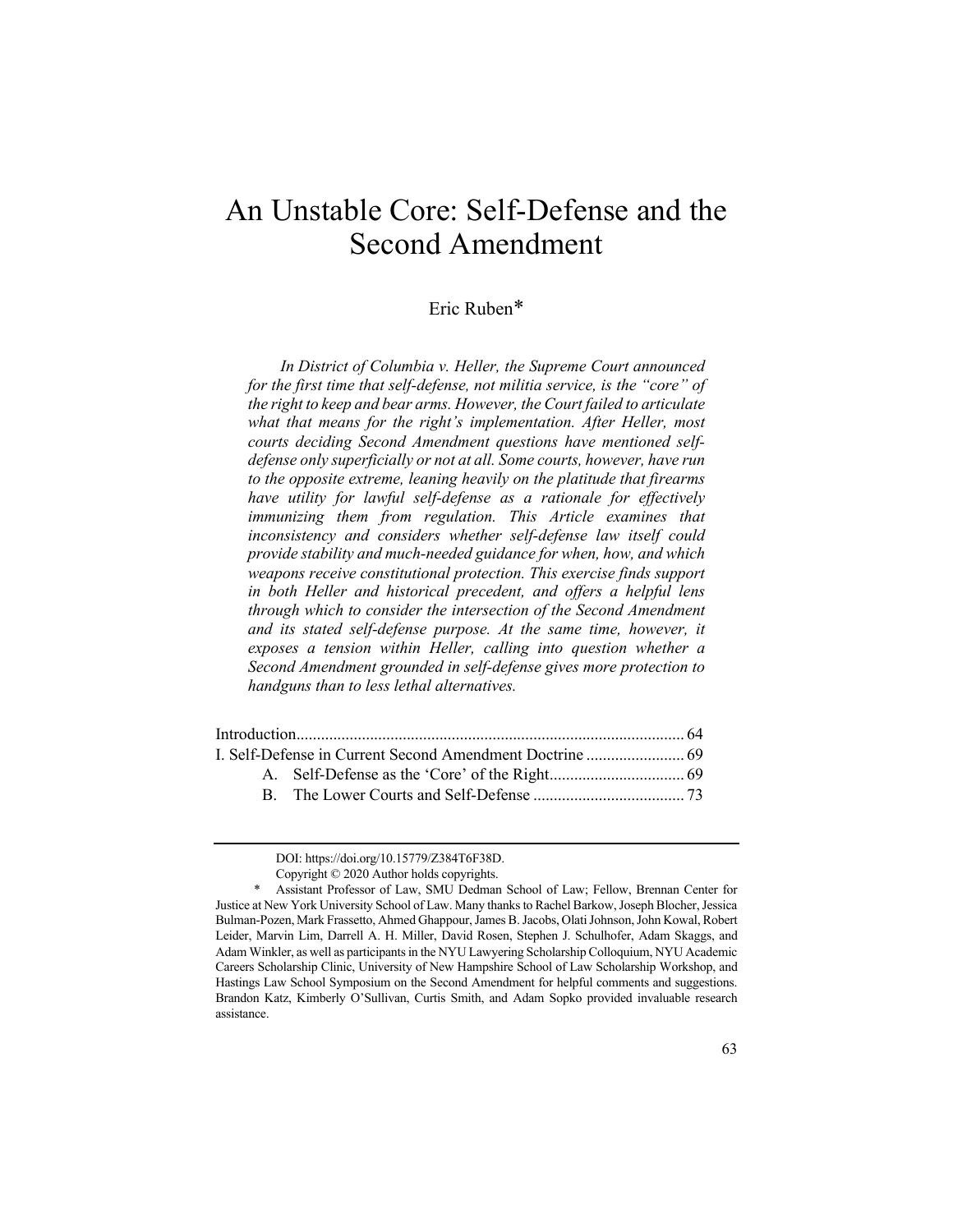64 *CALIFORNIA LAW REVIEW* [Vol. 108:63

|    | 1. Self-Defense as a Nonfactor in Second Amendment Cases  |  |  |  |
|----|-----------------------------------------------------------|--|--|--|
|    | 74                                                        |  |  |  |
|    |                                                           |  |  |  |
|    |                                                           |  |  |  |
|    | A. Necessity and Proportionality in Self-Defense Law 82   |  |  |  |
|    |                                                           |  |  |  |
|    |                                                           |  |  |  |
|    | B. Using Self-Defense Law to Construct Second Amendment   |  |  |  |
|    |                                                           |  |  |  |
|    | 1. Possessing and Carrying Arms for Use in Confrontations |  |  |  |
|    | 91                                                        |  |  |  |
| a. |                                                           |  |  |  |
|    |                                                           |  |  |  |
|    | 2. Acquiring Specific Types of Firearms 101               |  |  |  |
|    |                                                           |  |  |  |

## **INTRODUCTION**

An essential holding in *District of Columbia v. Heller* was that self-defense, not the protection of a "well regulated Militia,"<sup>1</sup> is the "core" and "central component" of the right to keep and bear  $arms<sup>2</sup>$ . The Supreme Court was emphatic about this point, referencing self-defense no fewer than eighty-three times.<sup>3</sup> The Court went on to strike down two D.C. laws because they denied "law-abiding, responsible citizens" the right to keep handguns in the home and render them operable when needed for self-defense. *Heller*'s holding and reasoning led to concerns that the opinion expanded the right to keep and bear arms in a way that would cause weapons laws to fall like "dominoes."<sup>4</sup> This apprehension was driven in part by the fact that a need for self-defense can arise

<sup>1.</sup> U.S. CONST. amend. II ("A well regulated Militia, being necessary to the security of a free State, the right of the people to keep and bear Arms, shall not be infringed.").

<sup>2.</sup> District of Columbia v. Heller, 554 U.S. 570, 599, 630 (2008). For a discussion of how this reading overturned generations of federal court precedent grounding the Second Amendment in militia service, see Eric M. Ruben & Darrell A. H. Miller, *Preface: The Second Generation of Second Amendment Law & Policy*, 80 L. & CONTEMP. PROBS. 1, 1–3 (2017). The Supreme Court has not clarified whether interests other than self-defense have Second Amendment salience after *Heller*. *See* Joseph Blocher, *Hunting and the Second Amendment*, 91 NOTRE DAME L.REV. 133, 137 (2015) ("[T]he case for Second Amendment coverage of hunting and recreation is tenuous."); Gregory P. Magarian, *Speaking Truth to Firepower: How the First Amendment Destabilizes the Second*, 91 TEX. L. REV. 49, 52 (2012) ("*Heller* emphatically rejects the position that the Second Amendment's preamble limits the amendment to guaranteeing the people's right, collectively, to constitute an armed state militia."). As a practical matter, post-*Heller* case law has focused on the Second Amendment interest in self-defense, which is almost always the interest asserted by litigants. Consistent with that trend, I do not consider alternative bases for the Second Amendment right in this Article.

<sup>3</sup>*. See Heller*, 554 U.S. 570*.* The Supreme Court matched *Heller*'s emphasis, again referencing "self-defense" eighty-three times, two years later in *McDonald v. City of Chicago*, 561 U.S. 742 (2010).

<sup>4</sup>*. Id.* at 679–80 (Stevens, J., dissenting).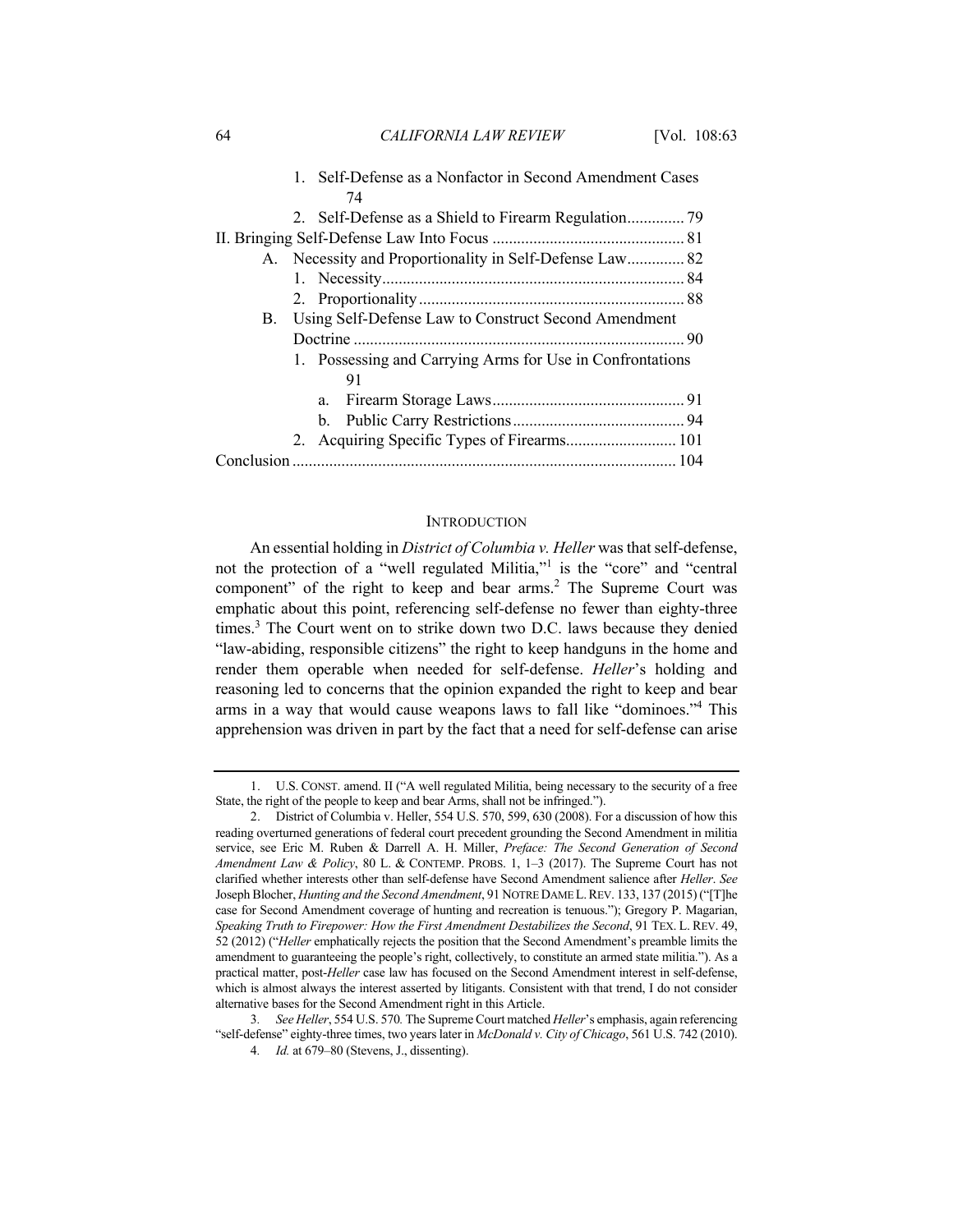virtually anywhere.<sup>5</sup> Yet courts and commentators have failed to consider how self-defense itself is limited, let alone how those limitations might inform post-*Heller* doctrine.<sup>6</sup> Placing self-defense at the core of the Second Amendment did not thereby unfetter the right to keep and bear arms. Rather, *Heller*'s self-defense holding raised a new round of questions about the intersection of the Second Amendment and self-defense that the Court failed to answer.<sup>7</sup>

As in other areas of constitutional law, $\delta$  developing Second Amendment doctrine that is consistent with the Amendment's underlying purpose is crucial to scholarship and jurisprudence.<sup>9</sup> A growing body of literature focuses on what post-*Heller* Second Amendment doctrine should look like,<sup>10</sup> but scant attention has been paid to the role of self-defense in that doctrine.<sup>11</sup>

8*. See, e.g.*, William M. Beaney, *The Right to Privacy and American Law*, 31 L. & CONTEMP. PROBS. 253 (1966) (discussing Fourteenth Amendment doctrine and values); Martin H. Redish, *The Value of Free Speech*, 130 U. PA. L. REV. 591, 593–94 (1982) (discussing free speech doctrine and values of liberty and autonomy); Martin H. Redish & Kirk J. Kaludis, *The Right of Expressive Access in First Amendment Theory: Redistributive Values and the Democratic Dilemma*, 93 NW. U. L. REV. 1083, 1114–16 (1999) (arguing compelled speech interferes with First Amendment value in autonomy); Ann L. Schiavone, *Unleashing the Fourteenth Amendment*, 2016 WIS. L. REV. FORWARD 27 (2016) (considering doctrinal implications of the Fourteenth Amendment's protection of liberty and equality).

9*. See generally* RICHARD H. FALLON, JR., IMPLEMENTING THE CONSTITUTION (2001) (describing how judicial doctrine implements constitutional meaning); Lawrence B. Solum, *The Interpretation-Construction Distinction*, 27 CONST. COMMENT. 95, 100 (2010) ("In general, interpretation recognizes or discovers the linguistic meaning of an authoritative legal text."); *id.* at 103 ("Conceptually, construction gives legal effect to the semantic content of a legal text.").

10. Many of these efforts propose the migration of rules and standards from other areas of law. *See, e.g.*, Joseph Blocher, *Categoricalism and Balancing in First and Second Amendment Analysis*, 84 N.Y.U. L. REV. 375 (2009) (discussing how *Heller* invoked First Amendment doctrine); Kenneth A. Klukowski, *Making Second Amendment Law with First Amendment Rules: The Five-Tier Free Speech Framework and Public Forum Doctrine in Second Amendment Jurisprudence*, 93 NEB. L. REV. 429 (2014) (proposing borrowing from First Amendment doctrine to implement the Second Amendment); David B. Kopel, *The First Amendment Guide to the Second Amendment*, 81 TENN. L. REV. 419 (2014) (same); Darrell A. H. Miller, *Text, History, and Tradition: What the Seventh Amendment Can Teach Us About the Second*, 122 YALE L. J. 852 (2013) [hereinafter Miller, *Text, History, and Tradition*] (proposing borrowing from Seventh Amendment doctrine to implement the Second Amendment); *infra* notes 86–90 and accompanying text (discussing how courts have borrowed from First Amendment doctrine in Second Amendment cases since *Heller*).

11*. Cf.* Eric Ruben & Joseph Blocher, *You Can Lead a Horse to Water:* Heller *and the Future of Second Amendment Scholarship*, 68 DUKE L.J. ONLINE 1 (2018) (identifying the role of self-defense in the Second Amendment's implementation as a crucial open issue after *Heller*). One body of scholarship has discussed whether the Second Amendment constitutionalized some version of selfdefense. *See infra* note 38 (listing sources). These articles did not consider the inquiry made herein: how the law of self-defense informs the Second Amendment. In a recent book and an earlier article, Joseph Blocher and Darrell A. H. Miller contend that self-defense points to Second Amendment values. *See*  JOSEPH BLOCHER & DARRELL A. H. MILLER, THE POSITIVE SECOND AMENDMENT: RIGHTS, REGULATION, AND THE FUTURE OF *HELLER* (2018) [hereinafter BLOCHER & MILLER, THE POSITIVE

<sup>5</sup>*. Id.*

<sup>6</sup>*.* A notable exception is Darrell A. H. Miller, *Self-Defense, Defense of Others, and the State*, 80 L. & CONTEMP. PROBS. 85 (2017) [hereinafter Miller, *Self-Defense*] (suggesting that the state's traditional role in regulating defensive force may have implications for the Second Amendment).

<sup>7.</sup> As Justice Stephen Breyer stated in dissent, "self-defense . . . is the beginning, rather than the end, of any constitutional inquiry." *Heller*, 554 U.S. at 687 (Breyer, J., dissenting) (emphasis omitted).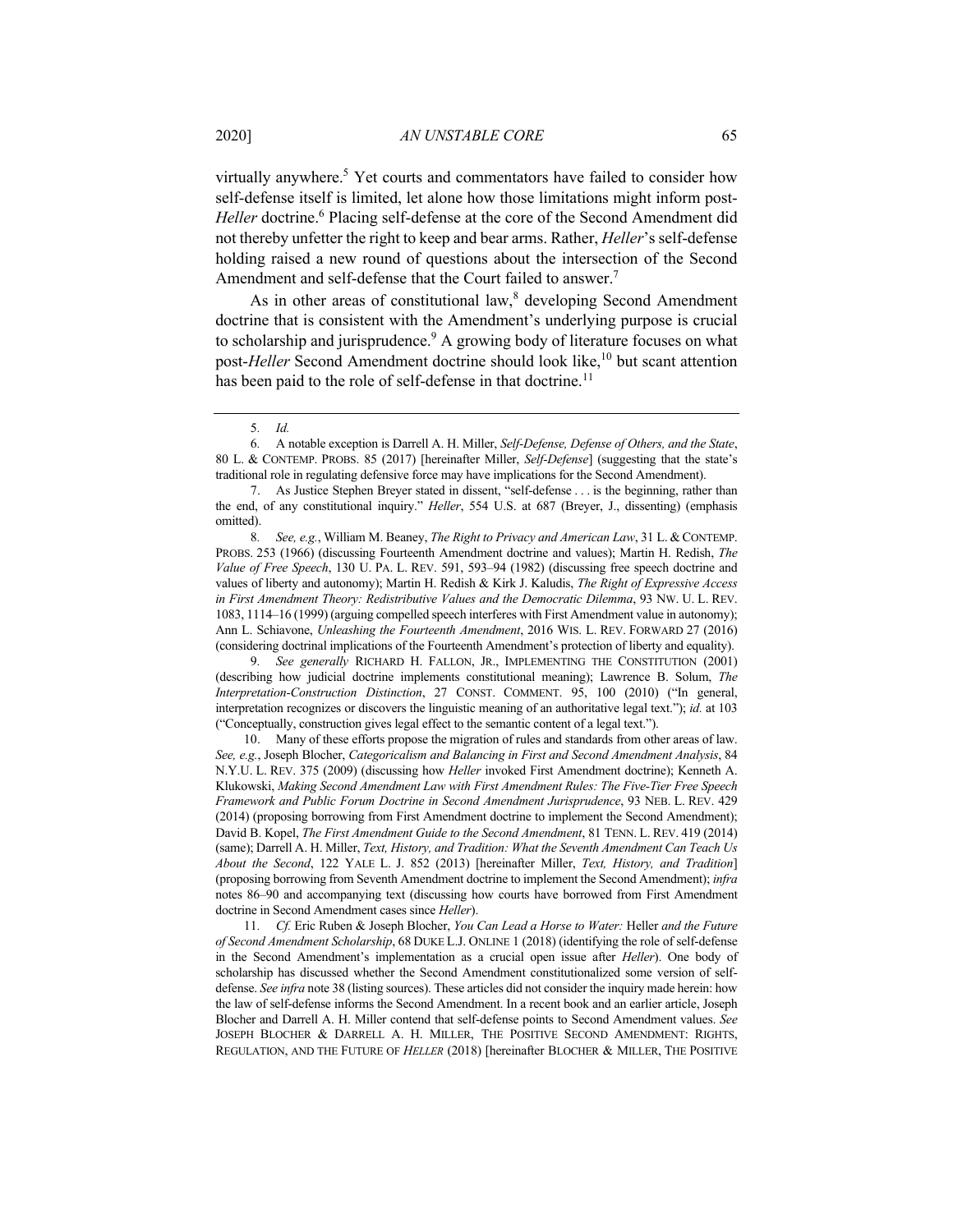How does self-defense pertain to laws banning weapons on the basis of their lethality<sup>12</sup> or restricting who can carry them on public streets?<sup>13</sup> How is selfdefense relevant to the Second Amendment analysis of laws requiring handguns within a residence to be locked unless carried on the person?<sup>14</sup> There are dozens of categories of weapons restrictions, and after *Heller*, all of them are exposed to constitutional challenge.<sup>15</sup> Lower courts must resolve those challenges consistent with the Second Amendment's self-defense core, but how to do so is undertheorized.

The result has been divergent approaches among the lower courts, from ignoring self-defense altogether to insulating guns from regulation by relying on the truism that they *can* be used defensively.16 Both approaches run the risk of deviating from a truly self-defense-centered Amendment, and the latter approach could imperil much of our regulatory regime.

This Article exposes the pervasive confusion about self-defense in Second Amendment case law. The Article presumes that the Court meant to invoke the traditional legal understanding of self-defense instead of the term's colloquial, natural right, or other meaning. It then proposes a way that traditional legal understanding can play a more integral role in Second Amendment doctrine.<sup>17</sup> In

14*. See, e.g.*, Jackson v. City. & Cty. of San Francisco, 746 F.3d 953 (9th Cir. 2014) (upholding requirement that handguns in the home be either locked or kept on the person).

15*. See* Eric Ruben & Joseph Blocher, *From Theory to Doctrine: An Empirical Analysis of the Right to Keep and Bear Arms after* Heller, 67 DUKE L.J. 1433, app. B (2018) (identifying sixty different types of weapons regulations that have been subject to Second Amendment challenges).

16*. See infra* Part I.B.

17. In this Article, I join those trying to make post-*Heller* doctrine more intelligible. I thus do not set out to corroborate or dispute whether, as a matter of first principle, the Supreme Court was correct to place self-defense, as opposed to the preservation of a well-regulated militia, at the core of the Second

SECOND AMENDMENT]; Joseph Blocher & Darrell A. H. Miller, *What is Gun Control? Direct Burdens, Incidental Burdens, and the Boundaries of the Second Amendment*, 83 U. CHI. L. REV. 295, 347–54 (2016) [hereinafter Blocher & Miller, *What is Gun Control?*]. To my knowledge, only one article contends that the law of self-defense can inform the boundaries of the post-*Heller* Second Amendment. *See* Miller, *Self Defense*, *supra* note 6 (tracing the history of common law self-defense from an excuse to a justification and discussing implications for the right to keep and bear arms).

<sup>12</sup>*. See, e.g.*, Kolbe v. Hogan, 849 F.3d 114, 138 (4th Cir. 2017) (en banc) ("[T]here is scant evidence in the record before us that the FSA-banned assault weapons and large capacity magazines are possessed, or even suitable, for self-protection."). In keeping with common practice, I use the term "assault weapon," although I recognize the term's imprecision.

<sup>13.</sup> Some courts have characterized the Second Amendment as protecting a right to "armed selfdefense," which is "as important outside the home as inside." Wrenn v. District of Columbia, 864 F.3d 650, 658 (D.C. Cir. 2017); Moore v. Madigan, 702 F.3d 933, 942 (7th Cir. 2012). Others have taken a less expansive view of the Second Amendment's coverage outside the home. *See, e.g.*, United States v. Masciandaro, 638 F.3d 458, 475 (4th Cir. 2011) (Wilkinson, J., concurring) ("There may or may not be a Second Amendment right in some places beyond the home, but we have no idea what those places are, what the criteria for selecting them should be, what sliding scales of scrutiny might apply to them, or any one of a number of other questions."); Williams v. State, 10 A.3d 1167, 1177–78 (Md. 2011) ("If the Supreme Court . . . meant [for the Second Amendment right] to extend beyond home possession, it will need to say so more plainly."); Darrell A. H. Miller, *Guns as Smut: Defending the Home-Bound Second Amendment*, 109 COLUM. L. REV. 1278 (2009) [hereinafter Miller, *Guns as Smut*] (proposing a home-bound Second Amendment).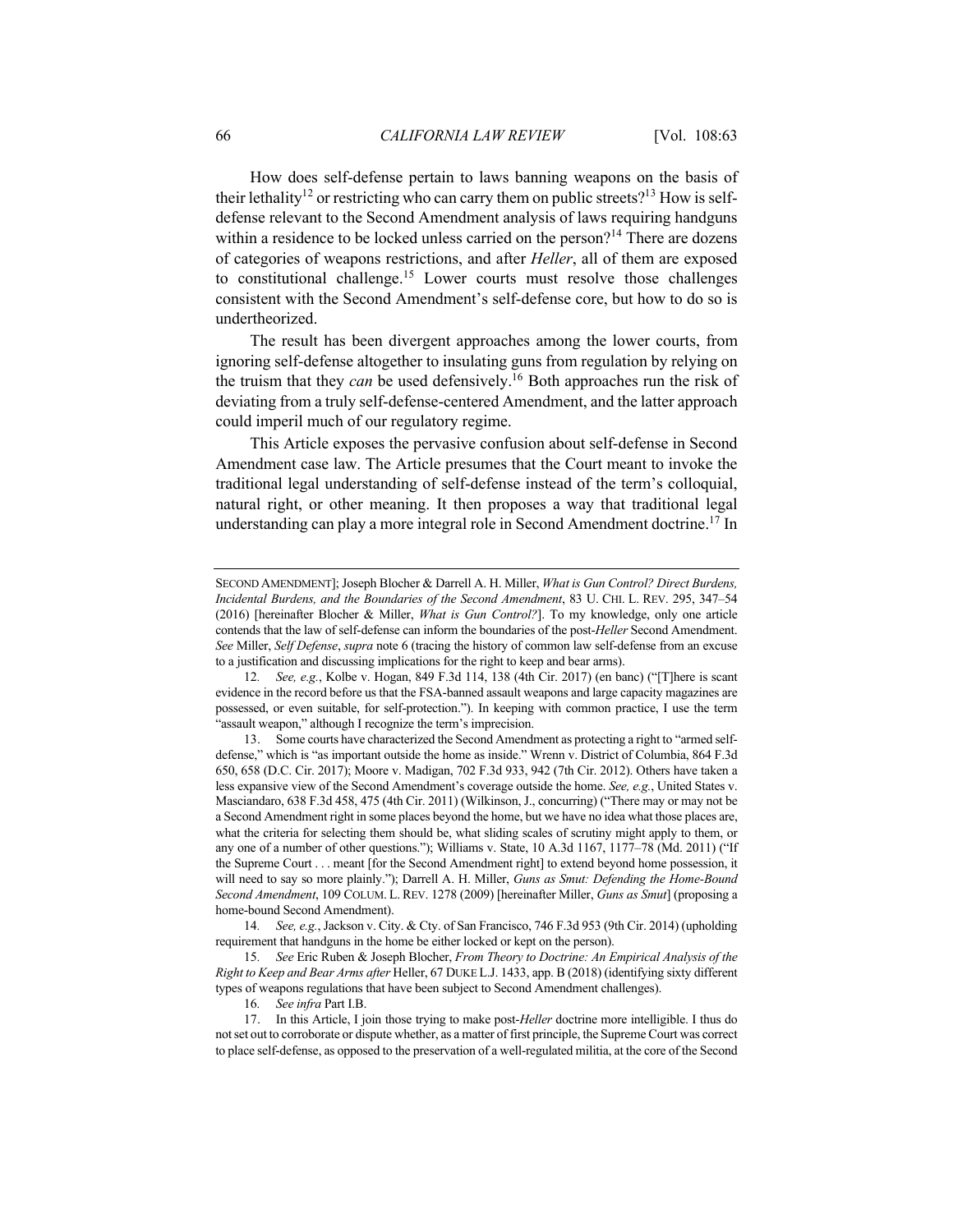particular, the Article suggests that the limitations of lawful self-defense can inform Second Amendment doctrine by lending principled requirements and procedures for the right to keep and bear arms.

The law of self-defense limits defensive force in various ways. This Article focuses on three limitations in particular: the two key self-defense requirements of necessity and proportionality, $18$  and the fact that the right to self-defense is primarily implemented as a defense to criminal charges. As this Article shows, the Supreme Court in *Heller* left open the possibility that similar requirements and procedures could delineate when the Second Amendment protects the right to carry a loaded firearm for use in self-defense.<sup>19</sup> In addition to being consistent with *Heller*, drawing on self-defense law in this way accords with a line of public carry restrictions and judicial precedent from the  $1800s$ <sup>20</sup> Importing selfdefense-derived requirements and procedures into Second Amendment doctrine could help courts fill gaps while staying true to *Heller* and historical case law.

The fit of this doctrinal approach, however, is closer for some Second Amendment contexts than others. The Second Amendment logically protects conduct that must take place far in advance of a confrontation, like acquiring a Second Amendment arm and training to use it. The Article grapples with whether necessity and proportionality, the linchpins of self-defense law, can be adapted for such circumstances.<sup>21</sup> In the absence of a relatively proximate self-defense situation, it is difficult to determine with precision what arms are necessary or proportionate for self-defense. However, this does not mean that self-defense law has no role to play in such circumstances, such as offering normative commitments that should be reflected—and certainly not undermined—in Second Amendment doctrine.

Amendment right. By juxtaposing *Heller* and our legal tradition of self-defense, however, I expose a tension within *Heller* and a novel critique of the opinion: the majority's ruling is arguably inconsistent with self-defense's orientation away from lethal violence. *See infra* notes 26–27, 286–298, and accompanying text.

<sup>18.</sup> My analysis includes discussion of two proxies for necessity: imminence and the traditional duty to retreat before using lethal defensive force. *See infra* notes 157–179 and accompanying text. This in no way means that other limitations on lawful defensive force are not relevant, such as the requirement of a "reasonable belief" about the need for defensive force. *See* JOSHUA DRESSLER, UNDERSTANDING CRIMINAL LAW 212–13, 225–29 (2018) (summarizing this requirement and contemporary debates about its implementation); *infra* notes 139, 294 (noting other potentially relevant aspects of self-defense law).

<sup>19</sup>*. See* District of Columbia v. Heller, 554 U.S. 570, 576, 635 (2008).

<sup>20</sup>*. See infra* notes 220–225 and accompanying text (discussing nineteenth-century legislation and related case law).

<sup>21</sup>*. Cf.* Eugene Volokh, *Medical Self-Defense, Prohibited Experimental Therapies, and Payment for Organs*, 120 HARV. L.REV. 1813, 1818 (2007) (contending that self-defense requirements can be adapted for circumstances with less urgency and more anticipation than typical self-defense). Volokh notes that rationales for imminence, like avoiding erroneous claims of necessity and therefore avoiding unnecessary deaths, are weaker in some contexts. He suggests that in the medical self-defense context, the focus should be on a "present medical threat (your kidneys are actually failing) and the lack of a satisfactory permitted therapy." *Id.* at 1824.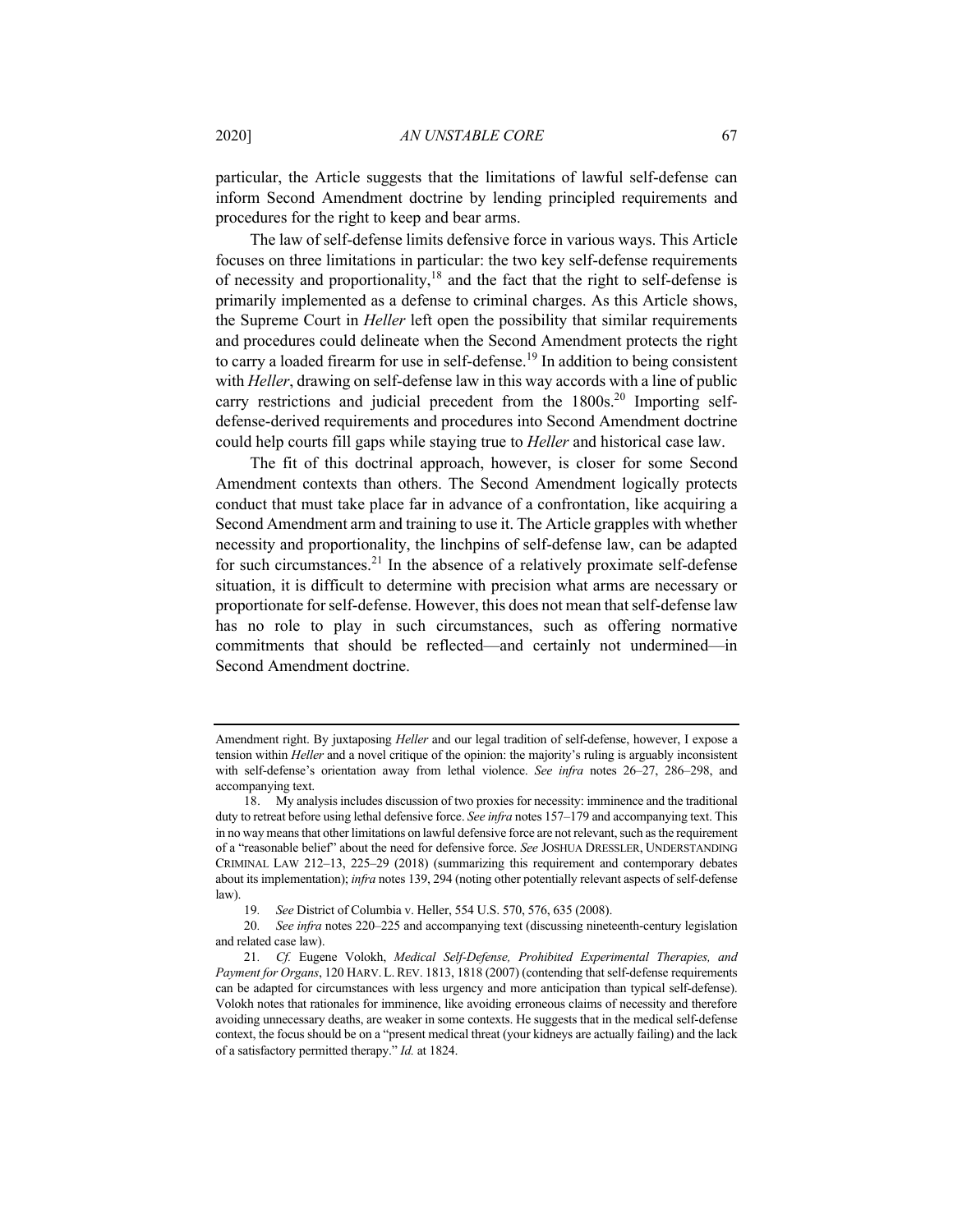Of course, scholars have debated the commitments underlying the right of self-defense.<sup>22</sup> While this Article does not purport to identify all such commitments, it raises one that is evident from the time of the Second Amendment's enactment but is missing from its post-*Heller* implementation: the preservation of life.<sup>23</sup>

The law of self-defense functions to shepherd conflicts away from lethal violence, and thus away from handgun violence, absent rare circumstances.<sup>24</sup> And yet *Heller* assumes that the possession of one lethal weapon, the handgun, receives maximal protection without regard to its lethality.<sup>25</sup> That disconnect between the orientation of self-defense law and *Heller*'s assumption about handguns—suggests a novel critique of the opinion. In particular, *Heller* may be doctrinally inconsistent by placing lawful self-defense at the core of the right, but neglecting the nonlethal orientation baked into that core.<sup>26</sup> Indeed, this Article considers whether *Heller*'s exaltation of handguns not only exists in tension with that orientation, but actively undermines it. $27$ 

This Article is but an initial exploration of the intersection of the Second Amendment and the law of self-defense.<sup>28</sup> My goal is neither to exhaust the possibilities regarding this intersection nor to resolve all of the open questions raised by *Heller*'s self-defense holding. My analysis suggests that no uniform rule or standard can accommodate the different ways the Second Amendment and lawful self-defense intersect. Hopefully, given the stakes for both individual self-defense and the government's ability to regulate the tools of violence, other analyses will follow.

<sup>22</sup>*. See, e.g.*, DRESSLER, *supra* note 18, at 223–25 (2018) (discussing different theories); GEORGE P. FLETCHER, RETHINKING CRIMINAL LAW § 10.5 (Oxford Univ. Press 2000) (1978) (same). Fletcher observed that the law governing defensive force is a "composite" and "hybrid" model that reflects "deeper ideological clashes." *Id.* at 874. In this Article, I use the word "commitment," but do not purport to distinguish that term from values, principles, orientation, or other words used to describe the normative basis for our legal tradition of self-defense. *Cf.* Blocher & Miller, *What is Gun Control?*, *supra* note 11, at 348 (stating that it is "of no real significance" whether the Second Amendment's purposes are called "approaches, theories, values, or principles").

<sup>23</sup>*. See* Paul H. Robinson, *A Right to Bear Firearms But Not to Use Them? Defensive Force Rules and the Increasing Effectiveness of Non-Lethal Weapons*, 89 B.U. L. REV. 251, 252–53, 256 (2009).

<sup>24.</sup> *Id.*

<sup>25</sup>*. See* District of Columbia v. Heller, 554 U.S. 570, 629 (2008); *infra* notes 52–57, and accompanying text.

<sup>26.</sup> Thus, this Article supplements the critique that *Heller* applies originalism in inconsistent ways. *See, e.g.*, Reva B. Siegel, *Dead or Alive: Originalism as Popular Constitutionalism in* Heller, 122 HARV. L. REV. 191 (2008); *infra* note 291 (listing other sources).

<sup>27</sup>*. See infra* 286–298, and accompanying text.

<sup>28.</sup> This Article thus joins a growing body of scholarship addressing how post-*Heller* Second Amendment rights intersect with other areas of law. *See, e.g.*, Blocher & Miller, *What is Gun Control?*, *supra* note 11 (tort); Jessica Bulman-Pozen, *Preemption and Commandeering Without Congress*, 70 STAN.L.REV. 2029 (2018) (federalism); Michael C. Dorf, *Incidental Burdens and the Nature of Judicial Review*, 83 U. CHI. L. REV. ONLINE 97 (2016) (tort); Magarian, *supra* note 2 (First Amendment); Timothy Zick, *Arming Public Protests*, 104 IOWA L. REV. 223 (2018) (First Amendment).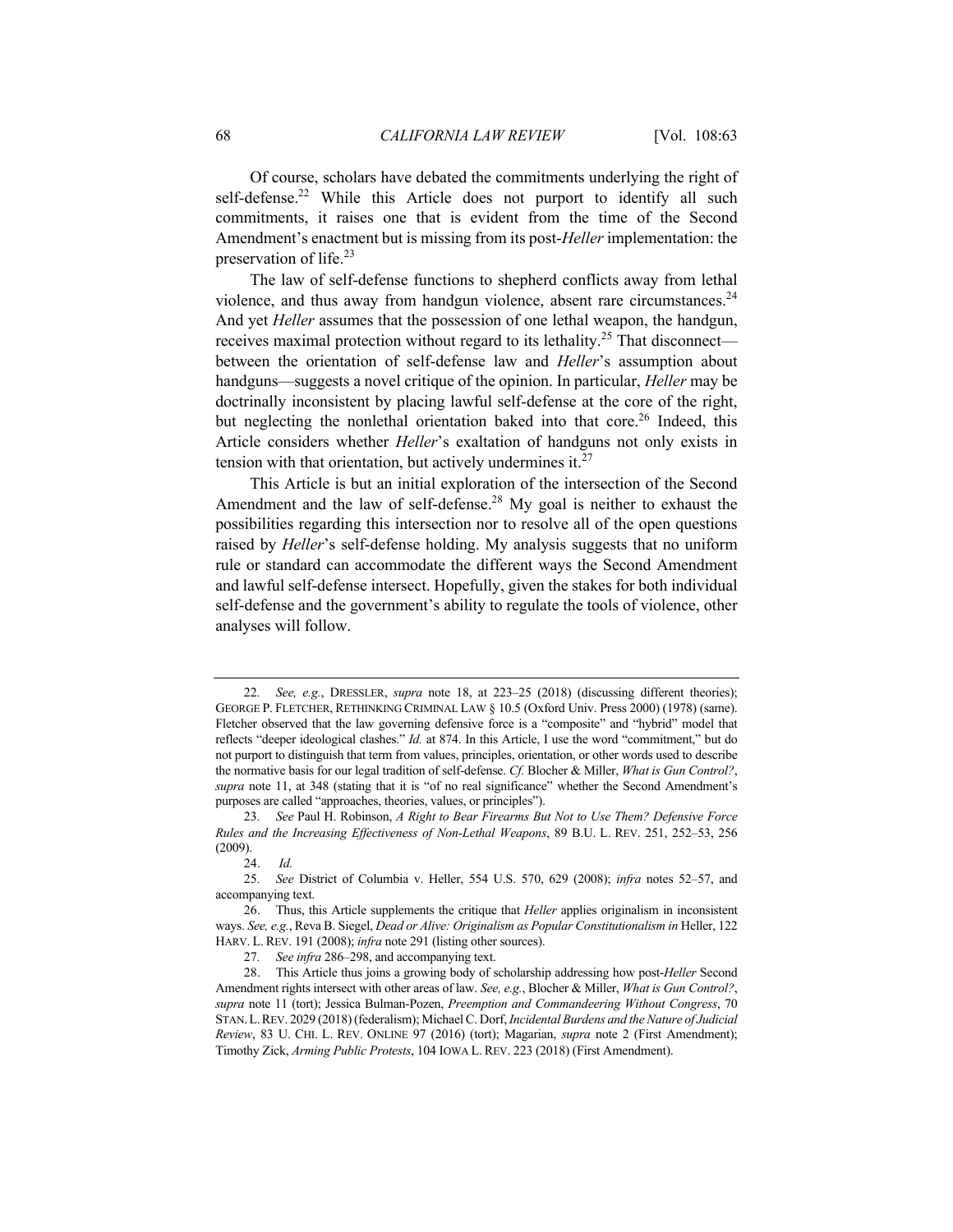## 2020] *AN UNSTABLE CORE* 69

Part I of this Article identifies and analyzes how *Heller* obfuscated the import of placing self-defense at the core of the right to keep and bear arms, giving way to conflicting lower court analyses and outcomes. Part II proposes a way to clarify the role of self-defense in Second Amendment law: applying selfdefense-derived rules and requirements to Second Amendment cases. This framework helps to resolve various live disputes and shows that placing selfdefense at the Second Amendment's core need not lead to an unfettered right to arms. The Article concludes with high-level observations about how the law of self-defense suggests that the Second Amendment may be narrower than many courts and scholars assume.

#### I.

## SELF-DEFENSE IN CURRENT SECOND AMENDMENT DOCTRINE

Self-defense pervaded *Heller*'s declaration of an individual right to keep and bear arms, but the opinion failed to translate that emphasis to any doctrinal rules, tests, or standards that could guide decisions about when weapons regulations violate the Second Amendment.<sup>29</sup> This Part analyzes the imprecise ways the majority relied on self-defense in *Heller*. It then identifies two contradictory usages of self-defense in subsequent Second Amendment case law.

#### *A. Self-Defense as the 'Core' of the Right*

Dick Heller initiated his lawsuit because he wanted to own a handgun and render it operable for "lawful self-defense in the home."30 Two D.C. laws prevented him from doing so: one requiring firearms to be locked or inoperable at all times, and the other entirely banning possession of his desired weapon, a handgun. Heller challenged both laws on the grounds that they violated his Second Amendment rights. For the better part of a century, the judicial consensus was that the militia clause limited the Second Amendment,<sup>31</sup> meaning that Heller was seeking a jurisprudential sea change. He asserted no interest in militia service, but rather an interest rooted in private self-defense. When the case reached the Supreme Court, a bare majority of the Justices outright rejected that self-defense was "merely a 'subsidiary interest' of the right to keep and bear arms."<sup>32</sup> Quite the contrary, after analyzing how the Second Amendment would be understood by "ordinary citizens in the founding generation,"<sup>33</sup> the majority

<sup>29</sup>*. See* FALLON, *supra* note 9, at 5 (observing how judicial "design of implementing strategies" follows "the identification of constitutional meaning").

<sup>30.</sup> Complaint at 4, Parker v. District of Columbia, 311 F. Supp. 2d 103 (D.D.C. 2004) (No. 03 cv-213), ECF No. 1; *see also Heller*, 554 U.S. at 576 & n.2 (construing Heller's complaint "as seeking the right to render a firearm operable and carry it about his home in that condition only when necessary for self-defense").

<sup>31</sup>*. See* Ruben & Miller, *supra* note 2, at 1–3 (describing this consensus).

<sup>32</sup>*. Heller*, 554 U.S. at 599 (quoting *id.* at 714 (Breyer, J., dissenting)).

<sup>33</sup>*. Id.* at 577.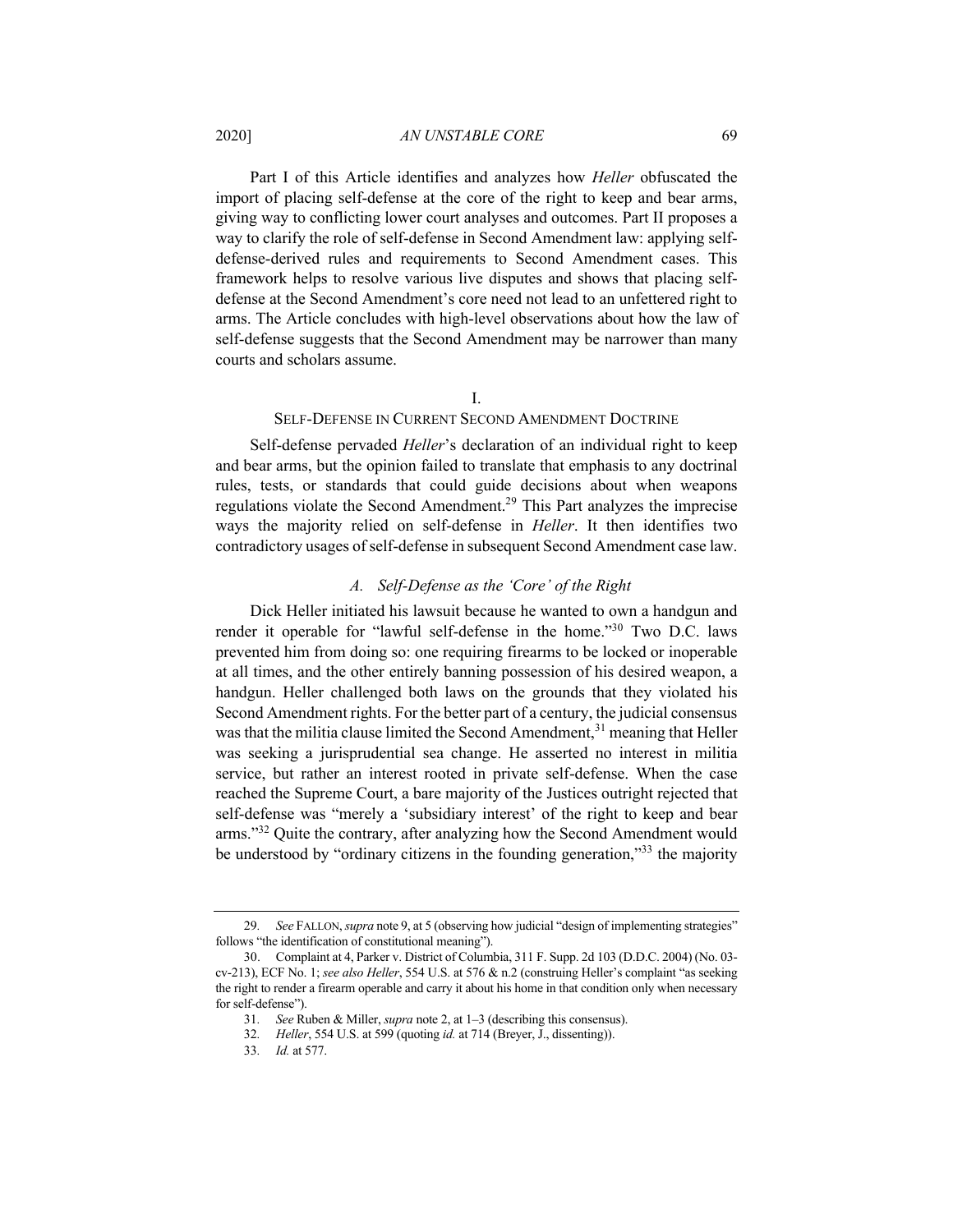deemed individual self-defense the "core" and "central component" of the right. $34$ 

After placing self-defense at the core of the Second Amendment, the logical next step was to articulate what "self-defense" meant in the context of the Second Amendment and, relatedly, how it informed constitutional doctrine.<sup>35</sup> The Court qualified "self-defense" with the adjective "lawful,"<sup>36</sup> and it characterized the core Second Amendment interest as "being armed and ready for offensive or defensive action in a case of conflict with another person,"<sup>37</sup> a situation governed by the law of self-defense.<sup>38</sup> The most natural reading of the Second Amendment's "core lawful purpose"<sup>39</sup> is thus self-defense as understood by Anglo-American law.40 That is the way the dissenting Justices in *Heller*  interpreted the majority opinion without any objection.<sup>41</sup> This Article presumes that understanding, though scholars have suggested other possibilities, ranging from a natural right conceptualization of self-defense to "self-defense" as a proxy for unarticulated values.<sup>42</sup>

38. Two years after *Heller*, the Supreme Court incorporated the Second Amendment to apply against state and local governments in *McDonald v. City of Chicago*, 561 U.S. 742 (2010). In its opinion, the Court emphasized that the Second Amendment's core purpose of self-defense has been "recognized by many legal systems," thus nodding to the rules and requirements "legal systems" deploy to determine when defensive force is lawful. *McDonald*, 561 U.S. at 767. This reading is also implicit in a body of scholarship focused on whether the Second Amendment constitutionalizes the law of self-defense. *See*  Alan Brownstein, *The Constitutionalization of Self-Defense in Tort and Criminal Law, Grammatically-Correct Originalism, and Other Second Amendment Musings*, 60 HASTINGS L.J. 1205 (2008); Nicholas J. Johnson, *Self-Defense?*, 2 J. L. ECON. & POL'Y 187 (2006); David B. Kopel, *The Natural Right of Self-Defense:* Heller*'s Lesson for the World*, 59 SYRACUSE L. REV. 235, 248 (2008); Nelson Lund, *A Constitutional Right to Self Defense?*, 2 J. L. ECON. & POL'Y 213 (2006); Nelson Lund, *The Second Amendment and the Inalienable Right to Self-Defense*, 16 HERITAGE FOUND. (Apr. 17, 2014).

39*. Heller*, 554 U.S. at 630.

40*. See* Miller, *Self Defense*, *supra* note 6, at 86 (presuming this understanding).

42*. See, e.g.*, BLOCHER & MILLER, THE POSITIVE SECOND AMENDMENT, *supra* note 11 (proxy for unidentified values like autonomy, democracy, or personal safety); Blocher & Miller, *What is Gun Control?*, *supra* note 11, at 347–54 (same); Kopel, *supra* note 38 (natural right). If *Heller* invoked a natural right understanding of self-defense, the common law remains relevant to the extent it "determin[es] or 'posit[s]'" the boundaries of natural rights. Randy Barnett, *The Intersection of Natural Rights and Positive Constitutional Law*, 25 CONN. L. REV. 853, 863 (1993); *see also* Randy Barnett, *Getting Normative: The Role of Natural Rights in Constitutional Adjudication*, 12 CONST. COMMENT. 93, 117–18 (1995) ("Traditionally, this distinction between rightful and wrongful conduct was provided by the common law which determined a person's legal rights."). The converse, too, has been suggested: that the common law's principles are founded, at least in part, on natural rights. *See* Commonwealth v. Selfridge (The Trial of Thomas O. Selfridge for the Killing of Charles Austin, Boston, 1806), 2 Am. St.

<sup>34</sup>*. Id.* at 599, 630.

<sup>35</sup>*. Id.* at 687 (Breyer, J., dissenting) ("[S]elf-defense . . . is the *beginning*, rather than the *end*, of any constitutional inquiry.") (emphasis in original).

<sup>36</sup>*. Id.* at 630 (majority opinion) (noting "core *lawful* purpose of self-defense") (emphasis added).

<sup>37</sup>*. Id.* at 584 (quoting Muscarello v. United States, 524 U.S. 125, 143 (1998) (Ginsburg, J., dissenting)).

<sup>41</sup>*. Heller*, 554 U.S. at 637 (Stevens, J., dissenting) (critiquing the majority's apparent enshrinement of "the common-law right of self-defense in the Constitution"); *see also McDonald*, 561 U.S. at 893 (Stevens, J., dissenting) (similar).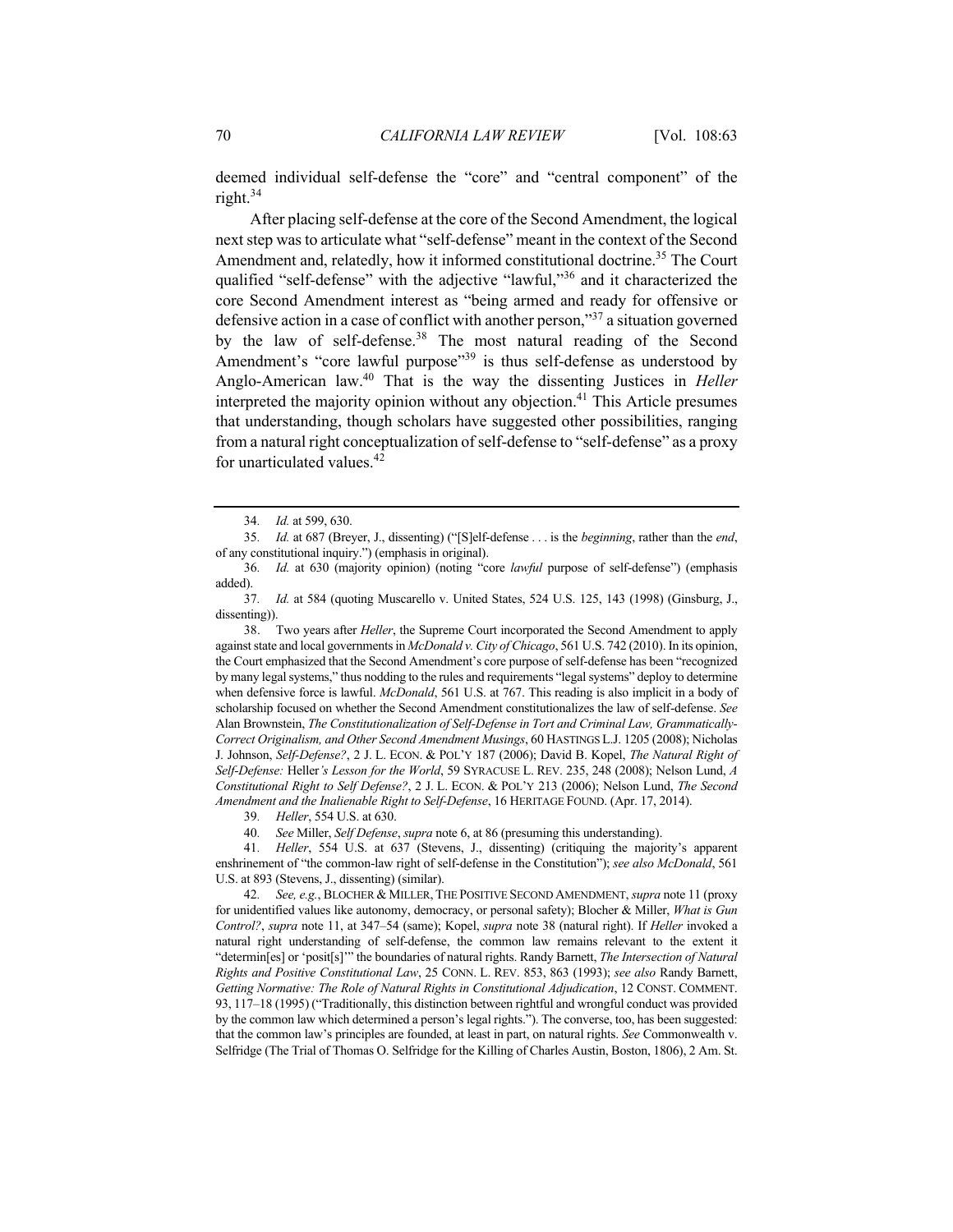#### 2020] *AN UNSTABLE CORE* 71

To complicate matters further, the Court in *Heller* invoked self-defense in different ways. As the Court framed it, Heller claimed that one of the laws at issue, a firearm storage requirement, violated his "right to render a firearm operable and carry it about his home in that condition only when necessary for self-defense."<sup>43</sup> "The only dispute" regarding the storage law, as Justice Breyer put it, was "whether the Constitution requires an exception that would allow someone to render a firearm operational when necessary for self-defense (i.e., that the firearm may be operated under circumstances where the common law would normally permit a self-defense justification in defense against a criminal charge)."44 The District of Columbia urged the Court to read that exception into the law and Heller agreed that doing so would grant him the relief he sought.<sup>45</sup>

The Court seemed to acknowledge that such a self-defense exception would be salient by going out of its way to find it "precluded by the unequivocal text" of the statute.<sup>46</sup> The majority opinion emphasized the absence of a self-defense exception repeatedly when distinguishing historical firearm storage laws. None of the historical laws would be applied to retrieving and loading a firearm when needed for lawful self-defense.<sup>47</sup> In this view, the law's constitutional infirmity was that it precluded access to firearms at the time their possession was "necessary" for "immediate self-defense,"<sup>48</sup> signaling that necessity and one of its proxies, imminence—both longstanding limitations on lawful defensive force<sup>49</sup>—were relevant to the Second Amendment analysis. Moreover, an

Trials 544, 700 (Ma. 1806) ("The principles [of self-defense] which I have thus stated are recognized by all the books which have been read, and are founded in the natural and civil rights, and in the social duties of man."). William Blackstone's treatise on English common law, which *Heller* characterizes as "the preeminent authority on English law for the founding generation," *Heller*, 554 U.S. at 593–94 (majority opinion) (quoting Alden v. Maine*,* 527 U.S. 706, 715 (1999)), refers to self-defense as a natural right but also sets out how the common law defines that right in practice. *See* 1 WILLIAM BLACKSTONE, COMMENTARY ON THE LAWS OF ENGLAND \*140 (1765); 4 WILLIAM BLACKSTONE, COMMENTARY ON THE LAWS OF ENGLAND, \*184–85 (1769). As one opinion puts it, the right to self-defense "is founded on the . . . law of nature," but it is the common law requirement of "necessity of the case, and that only which justifies a killing—on that necessity the right to kill rests." Isaacs v. State, 25 Tex. 174, 177 (Tex. 1860); *see also* Kopel, *supra* note 38 (observing connections between the natural right of selfdefense and common law).

<sup>43</sup>*. Heller*, 554 U.S. at 576 & n.2.

<sup>44</sup>*. Id.* at 692 (Breyer, J., dissenting) (citations omitted).

<sup>45</sup>*. Id.* at 630 (majority opinion).

<sup>46</sup>*. Id.* (relying also on "the presence of certain other enumerated exceptions" and D.C. Court of Appeals precedent) (citing McIntosh v. Washington, 395 A.2d 744, 755–56 (D.C. 1978)).

<sup>47</sup>*. See id.* at 632–33 (finding it "inconceivable that [a New York law] would have been enforced against a person exercising his right to self-defense," "unlikely that [a Pennsylvania law] would have been enforced against a person who used firearms for self-defense" "implausible that [a Boston law] would have been enforced against a citizen acting in self-defense").

<sup>48</sup>*. Id.* at 576, 635.

<sup>49</sup>*. See, e.g.*, MODEL PENAL CODE § 3.04(1) (AM. LAW INST., Proposed Official Draft 1962) ("[T]he use of force upon or toward another person is justifiable when the actor believes that such force is immediately necessary for the purpose of protecting himself against the use of unlawful force by such other person on the present occasion."); *infra* Part II.A.1 (discussing these requirements).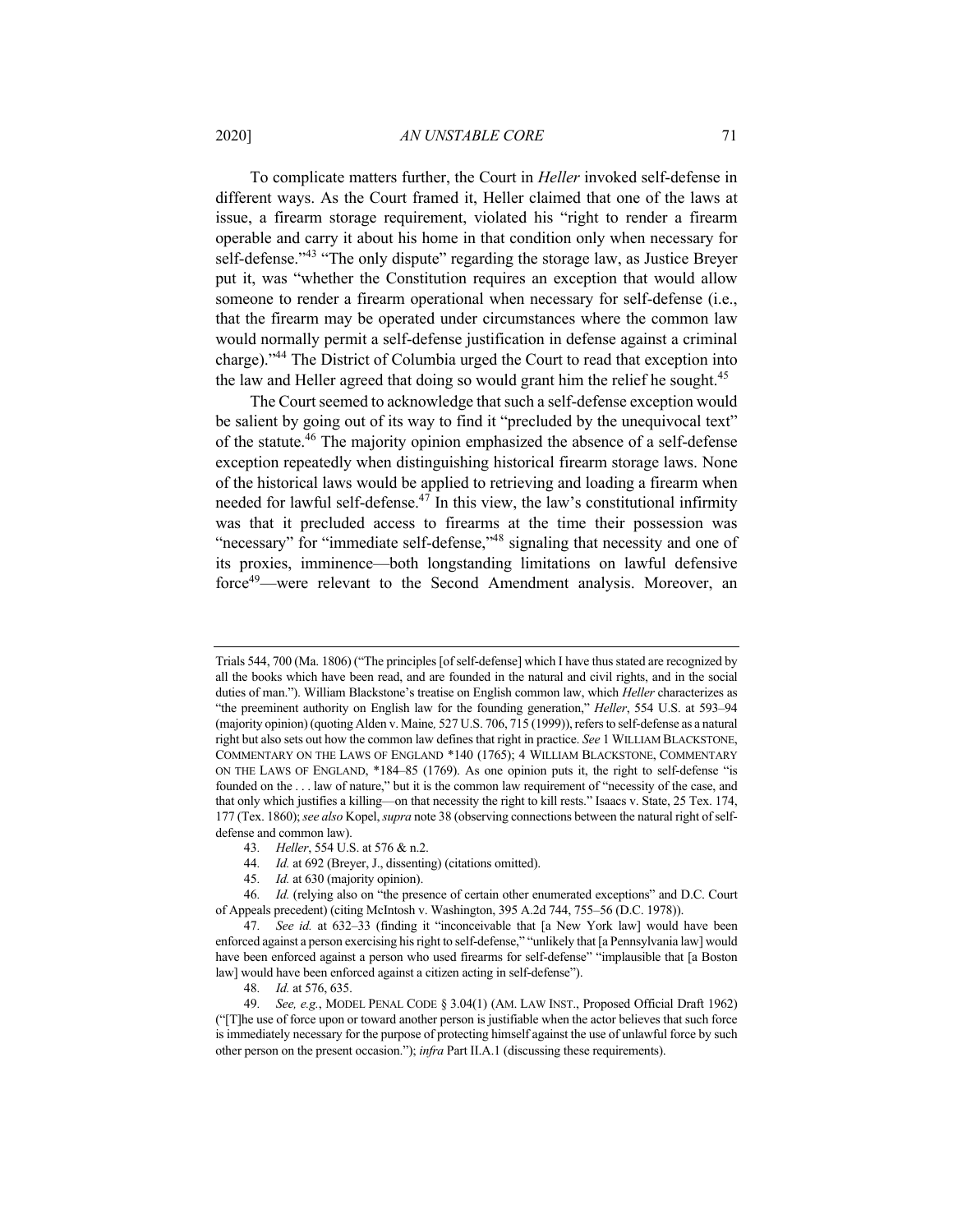"exception" to the firearm storage requirement<sup>50</sup> would most naturally operate as a defense to a charge of violating that requirement, akin to how self-defense operates as a defense to otherwise criminal violence.

The *Heller* majority, however, failed to spell out precisely how those standards would work in the Second Amendment context and ignored them completely when striking down the other law at issue, a handgun ban.<sup>51</sup> Necessity played no apparent role in deciding whether and how the Second Amendment protects the mere possession of a handgun. Instead, the Court relied heavily on the handgun's appeal. The law prohibited "the most popular weapon chosen by Americans for self-defense in the home,"<sup>52</sup> a weapon "overwhelmingly chosen by American society for [lawful self-defense],"<sup>53</sup> and "the most preferred firearm in the nation to 'keep' and use for protection of one's home and family."<sup>54</sup> The handgun, according to "the American people," is the "quintessential self-defense weapon."<sup>55</sup> That supposed popularity,<sup>56</sup> according to the majority, insulated handguns from prohibition, no matter the strength of the government's regulatory rationale or even whether the law allowed the possession of alternative firearms.<sup>57</sup> In another part of the opinion, the majority endorsed the historical view that it is permissible to ban "dangerous and unusual" weapons, but failed to define that category beyond suggesting it included "M-16 rifles and the like" but not handguns.<sup>58</sup>

- 50*. Heller*, 554 U.S. at 630.
- 51*. Id.* at 629.
- 52*. Id.*
- 53*. Id.* at 628.
- 54*. Id.* at 628–29.
- 55*. Id.* at 629.

56. The empirical case for the Supreme Court's assumption that handguns are the most popular weapons for self-defense in the home is far from clear. Nowhere did the Court cite statistics about handgun ownership. Instead, the Supreme Court cited the lower court opinion, *Heller*, 554 U.S. at 628– 29, which in turn cited a 1995 empirical study by criminologists Gary Kleck and Marc Gertz about the prevalence of defensive gun uses. Parker v. District of Columbia, 478 F.3d 370, 400 (D.C. Cir. 2007). The Kleck/Gertz study did not purport to estimate the prevalence of handgun *ownership* for self-defense. Rather, Kleck and Gertz attempted to estimate the number of annual defensive gun *uses*. *See* Gary Kleck & Marc Gertz, *Armed Resistance to Crime: The Prevalence and Nature of Self-Defense with a Gun*, 86 J.CRIM. L.& CRIMINOLOGY 150, 160 (1995). Most eligible Americans do *not* possess firearms for selfdefense (or any other purpose), and the percentage of households that do is dropping, according to one commonly used survey, from 47 percent in 1980 to 31 percent in 2014. *See* Philip J. Cook and Harold A. Pollack, *Reducing Access to Guns by Violent Offenders*, 3 RUSSELL SAGE FOUND. J. SOC. SCI. 2, 5 (2017) (citing data from the General Social Survey).On an individual level, only 22 percent of American adults own a firearm; 78 percent do not. *Id.* Among the minority of Americans who choose to possess a firearm, handguns have become more popular, now comprising 60 percent of new purchases. Deborah Azrael, et al., *The Stock and Flow of U.S. Firearms: Results from the 2015 National Firearms Survey*, 3 RUSSELL SAGE FOUND.J. SOC. SCI. 38, 48 (2017). But that rise in popularity among gun owners is a far cry from declaring handguns "the most popular weapon chosen by Americans for self-defense in the home." *Heller*, 554 U.S. at 629.

57*. See Heller*, 554 U.S. at 634–35 (refusing to consider any public interests favoring regulation); *id.* at 629 (refusing to consider alternative firearms).

58*. Id.* at 627.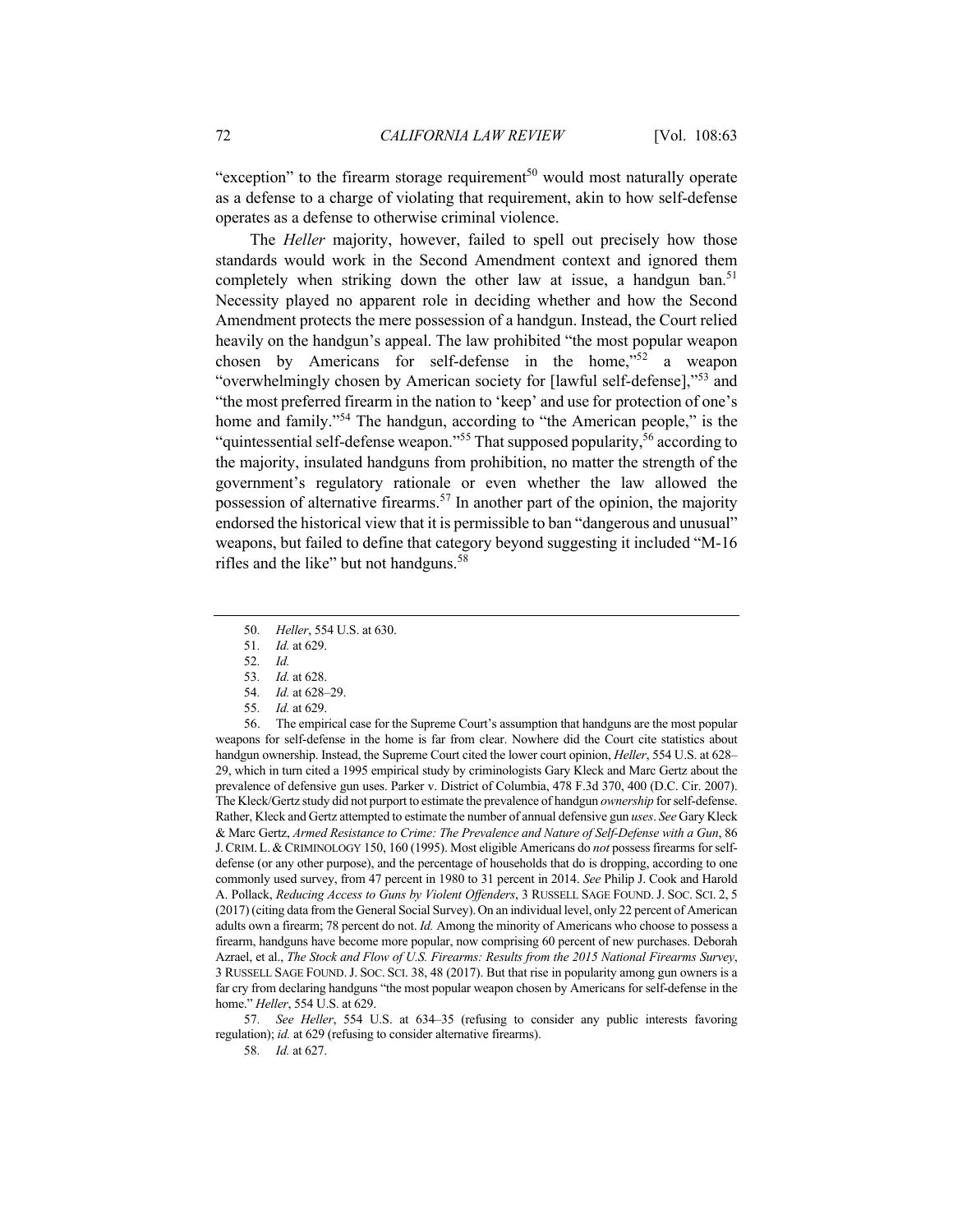2020] *AN UNSTABLE CORE* 73

*Heller* did not expound the consequences of placing self-defense at the core of the right to keep and bear arms. The Court suggested that self-defense requirements like necessity and imminence may have purchase for the constitutionality of the firearm storage law but did not explain how.<sup>59</sup> But selfdefense requirements had no obvious role when it came to the constitutionality of the handgun ban.<sup>60</sup> Despite dozens of opportunities to clarify the relationship between self-defense and the Second Amendment, the Court has so far refused to do so. $61$ 

#### *B. The Lower Courts and Self-Defense*

In the absence of additional Supreme Court guidance, lower courts have developed Second Amendment doctrine in the course of deciding over one thousand post-*Heller* constitutional challenges to weapons policies.<sup>62</sup> Far from clarifying the role of self-defense, the resulting opinions have run to opposite extremes. Most fail to mention self-defense at all or do so only superficially. Others lean heavily on the platitude that firearms have utility for lawful selfdefense in order to immunize them from regulation.

<sup>59</sup>*. See supra* notes 43–50 and accompanying text.

<sup>60.</sup> *See supra* notes 51–58 and accompanying text.

<sup>61.</sup> The Supreme Court issued rulings in two post-*Heller* Second Amendment cases, but neither greatly adds to an understanding of the doctrinal role for self-defense. In *McDonald v. City of Chicago*, which incorporated the Second Amendment through the Fourteenth Amendment, the Court emphasized that the right to self-defense is "basic," having been "recognized by many legal systems from ancient times to the present day." McDonald v. City of Chicago, 561 U.S. 742, 767, 791 (2010). By alluding to "legal systems," the Court again seemed to make a reference to the law of self-defense. But the Court had no reason to consider how self-defense law informs Second Amendment doctrine. The Supreme Court had an opportunity to address that question in *Caetano v. Massachusetts*, but failed to add any clarity. *See* Caetano v. Massachusetts, 136 S. Ct. 1027 (2016). *Caetano* involved a ban on stun guns that was upheld by the Massachusetts Supreme Judicial Court on the grounds that stun guns were not "arms" as contemplated by the Second Amendment. Commonwealth v. Caetano, 26 N.E.3d 688, 691 (Mass. 2015). The law of self-defense has a lot to say about lethal versus non-lethal defensive force, which could have been relevant to deciding the case. *See infra* Part II. But in a two-page per curiam opinion, the Supreme Court vacated and remanded without even mentioning "self-defense." *Caetano*, 136 S. Ct. 1027. The opinion no doubt reflects the staying power of *Heller*—the justices unanimously agreed that *Heller*required vacatur—but says little more about Second Amendment doctrine. Apart from *McDonald* and *Caetano*, the Supreme Court has refused to intervene in dozens of post-*Heller* Second Amendment cases. *See* LAW CTR. TO PREVENT GUN VIOLENCE, POST-*HELLER* LITIGATION SUMMARY 3 (2017). Justice Thomas has filed dissents from denial of certiorari in four of those cases. *See* Silvester v. Becerra, 138 S. Ct. 945 (2018) (Thomas, J., dissenting) (mem.); Peruta v. California, 137 S. Ct. 1995 (2017) (Thomas, J., dissenting) (mem.); Friedman v. City of Highland Park, 136 S. Ct. 447 (2015) (Thomas, J., dissenting) (mem.); Jackson v. City & Cty. of San Francisco, 135 S. Ct. 2799 (2015) (Thomas, J., dissenting) (mem.). However, the Court's apparent reticence may be at an end after the grant of certiorari in N.Y. State Rifle & Pistol Ass'n v. City of New York, 883 F.3d 45 (2d Cir. 2018), *cert. granted*, 139 S. Ct. 939 (Jan. 22, 2019).

<sup>62</sup>*. See* Ruben & Blocher, *supra* note 15 (analyzing 1,153 Second Amendment challenges between *Heller* and February 1, 2016); *see also* Doni Gewirtzman, *Lower Court Constitutionalism: Circuit Court Discretion in a Complex Adaptive System*, 61 AM. U. L. REV. 457 (2012) (discussing the important role of lower federal courts in the development of constitutional law).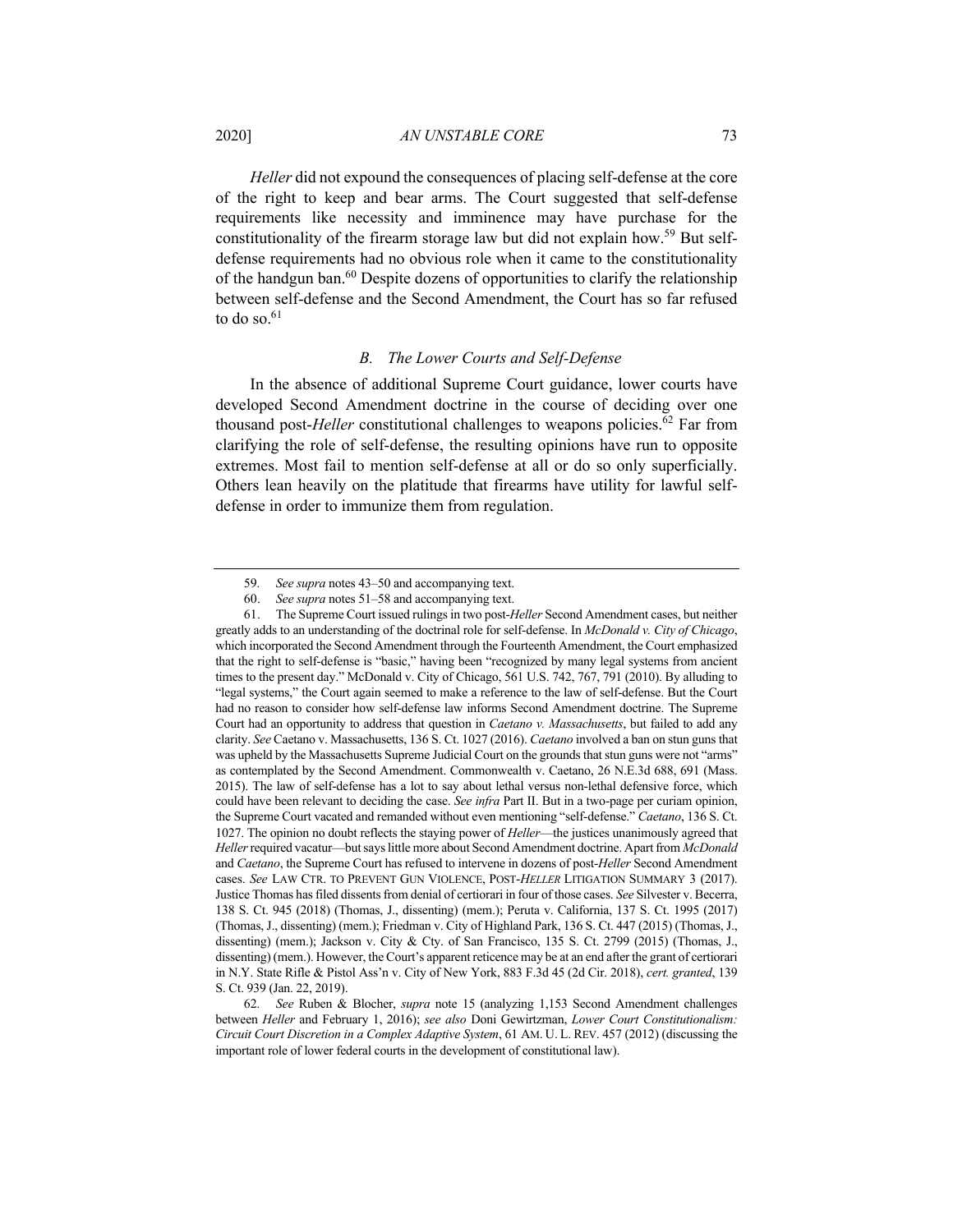#### *1. Self-Defense as a Nonfactor in Second Amendment Cases*

In light of the unclear role of self-defense in *Heller*, it is unsurprising that one approach in the lower courts has been to ignore it altogether. My recent empirical study of Second Amendment case law identified 1,153 legal challenges after *Heller*; for 761 of them, the court's opinion did not refer to the challenger's interest in self-defense at all.<sup>63</sup> Of those that did, many simply cite *Heller* regarding the Second Amendment's self-defense core before relying on other tools to resolve cases.<sup>64</sup>

Courts considering Second Amendment questions after *Heller* have coalesced around a two-part methodology<sup>65</sup> employed in other areas of constitutional jurisprudence, including free speech cases.<sup>66</sup> At step one, they inquire whether regulated conduct, people, or weapons fall within the scope of the Second Amendment.<sup>67</sup> If not, then no constitutional problem exists. If so, however, the court proceeds to the second step and decides the proper level of scrutiny to apply.<sup>68</sup>

At step one, courts have derived the scope of the Second Amendment right from non-self-defense sources. For example, over half of Second Amendment opinions rely on language in *Heller* about categories of laws that are "presumptively lawful."<sup>69</sup> That list includes:

prohibitions on carrying concealed weapons[, or] . . . prohibitions on the possession of firearms by felons and the mentally ill, or laws forbidding the carrying of firearms in sensitive places such as schools and government buildings, or laws imposing conditions and qualifications on the commercial sale of arms. $70$ 

<sup>63.</sup> Ruben & Blocher, *supra* note 15 (data for self-defense references on file with author).

<sup>64</sup>*. See, e.g.*, United States v. Guerrero-Leco, 446 Fed. App'x 610 (4th Cir. 2011) (quoting *Heller*'s holding that "the Second Amendment confers an individual right to bear arms for selfprotection" before remanding for application of the two-part approach described in text accompanying notes 65–68, *infra*).

<sup>65</sup>*. See* Nat'l Rifle Ass'n of Am. v. Bureau of Alcohol, Tobacco, Firearms, & Explosives, 700 F.3d 185, 194 (5th Cir. 2012) ("A two-step inquiry has emerged as the prevailing approach . . . ."); *see also* N.Y. State Rifle & Pistol Ass'n v. Cuomo, 804 F.3d 242, 254 (2d Cir. 2015) (noting that the twopart methodology had been largely adopted by the Third, Fourth, Fifth, Sixth, Seventh, Ninth, Tenth, Eleventh, and D.C. Circuits), *cert. denied*, 136 S. Ct. 2486 (2016).

<sup>66.</sup> The Third Circuit's decision in *United States v. Marzzarella*, credited as the first to describe the two-part framework, cited the First Amendment ruling in *United States v. Stevens* as its inspiration. United States v. Marzzarella, 614 F.3d 85, 89 (3d Cir. 2010) (citing United States v. Stevens, 533 F.3d 218, 233 (3d Cir. 2008), *aff'd*, 559 U.S. 460 (2010)). A similar framework applies in equal protection cases. *See, e.g.*, Adarand Constructors, Inc. v. Pena, 515 U.S. 200 (1995) (first determining classification, then choosing corresponding level of scrutiny); Craig v. Boren, 429 U.S. 190, 197 (1976) (same).

<sup>67</sup>*. Marzzarella*, 614 F.3d at 89.

<sup>68</sup>*. Id.*

<sup>69.</sup> District of Columbia v. Heller, 554 U.S. 570, 627 n.26 (2008); Ruben & Blocher, *supra* note 15, at 1488–89 (60 percent of lower court decisions cite *Heller*'s list of presumptively lawful historical regulations).

<sup>70</sup>*. Heller*, 554 U.S. at 626–27 (citations omitted).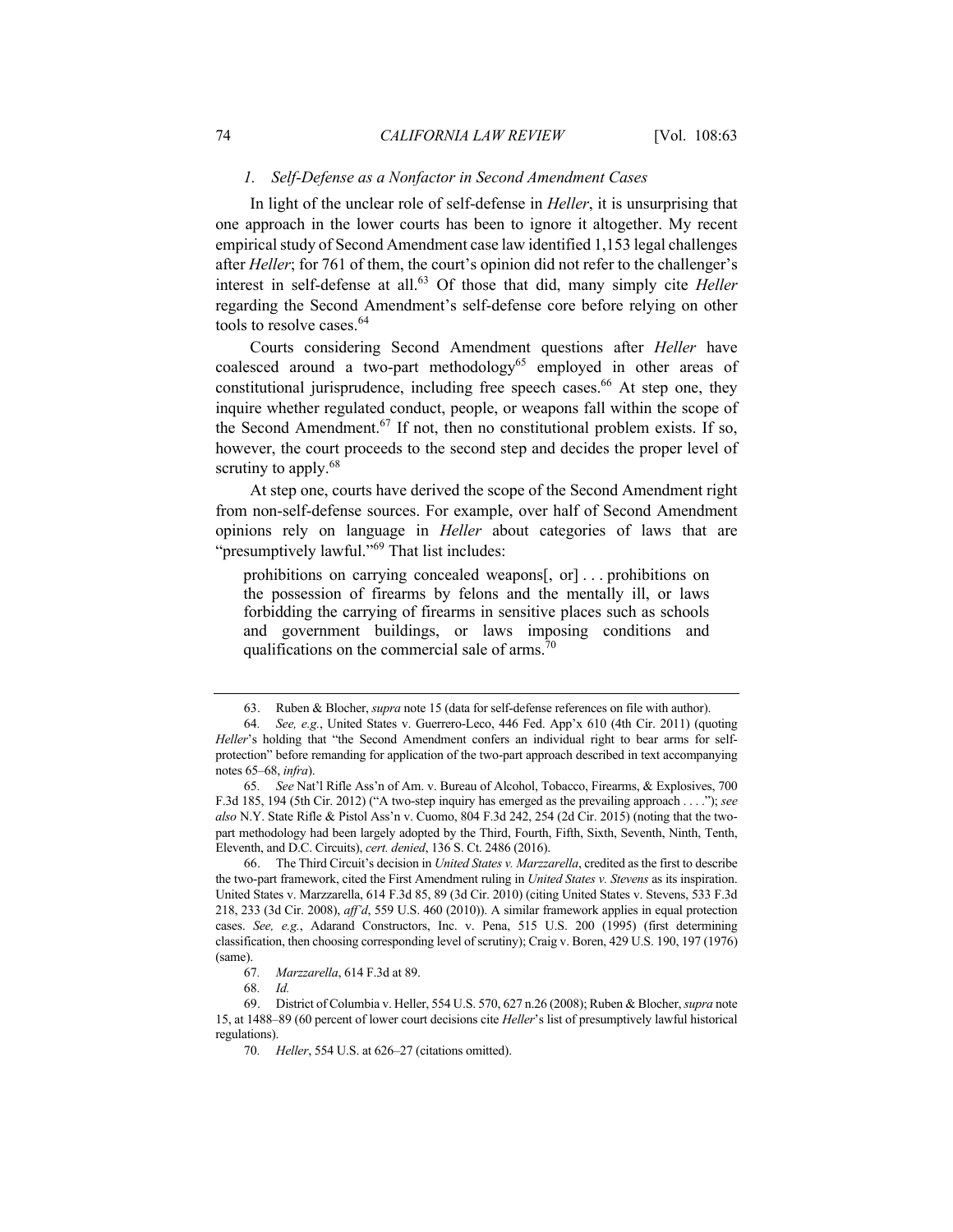*Heller*'s list appears to have nothing to do with any understanding of selfdefense. Ex-felons and the mentally ill maintain their self-defense rights, but, according to the list, lose their Second Amendment rights.<sup>71</sup> People do not leave their self-defense rights at the door of "sensitive" places, but do abandon their Second Amendment rights.72 Lower court reliance on *Heller*'s list of Second Amendment limitations might be explained by precedential, pragmatic, or historical rationales,  $^{73}$  but it cannot be understood by reference to the operation of lawful self-defense. And importantly, *Heller*'s exceptions are not exhaustive and do not point to principled limitations beyond the specific categories of enumerated laws.<sup>74</sup>

Historical weapons laws also provide guidance at step one.<sup>75</sup> This is unsurprising—*Heller* said that "longstanding" regulations, including those on its list of exceptions,<sup>76</sup> are "presumptively lawful."<sup>77</sup> More generally, the opinion has been called "the finest example" of "'original public meaning' jurisprudence ever adopted by the Supreme Court."<sup>78</sup> But basing Second Amendment decisions solely on historical weapons laws presents immense challenges. For one thing, it strains the competency of judges, who are not trained as historians and often do not have access to or time to review the entire historical record.<sup>79</sup> Even more

79*. See* Peruta v. City of San Diego, 742 F.3d 1144, 1155 n.6 (9th Cir. 2014), (noting the court "will inevitably miss some [historical precedents]" because "[t]he briefs filed in this appeal were able to address only so many before running up against word limits"), *rev'd on reh'g en banc*, 824 F.3d 919 (9th Cir. 2016); Nat'l Rifle Ass'n of Am. v. Bureau of Alcohol, Tobacco, Firearms, & Explosives, 700

<sup>71</sup>*. Id.*

<sup>72</sup>*. Id.*

<sup>73.</sup> To be sure, the historical rationales may fall short of the originalist metrics purportedly guiding the *Heller* majority. *See* Siegel, *supra* note 26, at 198 (noting "questions about the temporal locus of authority" for these exceptions).

<sup>74</sup>*. Heller*, 554 U.S*.* at 627 n.26 ("We identify these presumptively lawful regulatory measures only as examples; our list does not purport to be exhaustive.").

<sup>75</sup>*. See, e.g.*, Heller v. District of Columbia (*Heller II*), 670 F.3d 1244, 1253 (D.C. Cir. 2011) ("[A] regulation that is 'longstanding,' which necessarily means it has long been accepted by the public, is not likely to burden a constitutional right; concomitantly the activities covered by a longstanding regulation are presumptively not protected from regulation by the Second Amendment."); United States v. Marzzarella, 614 F.3d 85, 91 (3d Cir. 2010) ("[L]ongstanding limitations are exceptions to the right to bear arms."); *see also* Blocher, *supra* note 10, at 413 ("*Heller* categorically excludes certain types of 'people' and 'Arms' from Second Amendment coverage, denying them any constitutional protection whatsoever.").

<sup>76</sup>*. See supra* note 70 and accompanying text.

<sup>77</sup>*. Heller*, 554 U.S*.* at 627 & n.26.

<sup>78.</sup> Randy E. Barnett, *News Flash: The Constitution Means What it Says*, WALL ST.J. (June 27, 2008), https://www.wsj.com/articles/SB121452412614009067 [https://perma.cc/ZX37-3S9H]. *But see*  Miller, *Text, History, and Tradition*, supra note 10*,* at 858 (2013) (noting that the Heller majority "refuse[d] to explain how [its] history-centered test may operate in litigation"). In light of *Heller*'s emphasis on originalist theory, then-judge Brett Kavanaugh called for text, history, and tradition to govern all Second Amendment decision-making. *See, e.g.*, *Heller II*, 670 F.3d at 1271 (Kavanaugh, J., dissenting) (concluding that "*Heller* and *McDonald* leave little doubt that courts are to assess gun bans and regulations based on text, history, and tradition, not by a balancing test such as strict or intermediate scrutiny"). In practice, courts cite historical sources to decide less than 20 percent of Second Amendment challenges. Ruben & Blocher, *supra* note 15, at 1492.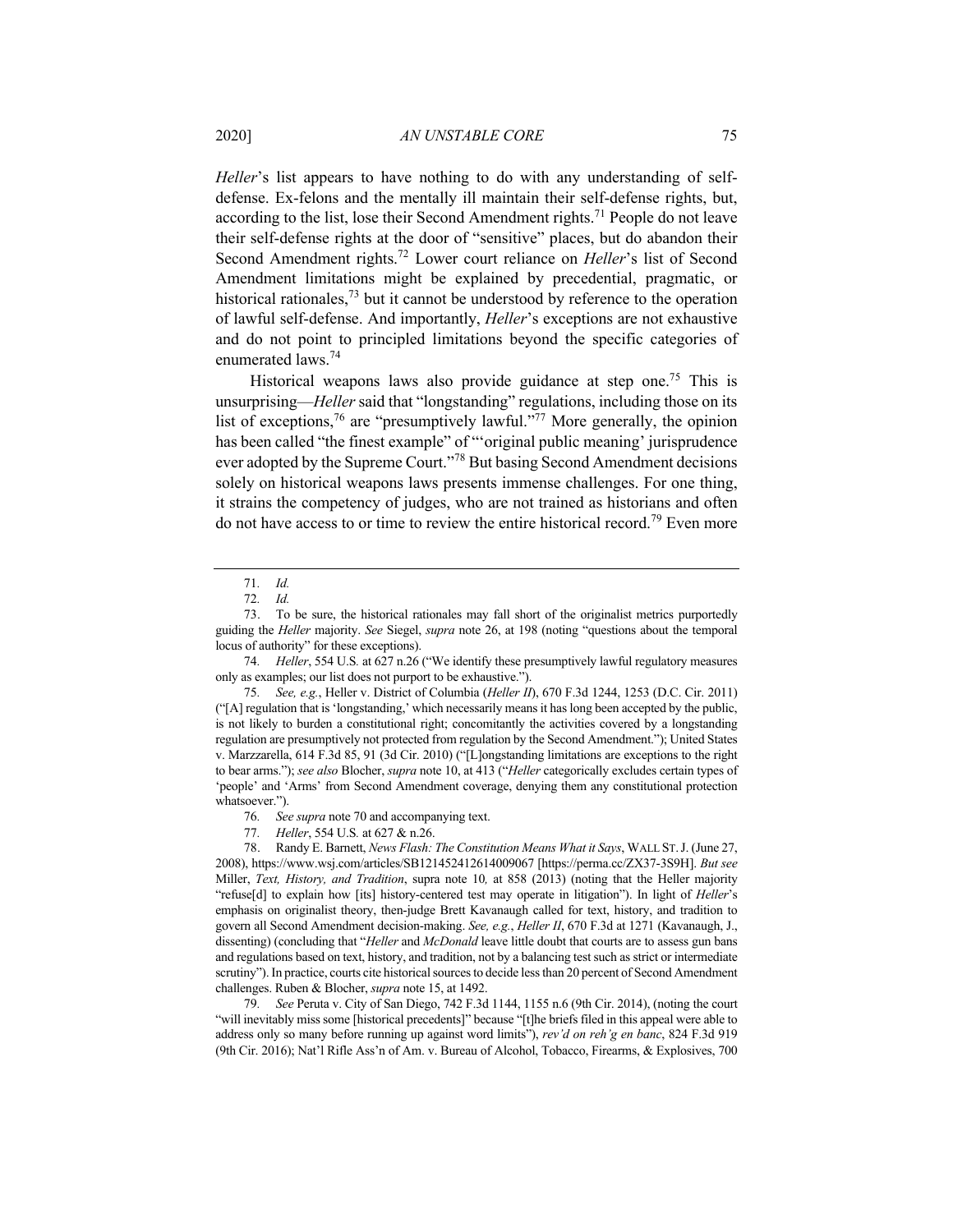troublingly, history often provides ambiguous insight. $80$  For example, historical precedent exists to support a homebound Second Amendment right, 81 an unfettered public carry right, $82$  and various shades in between. $83$  The Second Circuit opined in one public carry case that "[h]istory and tradition do not speak with one voice here."<sup>84</sup> Perhaps as a result, historical inquiry is not prominent in the vast majority of Second Amendment opinions.<sup>85</sup> Finally, we cannot assume that basing Second Amendment boundaries solely on the presence or absence of historical weapons policies, like basing them on *Heller*'s list of exceptions, will comport with the Second Amendment's self-defense purpose.

Another source of guidance at step one bears mentioning: First Amendment free speech analogies.<sup>86</sup> The Supreme Court referenced First Amendment doctrine in *Heller*, <sup>87</sup> and likely because of what Timothy Zick calls the First Amendment's "expansionist tendencies,"<sup>88</sup> it is a favored analogue for gun rights proponents. But "[t]he modern free speech right is a function of a unique history

F.3d 185, 204 (5th Cir. 2012) ("We[] face institutional challenges in conducting a definitive review of the relevant historical record."); J. HARVIE WILKINSON III, COSMIC CONSTITUTIONAL THEORY: WHY AMERICANS ARE LOSING THEIR INALIENABLE RIGHT TO SELF-GOVERNANCE 50 (2012) (characterizing originalist judges as "play[ing] amateur historian").

<sup>80</sup>*. See* WILKINSON, *supra* note 79, at 51 ("[T]rue history is often tentative and qualified, and the danger exists that judicial certitude will do a disservice to both the judicial and historical crafts.").

<sup>81</sup>*. See, e.g.*, Miller, *Guns as Smut*, *supra* note 13; Eric M. Ruben & Saul Cornell, *Firearm Regionalism: Placing Southern Antebellum Case Law in Context*, 125 YALE L.J. F. 121, 134 (2015) (discussing public carry prohibitions in frontier towns in the era of the Fourteenth Amendment).

<sup>82</sup>*. See, e.g.*, Bliss v. Kentucky, 12 Ky. (2 Litt.) 90, 92 (1822) (striking down a concealed carry ban, explaining that the right to bear arms "existed at the adoption of the [Kentucky] constitution; it had then no limits short of the moral power of the citizens to exercise it, and it in fact consisted in nothing else but in the liberty of the citizens to bear arms").

<sup>83.</sup> The oft-cited Statute of Northampton imposed circumstantial limitations on public carry. *See* 2 Edw. 3, c. 3 (1328), *reprinted in* 1 THE STATUTES OF THE REALM 258 (mandating that individuals "bring no force in affray of the peace, nor to go nor ride armed by night nor by day, in [f]airs, [m]arkets, nor in the presence of the [j]ustices or other [m]inisters, nor in no part elsewhere, upon pain to forfeit their [a]rmour to the King, and their [b]odies to prison at the King's pleasure"). William Blackstone cited this law in his *Commentaries on the Laws of England*, noting that "riding or going armed, with dangerous or unusual weapons, is a crime against the public peace, by terrifying the good people of the land." 4 BLACKSTONE, COMMENTARIES,*supra* note 42, at \*148–49.

<sup>84.</sup> Kachalsky v. County of Westchester, 701 F.3d 81, 91 (2d Cir. 2012); *see also* WILKINSON, *supra* note 79, at 42 ("[T]he main defect of originalism is that historical research is often inconclusive.").

<sup>85</sup>*. See* Ruben & Blocher, *supra* note 15, at 1492 (noting that 16 percent of lower court decisions include separate historical analysis).

<sup>86</sup>*. See, e.g.*, United States v. Marzzarella, 614 F.3d 85, 89 (3d Cir. 2010) (looking to the First Amendment for guidance on the two-step framework).

<sup>87</sup>*. See, e.g.*, District of Columbia v. Heller, 554 U.S*.* 570, 595 (2008) ("Of course the right was not unlimited, just as the First Amendment's right of free speech was not, . . . Thus, we do not read the Second Amendment to protect the right of citizens to carry arms for *any sort* of confrontation, just as we do not read the First Amendment to protect the right of citizens to speak for *any purpose*.") (citing United States v. Williams*,* 553 U.S. 285 (2008)).

<sup>88</sup>*. See* Timothy Zick, *The Second Amendment as a Fundamental Right*, 46 HASTINGS CONST. L. Q. 621, 673 (2019); *see also* Amanda Shanor, *First Amendment Coverage*, 93 N.Y.U. L. REV. 318 (2018).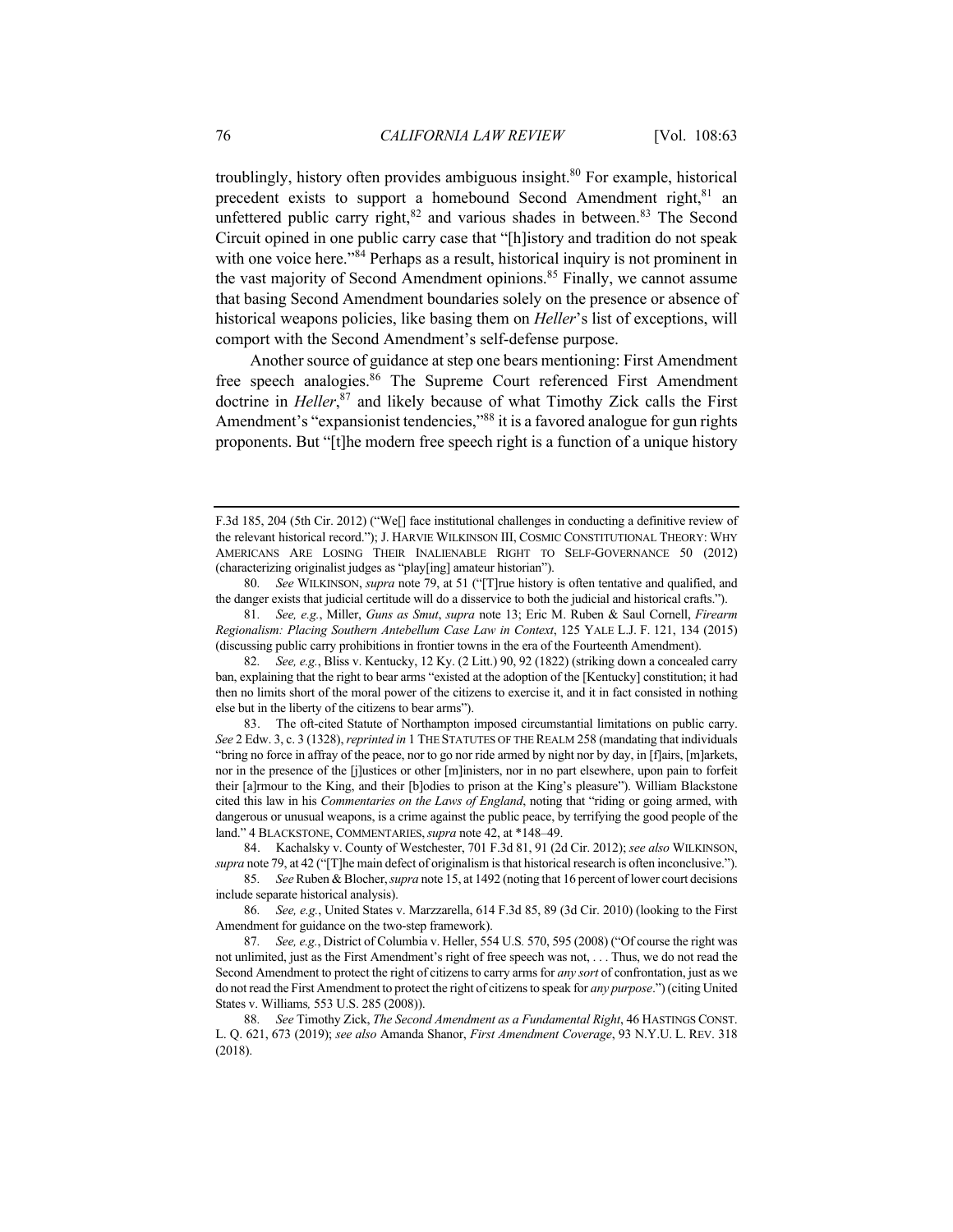and some distinctive attributes" not shared by the Second Amendment.<sup>89</sup> Most significantly, First Amendment doctrine is geared toward protecting values other than self-defense,  $90$  making it at best an imperfect guide for assessing the coverage of the Second Amendment.

In practice, courts applying the first step of the two-step inquiry have reached imprecise conclusions about whether and how challenged regulations impinge conduct within the scope of the Second Amendment. Courts are frequently uncertain about the scope of the right to keep and bear arms because many cases defy easy historical answers, are not resolved by *Heller*'s list of exclusions, or bear little resemblance to First Amendment disputes. Judges considering public carry cases have generalized that the Second Amendment "must have *some* application in the . . . context of the public possession of firearms,"<sup>91</sup> but the precise coverage is unknown. Likewise, those deciding challenges to assault weapon bans have said they "cannot be certain whether . . . prohibitions of certain semi-automatic rifles and magazines holding more than ten rounds meaningfully affect the right to keep and bear arms."<sup>92</sup>

Unsurprisingly, then, cases are often decided at step two: the application of tiered scrutiny. The Fourth Circuit summed up the trend:

[W]e are not obliged to impart a definitive ruling at the first step of the . . . inquiry. And indeed, we and other courts of appeals have sometimes deemed it prudent to instead resolve post-Heller challenges to firearm prohibitions at the second step. $93$ 

The second step requires determining how much protection to give regulated conduct, people, or arms. That protection has typically corresponded to standards of review familiar to free speech jurisprudence.<sup>94</sup> *Heller* expressly rejected rational basis review,  $95$  so courts generally apply heightened scrutiny, either intermediate or strict. The standard of review in free speech cases varies depending on the burden on free speech, and courts have said the same applies in Second Amendment cases: the greater the burden on the right, the stricter the scrutiny.<sup>96</sup>

<sup>89.</sup> Zick, *supra* note 88, at 674 (highlighting "the textual and conceptual capaciousness of 'speech' and the ubiquity of communicative activity," and how "free speech rights have long been a cornerstone of American democracy").

<sup>90</sup>*. See* Eric M. Ruben, *Justifying Perceptions in First and Second Amendment Doctrine*, 80 LAW & CONTEMP. PROBS. 149, 169–71 (2017) (discussing distinctive First and Second Amendment purposes).

<sup>91.</sup> Kachalsky v. County of Westchester, 701 F.3d 81, 89 (2d Cir. 2012) (italics in original).

<sup>92.</sup> Heller v. District of Columbia (*Heller II*), 670 F.3d 1244, 1261 (D.C. Cir. 2011).

<sup>93.</sup> Woollard v. Gallagher, 712 F.3d 865, 875 (4th Cir. 2013).

<sup>94</sup>*. See* United States v. Marzzarella, 614 F.3d 85, 89 (3d Cir. 2010).

<sup>95.</sup> District of Columbia v. Heller, 554 U.S. 570, 628 n.27 (2008).

<sup>96</sup>*. See, e.g.*, *Marzarrella*, 614 F.3d at 96–97.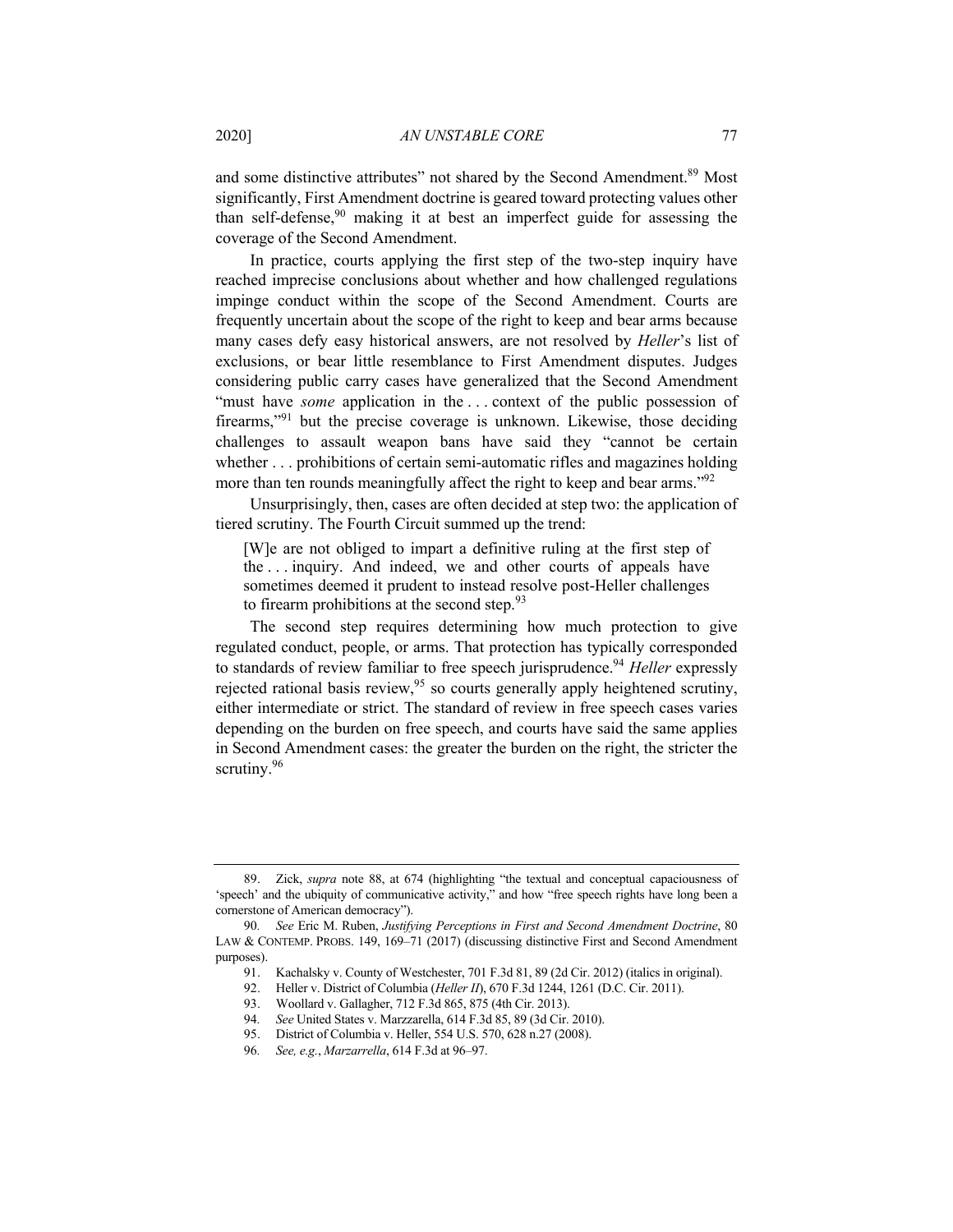So far, lawful self-defense, the stated core of the right, has factored only on the margins in this tiered scrutiny framework, if at all.<sup>97</sup> Some judges rely on *Heller*'s emphasis on the acute need for self-protection within the home to apply stricter scrutiny to restrictions affecting home possession than to restrictions affecting public possession.<sup>98</sup> This binary approach can be criticized as overreading *Heller*,<sup>99</sup> however, and some courts have rejected it altogether.<sup>100</sup> A more stable basis for the home/public distinction would be self-defense law, which has traditionally extended a broader right to use lethal defensive force in the home than in public.101 Post-*Heller* doctrine has not adopted that grounding, however.

Other lower courts have considered a lesser standard of review when a banned weapon is not truly necessary for self-defense in light of alternatives.<sup>102</sup> In *Kolbe v. Hogan*, for example, the Fourth Circuit noted that Maryland's ban on assault weapons and large-capacity magazines "leav[es] citizens free to protect themselves with a plethora of other firearms and ammunition. Those include magazines holding ten or fewer rounds, nonautomatic and some semiautomatic long guns, and—most importantly—handguns. The handgun, of course, is 'the quintessential self-defense weapon."<sup>103</sup>

And yet *Heller* itself seems to stand in the way of this usage of self-defense. The Supreme Court declared that "[i]t is no answer to say, as petitioners do, that it is permissible to ban the possession of handguns so long as the possession of other firearms (*i.e.,* long guns) is allowed."104 Judges have invoked that

<sup>97.</sup> The continued viability of such a framework is an open question. At oral argument in *Heller*, Chief Justice John Roberts called tiered scrutiny "baggage that the First Amendment picked up" and questioned why the court would adopt tiered scrutiny in the Second Amendment context when "we are starting afresh." Transcript of Oral Argument at 44, *Heller*, 554 U.S. 570 (No. 07-290). Ultimately, the *Heller* majority opted for a categorical approach, but did not close the door on tiered scrutiny, as reflected by its widespread adoption by lower courts.

<sup>98</sup>*. See, e.g.*, *Heller*, 554 U.S. at 635 (stating that the Second Amendment "elevates above all other interests the right of law-abiding, responsible citizens to use arms in defense of hearth and home"); Jackson v. City & Cty. of San Francisco, 746 F.3d 953, 964 (9th Cir. 2014) (considering a safe storage law a violation of the "core" of the Second Amendment right because it involved a restriction in the home).

<sup>99</sup>*. See Heller*, 554 U.S. at 635 (alluding to the need for "future evaluation" of issues not before the court).

<sup>100</sup>*. See, e.g.*, Wrenn v. District of Columbia, 864 F.3d 650, 657 (D.C. Cir. 2017) (concluding that the Second Amendment right in the home and in public are coequal).

<sup>101.</sup> Under the "castle doctrine," individuals in their home can lawfully use lethal force even if they could safely retreat and avoid a confrontation. On the other hand, individuals in public situations historically had a duty to retreat if they could safely do so. Many jurisdictions have moved away from duty-to-retreat in favor of stand-your-ground, but the Model Penal Code espouses the traditional rule. *See, e.g.*, MODEL PENAL CODE § 3.04(2)(b)(ii) and (2)(b)(ii)(A) (AM. LAW INST., Proposed Official Draft 1962); *infra* note 165 and accompanying text (discussing castle doctrine).

<sup>102</sup>*. See, e.g.*, Kolbe v. Hogan, 849 F.3d 114, 138 (4th Cir. 2017), *cert. denied*, 138 S. Ct. 469 (2017).

<sup>103</sup>*. Id.* (quoting *Heller*, 554 U.S. at 629).

<sup>104</sup>*. Heller*, 554 U.S. at 629.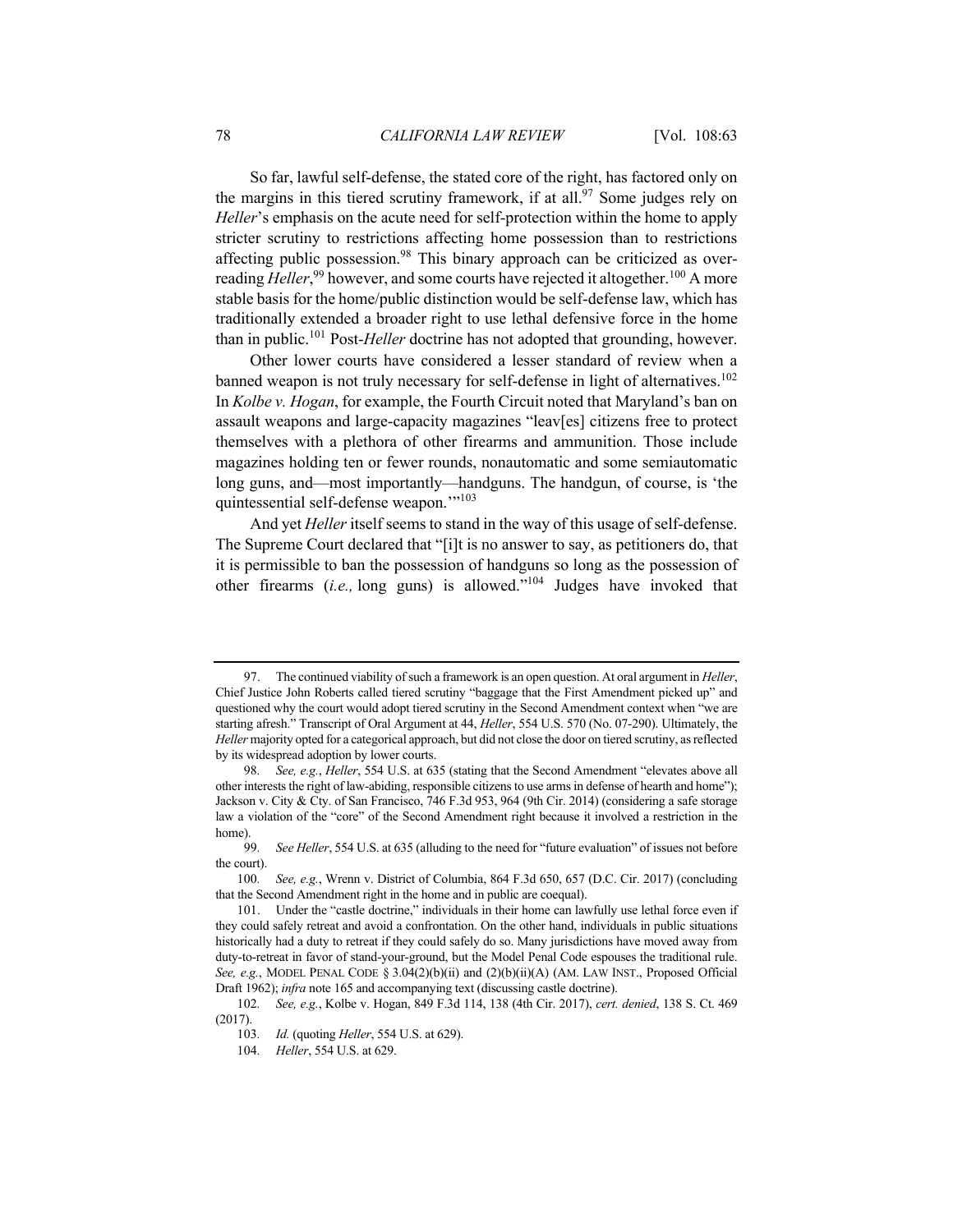statement to oppose an alternatives analysis, $105$  but the issue has not received careful consideration in relation to *Heller*'s holding about the Second Amendment's self-defense core. Indeed, an alternatives analysis that considers the availability of sufficient, less lethal weapons—not just equally lethal alternatives—might find support in analogies to the self-defense requirement of necessity.106

Most post-*Heller* Second Amendment opinions thus fail to closely consider self-defense, leaving a doctrinal void. The next Section describes how some judges have sought to fill it in a way that effectively immunizes guns from regulation.

## *2. Self-Defense as a Shield to Firearm Regulation*

Far from ignoring self-defense's relevance, some courts have invoked it as a boundless construct that implies a relatively unfettered right to have and carry handguns. If one assumes that the Second Amendment provides maximal protection to handgun possession, a possible conclusion is that the Second Amendment must protect a right to carry a handgun virtually everywhere. After all, as Justice Clarence Thomas observed in a recent dissent, "[s]elf-defense has to take place wherever a person happens to be."<sup>107</sup>

Three federal courts of appeals have applied parallel logic to strike down restrictions on carrying handguns in public. Rejecting the home/public binary, the Seventh Circuit relied on the notion that "self-defense . . . is as important outside the home as inside" to strike down Illinois's total prohibition on carrying handguns in public.<sup>108</sup>

The District of Columbia and Hawaii imposed a lesser restriction on public carry by establishing a permitting system that required an applicant to show good cause, or a heightened risk of being attacked, before they could obtain a permit to carry handguns in public.109 In *Wrenn v. District of Columbia*, the D.C. Circuit

<sup>105</sup>*. See, e.g.*, *Kolbe*, 849 F.3d at 161–62 (Traxler, J., dissenting) (arguing that an alternatives analysis was "expressly rejected" by *Heller*) (emphasis omitted).

<sup>106</sup>*. See infra* notes 286, 296–298, and accompanying text (further discussing this possibility). I am not the first scholar to consider the viability of a Second Amendment alternatives analysis—others have suggested that such a test could be supported by First Amendment analogies. *See* Joseph Blocher & Darrell A. H. Miller, *Lethality, Public Carry, and Adequate Alternatives*, 53 HARV.J. ON LEGIS. 279, 282, 284, 291 (2016). Paul H. Robinson has also opined that the increasing effectiveness of less-thanlethal weapons could render firearms unnecessary for many self-defense situations. *See* Paul H. Robinson, *Shoot to Stun*, N.Y. TIMES (July 2, 2008), https://www.nytimes.com/2008/07/02/opinion/02robinson.html [https://perma.cc/L6YB-ZVB9].

<sup>107.</sup> Peruta v. California, 137 S. Ct. 1995, 1998–99 (2017) (mem.) (Thomas, J., dissenting) (quoting Eugene Volokh, *Implementing the Right to Keep and Bear Arms for Self–Defense: An Analytical Framework and a Research Agenda,* 56 UCLA L. Rev. 1443, 1515 (2009)).

<sup>108.</sup> Moore v. Madigan, 702 F.3d 933, 942 (7th Cir. 2012).

<sup>109</sup>*. See* Young v. Hawaii, 896 F.3d 1044, 1048 (9th Cir. 2018), *reh'g en banc granted*, No. 12- 17808, 2019 WL 494053 (9th Cir. Feb. 8, 2019); Wrenn v. District of Columbia, 864 F.3d 650, 655–56 (D.C. Cir. 2017). This regulatory regime is fairly common. *See, e.g.*, N.J. STAT. ANN. § 2C:58-4 (West 2019) (requiring applicant to demonstrate a "justifiable need to carry a handgun"); N.Y. PENAL LAW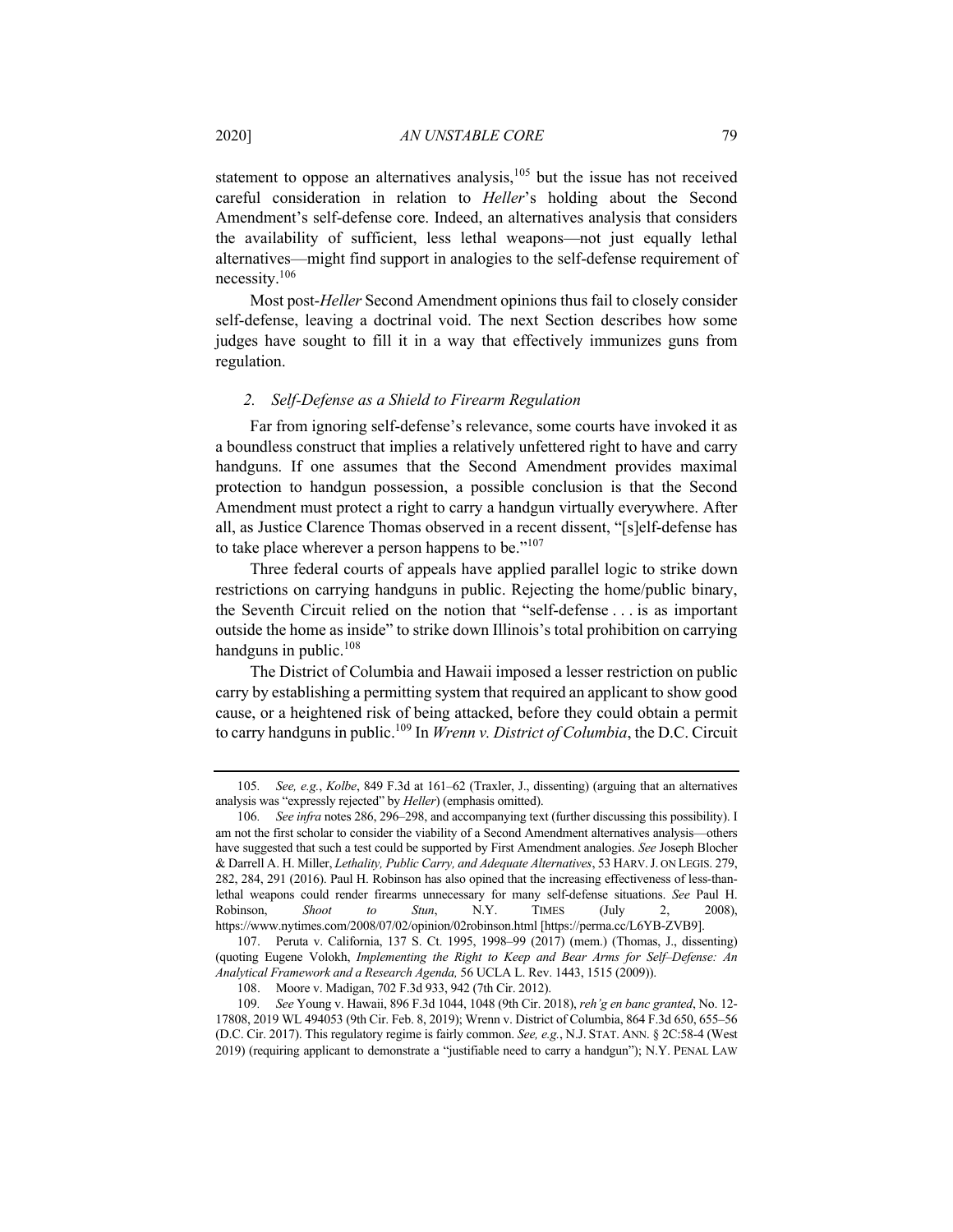struck down the District's good-cause policy, noting that the Second Amendment's "'core lawful purpose' is self-defense, and the need for that might arise beyond as well as within the home."110 This supported the conclusion that "possession and carrying—keeping and bearing—are on equal footing."<sup>111</sup> Just as *Heller* found a right to *possess* handguns regardless of need, the D.C. Circuit concluded that citizens have a right to *carry* them in public regardless of need.<sup>112</sup> By the D.C. Circuit's logic, requiring an advance showing of need, as mandated by the D.C. law, "*completely* prohibits most residents from exercising the constitutional right to bear arms."<sup>113</sup>

After *Wrenn*, a Ninth Circuit panel reached a similar conclusion in *Young v. Hawaii*, which involved Hawaii's good-cause law.<sup>114</sup> The court emphasized "the centrality of self-defense" in *Heller*,<sup>115</sup> and, like the D.C. Circuit, concluded that handgun carry rights presumably pertain wherever self-defense might occur.116 Hawaii law limited public carry permits to those who could show "reason to fear injury to the applicant's person or property,"<sup>117</sup> a standard rarely if ever met in the eyes of the government agents implementing the scheme. The Court struck down the policy as violating the Second Amendment.<sup>118</sup>

The decisions in *Wrenn* and *Young* have resulted in a circuit split, as other courts have upheld good-cause policies under intermediate scrutiny. Yet no courts or commentators have scrutinized the way the D.C. Circuit and Ninth Circuit invoked self-defense to maximize gun rights. In an earlier Fourth Circuit case, Judge J. Harvie Wilkinson III warned that "[t]he notion that 'self-defense has to take place wherever [a] person happens to be' ... portend[s] all sorts of litigation over schools, airports, parks, public thoroughfares, and various additional government facilities."<sup>119</sup> Another critique, unexplored in case law and scholarship, is that the boundless portrayal of self-defense espoused in *Wrenn* and *Young* overlooks limitations on lawful self-defense. The next section considers those limitations and how they might inform Second Amendment doctrine.

<sup>§</sup> 400.00 (McKinney 2017) (requiring applicant to demonstrate "proper cause," interpreted to mean a "special need for self-protection," Klenosky v. N.Y.C. Police Dep't, 428 N.Y.S.2d 256, 257 (N.Y. App. Div. 1980)).

<sup>110</sup>*. Wrenn*, 864 F.3d at 657 (quoting District of Columbia v. Heller, 554 U.S. 570, 630 (2008)). 111*. Id.* at 666.

<sup>112</sup>*. Id.* (finding a Second Amendment right to "carry a gun in the face of ordinary self-defense needs").

<sup>113</sup>*. Id.* at 665 (emphasis in original).

<sup>114</sup>*. See Young*, 896 F.3d 1044.

<sup>115</sup>*. Id.* at 1051.

<sup>116</sup>*. Id.* at 1068 ("Once identified as an individual right focused on self-defense, the right to bear arms must guarantee *some* right to self-defense in public.").

<sup>117</sup>*. Id.* at 1048.

<sup>118</sup>*. See id.* at 1074.

<sup>119.</sup> United States v. Masciandaro, 638 F.3d 458, 475 (4th Cir. 2011) (Wilkinson, J., concurring) (quoting Volokh, *supra* note 107, at 1515).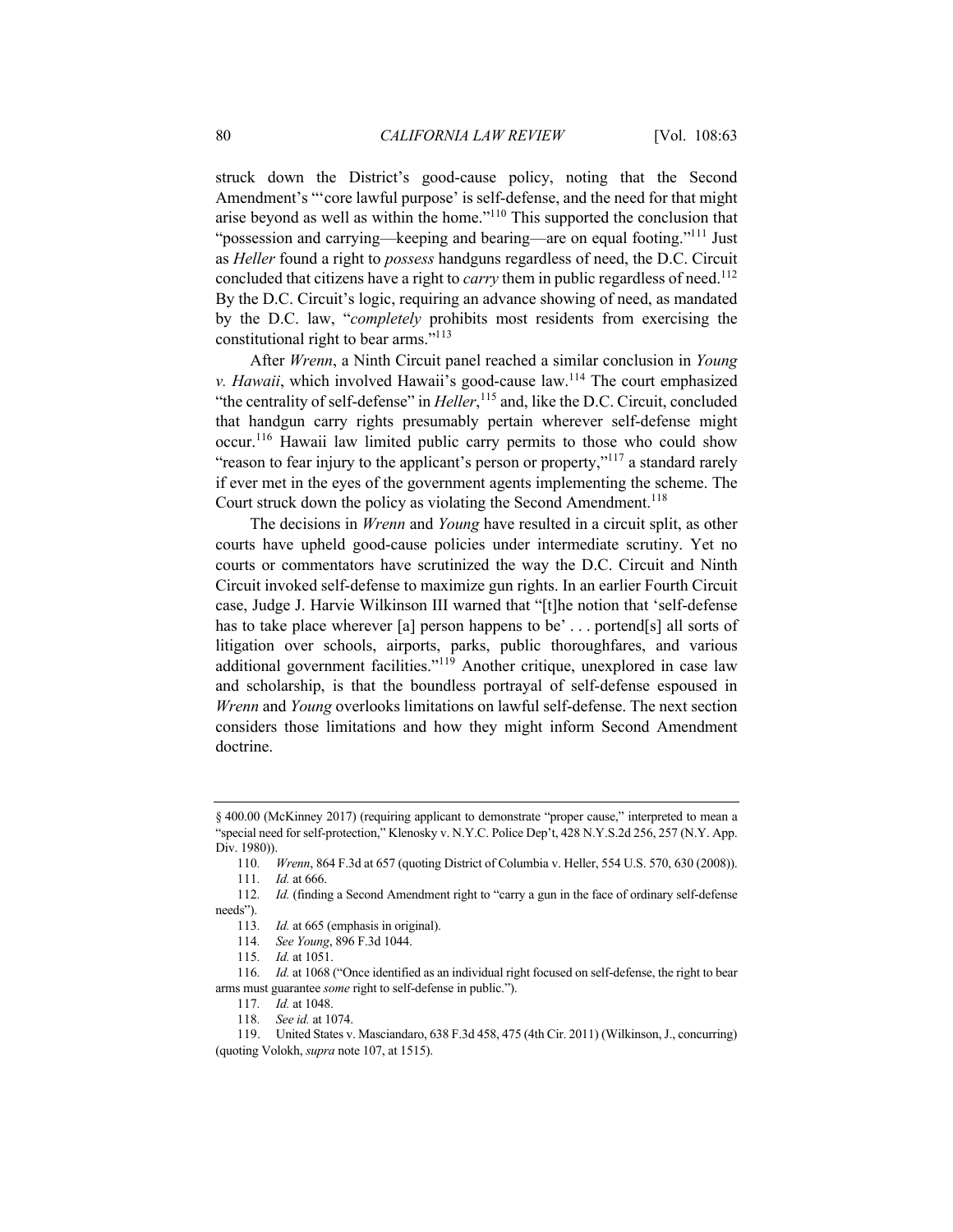#### 2020] *AN UNSTABLE CORE* 81

#### II.

#### BRINGING SELF-DEFENSE LAW INTO FOCUS

As the discussion of case law in the last Part demonstrates, courts are unclear about the proper role of self-defense in deciding Second Amendment cases. However, they have overlooked a straightforward approach seemingly suggested by *Heller*: borrowing from the law of self-defense to inform Second Amendment doctrine.

The notion of taking from one doctrinal area, like self-defense, to implement another, like the Second Amendment, is not new. Nelson Tebbe and Robert Tsai have shown that "[w]herever constitutional interpretation happens, borrowing is likely to be found,"<sup>120</sup> in part "to take advantage of accumulated wisdom" from better-developed areas of law.<sup>121</sup> Indeed, this is already happening in Second Amendment law and scholarship.<sup>122</sup> Given that the Supreme Court oriented the Second Amendment around lawful self-defense and arguably invoked the self-defense requirements of necessity and imminence in *Heller*, 123 the law of self-defense would seem an obvious source of guidance. However, it has yet to play a prominent role in the analysis.

One possible explanation for the omission is a tendency to look within the Constitution for analogues. Tebbe and Tsai focused their review on migrating law from one constitutional area to another.<sup>124</sup> Courts and scholars likewise have focused on migrating other constitutional doctrine to the Second Amendment, ranging from First Amendment to Seventh Amendment rules and standards.<sup>125</sup>

Yet each constitutional right "bears its own bespoke doctrinal formula,"<sup>126</sup> which sometimes involves drawing on sources of law beyond the four corners of the Constitution. For example, Fourth Amendment cases have drawn on common and positive law to derive constitutional standards.<sup>127</sup> William Baude and James

<sup>120.</sup> Nelson Tebbe & Robert Tsai, *Constitutional Borrowing*, 108 MICH.L.REV. 459, 464 (2010) [hereinafter Tebbe & Tsai, *Constitutional Borrowing*]. *But see* Jennifer E. Lauren, *Trawling for Herring: Lessons in Doctrinal Borrowing and Convergence*, 111 COLUM. L. REV. 670 (2011) (critiquing borrowing from constitutional tort doctrine to define the good faith exception to the Fourth Amendment exclusionary rule); Nelson Tebbe & Robert Tsai, *Notes on Borrowing and Convergence*, 111 COLUM. L. REV. SIDEBAR 140 (2011) (responding to Professor Lauren).

<sup>121.</sup> Tebbe & Tsai, *Constitutional Borrowing*, *supra* note 120 at 467.

<sup>122</sup>*. See supra* notes 86–90 and accompanying text (discussing efforts to import doctrine from the First Amendment into the Second).

<sup>123</sup>*. See supra* notes 48–49 and accompanying text.

<sup>124.</sup> Tebbe & Tsai, *Constitutional Borrowing*, *supra* note 120, at 464 (indicating that they are focusing on "appropriations" "that span discrete fields of domestic constitutional law").

<sup>125</sup>*. See supra* notes 10, 86–90.

<sup>126.</sup> Jamal Greene, *The Age of Scalia*, 130 HARV. L. REV. 144, 166–67 (2016).

<sup>127</sup>*. See* Atwater v. City of Lago Vista, 532 U.S. 318, 326 (2001) ("In reading the [Fourth] Amendment, we are guided by the traditional protections against unreasonable searches and seizures afforded by the common law at the time of the framing, since [a]n examination of the common-law understanding of an officer's authority to arrest sheds light on the obviously relevant, if not entirely dispositive, consideration of what the Framers of the Amendment might have thought to be reasonable.") (citations omitted) (internal quotation marks omitted); Florida v. White, 526 U.S. 559, 563 (1999)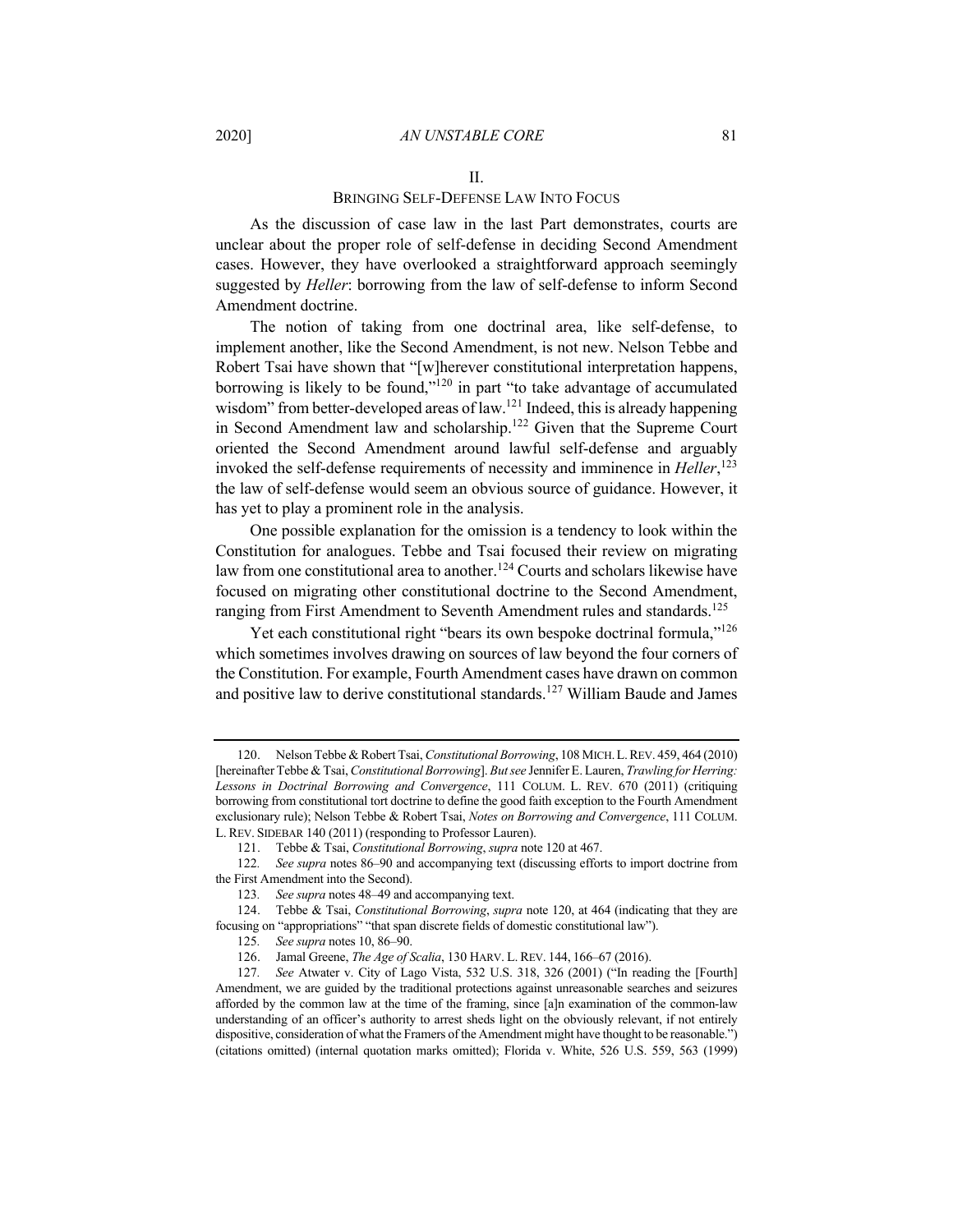A. Stern recently argued that positive law should be even more integrated in Fourth Amendment doctrine.<sup>128</sup> Likewise, in the Fifth Amendment takings context, constitutional law draws on both common and positive law to determine protected property interests.<sup>129</sup> Drawing on the law of self-defense to develop principled Second Amendment doctrine would not be aberrational.

This Part describes two basic requirements of lawful self-defense necessity and proportionality—before discussing their potential application to Second Amendment doctrine.

## *A. Necessity and Proportionality in Self-Defense Law*

By grounding the Second Amendment in lawful self-defense, the Supreme Court also grounded it in a carefully circumscribed body of law. The government criminalizes acts of physical aggression in order to achieve its basic goal of minimizing private violence.<sup>130</sup> Lawful self-defense is an exception to this general sanction. Self-defense is only lawful when necessary and proportional. Those requirements have the effect of shepherding conflicts away from violence, and especially lethal violence.<sup>131</sup> As one scholar put it:

Force can be used only when necessary. Deadly force can be used *only* to prevent death or great bodily harm and, in many jurisdictions, only if there is no possibility of retreat. So, in principle, the law requires that the attacked party submit to a non-deadly beating rather than defend with deadly force. The law prefers retreat and loss of honor to the unnecessary taking of life. And it generally construes the requirements of retreat and necessity very strictly.<sup>132</sup>

<sup>(</sup>same); Wyoming v. Houghton, 526 U.S. 295, 299 (1999) (same); Wilson v. Arkansas, 514 U.S. 927, 931 (1995) (same); William Baude & James Y. Stern, *The Positive Law Model of the Fourth Amendment*, 129 HARV. L. REV. 1820, 1833–34 (2016). *But see* David A. Sklansky, *The Fourth Amendment and Common Law*, 100 COLUM. L. REV. 1739, 1739–41 (2000) (challenging the historical provenance of using Framing-era common law to delineate the Fourth Amendment's boundaries).

<sup>128.</sup> Baude & Stern, *supra* note 127, at 1833–34.

<sup>129</sup>*. See, e.g.*, Phillips v. Wash. Legal Found., 524 U.S. 156, 164 (1998) ("Because the Constitution protects rather than creates property interests, the existence of a property interest is determined by reference to 'existing rules or understandings that stem from an independent source such as state law.'") (internal citation omitted); Lucas v. S.C. Coastal Council, 505 U.S. 1003, 1029 (1992) (limiting Fifth Amendment compensation obligation in regulatory takings contexts by reference to "the State's law of property and nuisance"); Baude and Stern, *supra* note 127, at 1842 ("[T]he property rights protected by the Fifth Amendment are defined by extrinsic sources of positive law, typically state law, rather than by the Constitution itself.").

<sup>130</sup>*. See* Joshua Dressler, *Justification and Excuses: A Brief Review of the Concepts and the Literature*, 33 WAYNE L. REV. 1155, 1163 (1987) (noting that "the taking of human life" is "the most serious crime against a person that can be committed").

<sup>131</sup>*. See* Robinson, *supra* note 23, at 252–53, 256.

<sup>132.</sup> Stephen J. Schulhofer, *The Gender Question in Criminal Law*, 7 SOC. PHIL. & POL'Y 105, 115 (1990).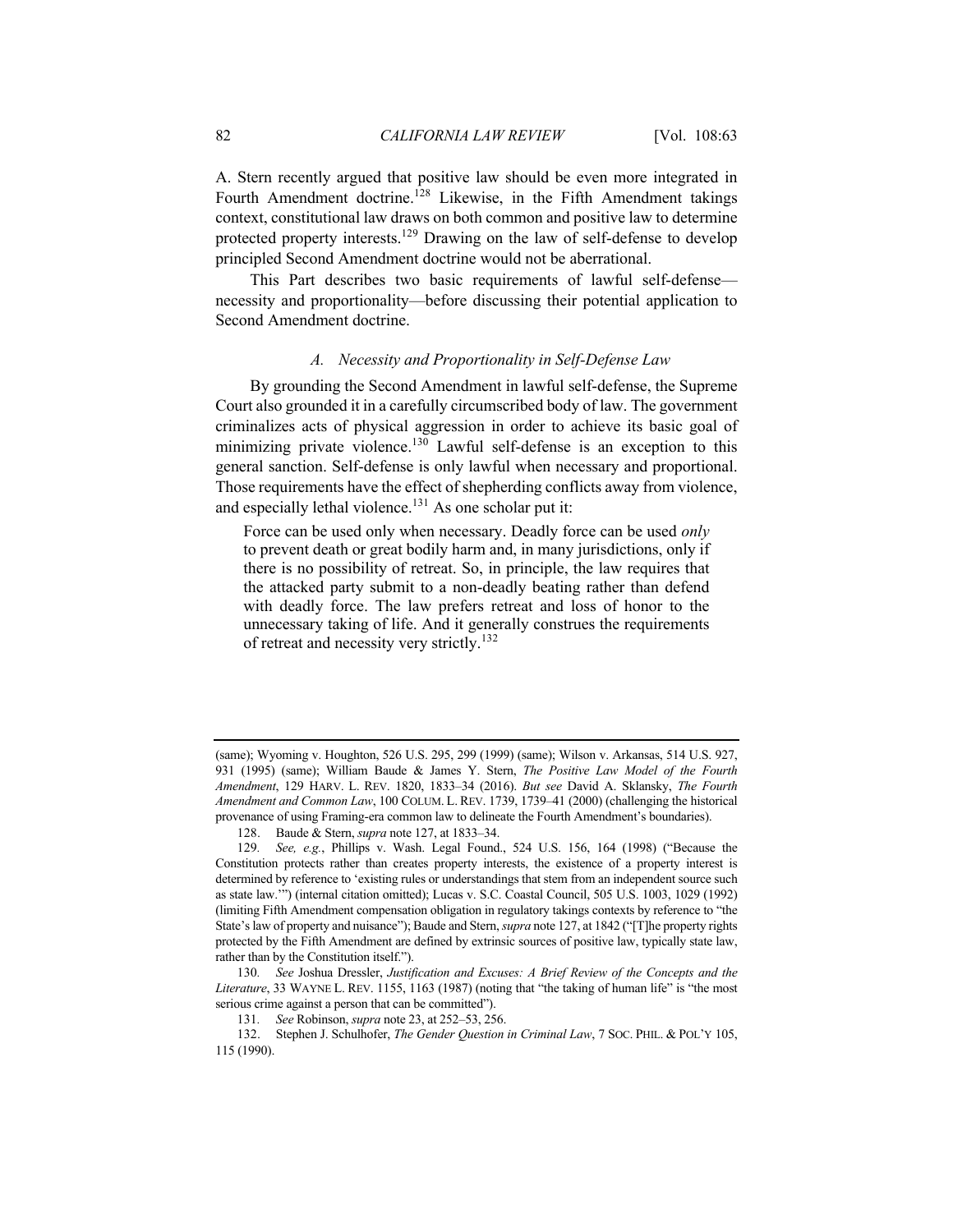Traditional self-defense law, it has been said, "tilt[s] in favor of the preservation of human life."<sup>133</sup> Edward Coke referenced the "precious regard the Law hath of the life of man."<sup>134</sup> Blackstone did the same, explaining a person's duty to retreat by reference to "a real tenderness of shedding his brother's blood."135 Traditionally, these values dovetailed with the notion that the state monopolized lawful force. Indeed, historically, homicide was justified only under limited circumstances, such as the prevention of a small number of specified felonies, in which a person "acted as an actual or implicit agent of the sovereign."<sup>136</sup> Killing purely in private self-defense, and not to prevent one of those specified felonies, was only excusable, requiring a sovereign pardon after trial and conviction.<sup>137</sup> Over time, the law has come to treat self-defense as a justification for violence; but invoking the right to self-defense still requires exposure to the same criminal justice system that punishes unjustified violence.<sup>138</sup> Lawful self-defense still requires a showing of necessity and proportionality. <sup>139</sup>

136. Miller, *Self Defense*, supra note 6, at 88–89.

137*. Id.* at 87–95; *see also* Thomas A. Green, *The Jury and the English Law of Homicide, 1200- 1600*, 74 MICH. L. REV. 413, 436 (1976) ("[T]hose who acted in defense of property fared better under the evolving law than those who acted solely in defense of their person.").

138. Aggressive stand-your-ground laws are chipping away at this procedural characteristic of self-defense. In Florida, for example, defendants can invoke self-defense as an immunity to prosecution, avoiding trial altogether. *See* FLA. STAT. §§ 776.012–.013 (2019). Such procedural departures from traditional self-defense law are an area in need of further scholarly exploration.

139. Paul Robinson's treatise on criminal law defenses provides the following definition of selfdefense:

Conduct constituting an offense is justified if:

- 1) an aggressor unjustifiably threatens harm to the actor; and
- 2) the actor engages in conduct harmful to the aggressor
	- a) when and to the extent necessary for self-protection,
	- b) that is reasonable in relation to the harm threatened.

2PAUL ROBINSON CRIM.L.DEF. § 132 (2018). The first requirement, an unjustifiable threat to the actor, is what Robinson terms a "triggering condition" for self-defense. It reflects the fact that lawful selfdefense cannot arise in the absence of a threat, and even then, only arises when the threat is unjustified. One generally cannot invoke self-defense against a police officer executing an arrest, for example, nor after first unlawfully attacking someone. *See id.* § 131(b)(2). The unjustifiable-threat requirement may have purchase for the Second Amendment, as might the requirement of a "reasonable belief" in the necessity of defensive force, *supra* note 18. However, the focus of my analysis is on the second and third

<sup>133.</sup> Miller, *Self Defense*, *supra* note 6, at 89. Of course, as with other legal areas, commentators do not agree on a single self-defense philosophy. George Fletcher noted that the law governing defensive force is a "composite" and "hybrid" model that reflects "deeper ideological clashes." FLETCHER,*supra*  note 22, at 874. The same is surely true of the Second Amendment. *See* Blocher & Miller, *What is Gun Control?*, *supra* note 11, at 348 (noting that no "single account of the Second Amendment will command unanimous support, any more than agreement has emerged regarding a theory of free speech or equal protection").

<sup>134.</sup> EDWARD COKE, THE THIRD PART OF THE INSTITUTES OF THE LAWS OF ENGLAND: CONCERNING HIGH TREASON, AND OTHER PLEAS OF THE CROWN, AND CRIMINAL CAUSES 56 (1st ed. 1644).

<sup>135.</sup> 4 BLACKSTONE,COMMENTARIES,*supra* note 42, at \*185; *see also id.* at \*186 ("the law sets so high a value upon the life of a man, that it always intends some misbehaviour in the person who takes it away, unless by the command or express permission of the law.").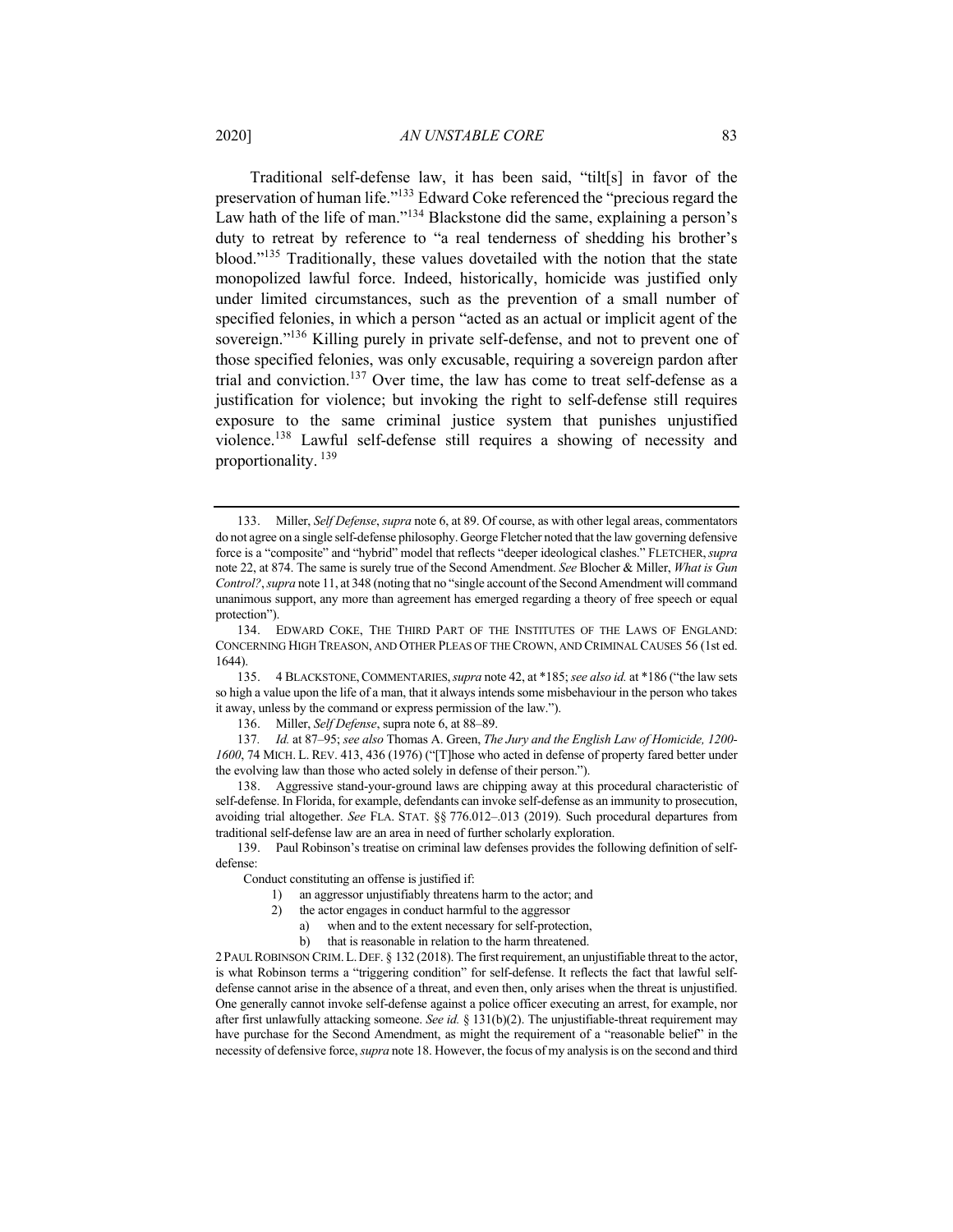## *1. Necessity*

By the 1500s, consensus had already formed that a person killing in selfdefense could go free only if the person reasonably believed the killing was necessary.<sup>140</sup> From then on, common law treatises regularly underscored the role of necessity. In the eighteenth century, Matthew Hale wrote that it must be "necessity, which obligeth a man to his own defense and safeguard."<sup>141</sup> William Hawkins agreed that "[i]t must be owing to some unavoidable Necessity, to which the Person who kills another must be reduced without any manner of Fault in himself."<sup>142</sup> Blackstone likewise limited excusable homicide in self-defense to "sudden and violent cases; when certain and immediate suffering would be the consequence of waiting for the assistance of the law."<sup>143</sup>

The first reported self-defense opinion in the United States, *State v. Wells*, was issued the year before the Second Amendment's adoption.<sup>144</sup> After the defendant struck a fatal blow with a club during a fight,  $145$  he told witnesses that he never believed himself to be in serious danger.<sup>146</sup> The New Jersey Supreme Court used the defendant's statements to reject his claim of self-defense: "[N]o man is justified or excusable in taking away the life of another unless the *necessity* for doing so is apparent as the only means of avoiding his own destruction or some very great injury, neither of which appears to have been reasonably apprehended in the present case."<sup>147</sup>

In 1806, this understanding was repeated in the jury charge in *Commonwealth v. Selfridge*, which was characterized as a "leading American authority on the Law of Self-Defense."<sup>148</sup> Fearing an attack, Thomas Selfridge purchased a pistol.<sup>149</sup> He later encountered an enemy, armed with a walking stick, on a Boston street. A confrontation ensued, Selfridge was struck over the head with the walking stick, and he fired the pistol, killing his adversary.<sup>150</sup> At his trial for manslaughter, Selfridge claimed self-defense.<sup>151</sup>

- 142. WILLIAM HAWKINS, A TREATISE OF THE PLEAS OF THE CROWN 69 (1716).
- 143. 4 BLACKSTONE, COMMENTARIES, *supra* note 42, at \*184.
- 144. State v. Wells, 1 N.J.L. 424 (N.J. 1790).
- 145*. Id.* at 426, 430.
- 146*. Id.* at 430.
- 147*. Id.* (emphasis added).

148. Commonwealth v. Selfridge, 2 Am. St. Trials 544, 549 (Mass. 1806).

requirements  $((2)(a)$  and  $(2)(b)$ ), which correspond to the longstanding requirements of necessity and proportionality.

<sup>140</sup>*. See* Bernard J. Brown, *The Demise of Chance Medley and the Recognition of Provocation as a Defence to Murder in English Law*, 7 AM.J. LEGAL HIST. 310, 310–11 (1963).

<sup>141.</sup> 1 MATTHEW HALE, THE HISTORY OF THE PLEAS OF THE CROWN 478 (1736).

<sup>149.</sup> *Id.* at 548. Evidence suggested that Selfridge "had been informed an attack upon him was intended." *Id.* at 693.

<sup>150</sup>*. Id.* at 548. The precise sequence of events was disputed, but at minimum the fight arose suddenly. *Id.*

<sup>151</sup>*. Id.* at 693 (noting that the killing by the defendant was "confessed as well as proved," leaving the "great question in the case[:] whether according to the facts shown to you on the part of the prosecution, or by the defendant, any reasonable, legal justification or excuse has been proved").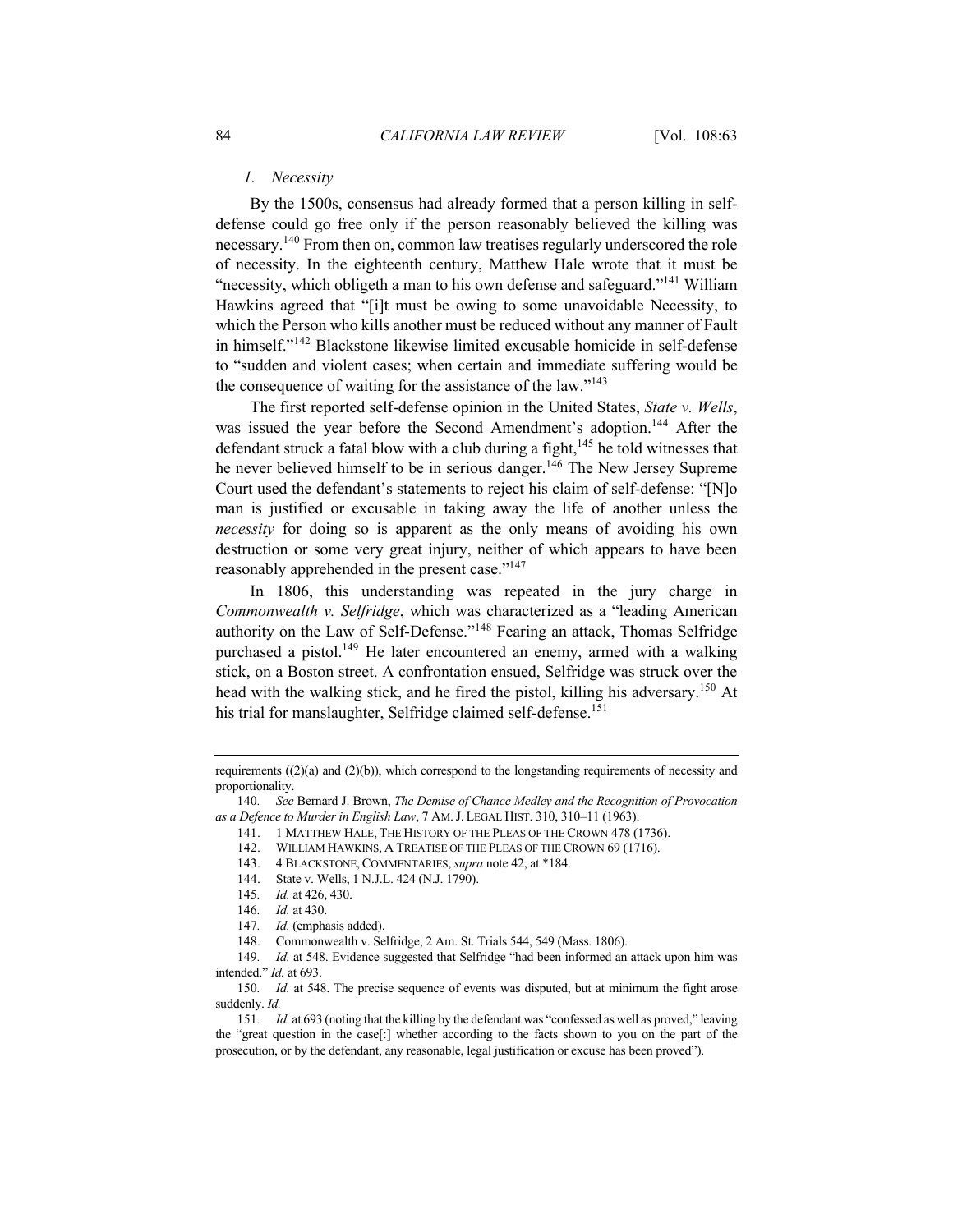Judge Isaac Parker's jury charge emphasized necessity as the core limitation on lethal defensive force.<sup>152</sup> In a statement representative of many others, Parker explained that self-defense only exculpates the defender if he "use all the means in his power, otherwise, to save his own life or prevent the intended harm, such as retreating as far as he can, or disabling his adversary without killing him if it be in his power."<sup>153</sup>

Today, necessity remains "the pervasive theme of the well defined conditions which the law imposes on the right to kill or maim in self-defense."154 The D.C. Circuit noted in *United States v. Peterson* that "'[t]he law of selfdefense is a law of necessity'; the right of self-defense arises only when the necessity begins, and equally ends with the necessity; and never must the necessity be greater than when the force employed defensively is deadly."<sup>155</sup> As Paul Robinson puts it, defensive force is only lawful "when and to the extent necessary for self-protection."<sup>156</sup>

The requirements of imminence and retreat are two doctrinal proxies for ensuring that killing in self-defense is truly necessary. The permissible use of force in self-defense is generally limited to situations in which an individual has a reasonable anticipation of "imminent" harm.<sup>157</sup> If not, "there may be avenues

<sup>152</sup>*. See, e.g.*, *id.* at 697 ("If you believe under all the circumstances, the defendant could have escaped his adversary's vengeance, at the time of the attack, without killing him, the defense set up has failed, and the defendant must be convicted. . . . If you believe his only resort for safety was to take the life of his antagonist, he must be acquitted."); *id.* ("[U]nless the defendant has satisfactorily proved to you that no means of saving his life, or his person from the great bodily harm which was apparently intended by the deceased against him, except killing his adversary, were in his power—he has been guilty of manslaughter."); *id.* at 700 ("But if . . . he did not purposely throw himself in the way of the attack, but was merely pursuing his lawful vocations, and that in fact he could not have saved himself otherwise, than by the death of the assailant—then the killing was excusable, provided the circumstances of the attack would justify a reasonable apprehension of the harm which he would thus have a right to prevent.").

<sup>153</sup>*. Id.* at 690.

<sup>154.</sup> United States v. Peterson, 483 F.2d 1222, 1229 (D.C. Cir. 1973).

<sup>155</sup>*. Id.* at 1229 (citation omitted). *Peterson* is used in leading casebooks to demonstrate selfdefense principles. *See, e.g.*, JOSHUA DRESSLER & STEPHEN P. GARVEY, CRIMINAL LAW CASES AND MATERIALS 516–22 (2019); SANFORD H. KADISH ET AL.,CRIMINAL LAW AND ITS PROCESSES 870–71 (2017).

<sup>156.</sup> 2 ROBINSON,*supra* note 139, at § 132.

<sup>157</sup>*. See* WAYNE R. LAFAVE, SUBSTANTIVE CRIMINAL LAW § 10.4, 205 at n.51 (October 2017 Update) (collecting citations); *see also* ALA. CODE § 13A-3-23 (2019); ARK. CODE ANN. § 5-2-606 (2019); COLO. REV. STAT. ANN. § 18-1-704 (2019); CONN. GEN. STAT. ANN. § 53a-19 (2019); FLA. STAT. ANN. § 776.012 (2019); GA. CODE ANN. § 16-3-21 (2019); ILL. COMP. STAT. ANN. ch. 720, § 5/7-1 (2019); IND. CODE ANN. § 35-41-3-2 (2019); IOWA CODE ANN. § 704.3 (2019); KAN. STAT. ANN. § 21-5222 (2019); KY. REV. STAT. ANN. § 503.050 (2019); LA. REV. STAT. ANN. § 14:20 (2019) (homicide only); ME. REV. STAT. ANN. tit. 17-A, § 108 (2019); MISS. CODE ANN. § 97-3-15 (2019) (homicide only); MO. ANN. STAT. § 563.031 (2019); MONT.CODE ANN. § 45-3-102 (2019); N.H.REV. STAT. ANN. § 627:4 (2019); N.M. STAT. ANN. § 30-2-7 (2019) (homicide only); N.Y. PENAL LAW § 35.15 (2019); N.D. CENT. CODE § 12.1-05-03 (2019); OR. REV. STAT. § 161.209 (2019); S.D. CODIFIED LAWS § 22-16-35 (homicide only) (2019); TENN.CODE ANN. § 39-11-611 (2019) (homicide only); UTAH CODE ANN. § 76-2-402 (2019); WASH. REV. CODE § 9A.16.050 (2019) (homicide only); WIS. STAT. ANN. § 939.48 (2019) (deadly force).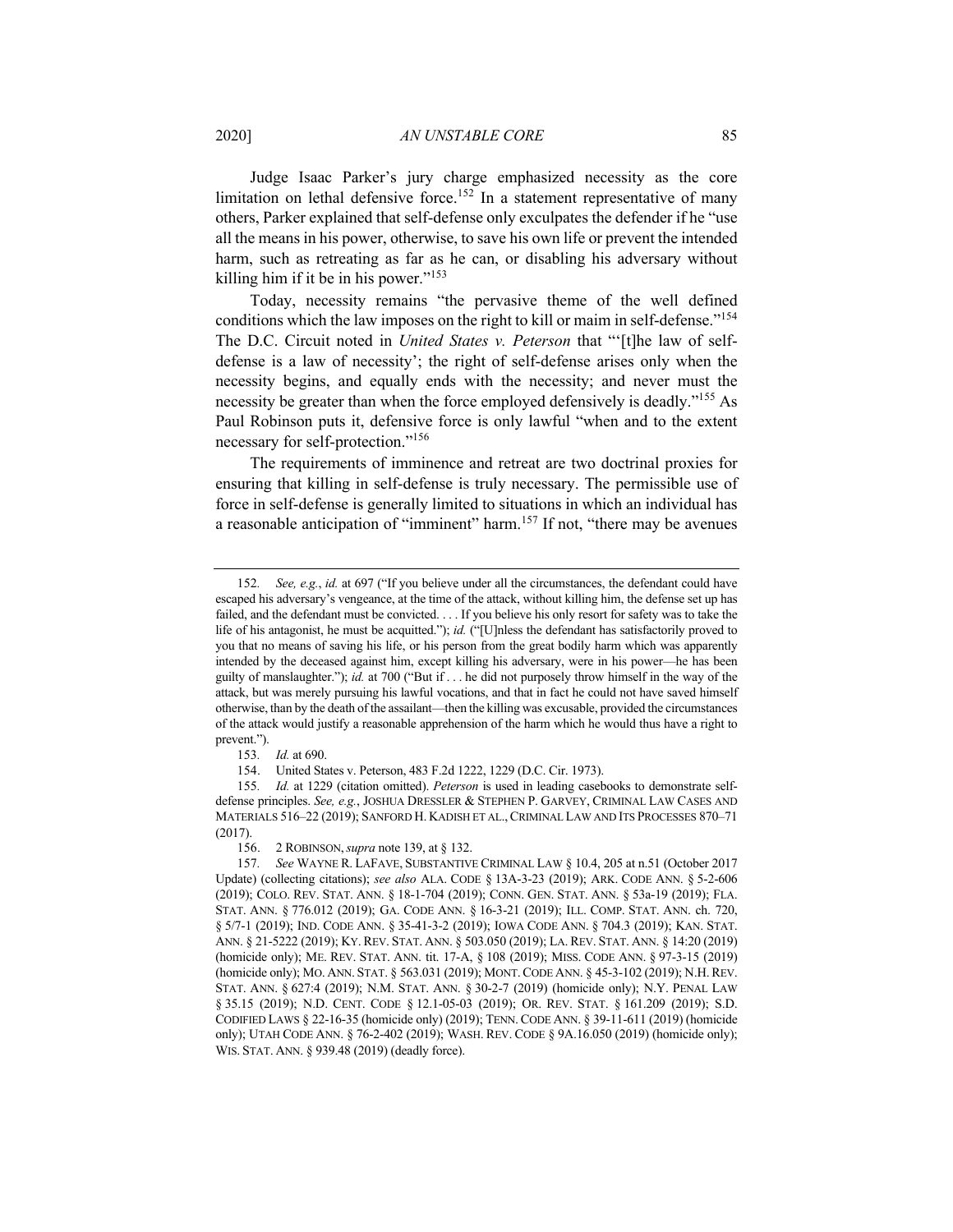open to the defendant to prevent [threatened violence] other than to kill or injure the prospective attacker."<sup>158</sup> Given the close relationship between imminence and necessity, it is arguably redundant for self-defense law to require showings of both.<sup>159</sup> Yet the dominant view, both historically and now, is to make separate inquiries into necessity and the temporal proximity of a threat.<sup>160</sup>

Requiring retreat before the exercise of deadly force is also a manifestation of the necessity requirement, albeit one limited to certain lethal confrontations.<sup>161</sup> William Blackstone wrote:

[T]he law requires that the person, who kills another in his own defence [during a sudden affray], should have retreated as far as he conveniently or safely can, to avoid the violence of the assault, before he turns upon his assailant; and that, not fictiously, or in order to watch his opportunity, but from a real tenderness of shedding his brother's blood.<sup>162</sup>

Judge Parker adopted this view in *Selfridge*, stating that before using lethal force in self-defense, a man must "use all the means in his power, otherwise, to save his own life or prevent the intended harm, such as retreating as far as he can."<sup>163</sup>

A traditional exception to the retreat requirement is when lethal selfdefense occurs in the home. As Blackstone explained, "the law of England has so particular and tender a regard to the immunity of a man's house, that it stiles it his castle, and will never suffer it to be violated with impunity."<sup>164</sup> The socalled "castle" doctrine is accepted by all American jurisdictions.<sup>165</sup> This traditional distinction between the scope of permissible self-defense in the home and outside the home, as noted above,  $166$  could be helpful in drawing principled distinctions in Second Amendment law.

<sup>158</sup>*. See* LAFAVE, *supra* note 157, at § 10.4(d), 206.

<sup>159</sup>*. See, e.g.*, KADISH ET AL., *supra* note 155, at 914 ("[If imminence is a proxy for necessity,] why should imminence and necessity be independent requirements?").

<sup>160</sup>*. Id.* Different authorities have offered different articulations of the imminence requirement. In Blackstone's description, the timing of the unjustified threat had to be quite close to the defensive response, "when certain and immediate suffering would be the consequence of waiting for the assistance of the law." 4 BLACKSTONE, COMMENTARIES, *supra* note 42, at \*184. Blackstone's might be closest to the "imminence" formulation that predominates in many jurisdictions. But the standard has been relaxed elsewhere. The Model Penal Code, for example, permits the use of defensive force when "immediately necessary" in response to unlawful force by another "on the present occasion." MODEL PENAL CODE § 3.04(1) (AM. LAW INST., Proposed Official Draft 1962); *see also* ARIZ. REV. STAT. ANN. § 13-404 (2019); DEL. CODE ANN. tit. 11, § 464 (2019); HAW. REV. STAT. § 703-304 (2019); NEB. REV. STAT. § 28-1409 (2019); N.J. STAT.ANN. § 2C:3-4 (2019); PA.CONS. STAT.ANN. tit. 18, § 505 (2019); TENN. CODE ANN. § 39-11-611 (2019); TEX. PENAL CODE ANN. § 9.31 (2019).

<sup>161.</sup> RICHARD MAXWELL BROWN, NO DUTY TO RETREAT (1991).

<sup>162.</sup> 4 BLACKSTONE, COMMENTARIES, *supra* note 42, at \*184–85.

<sup>163.</sup> Commonwealth v. Selfridge, 2 Am. St. Trials 544, 691 (Ma. 1806).

<sup>164.</sup> 4 BLACKSTONE, COMMENTARIES, *supra* note 42, at \*223.

<sup>165</sup>*. See* KADISH ET AL., *supra* note 155, at 924 (noting that "[a]ll American jurisdictions" accept the castle doctrine).

<sup>166</sup>*. See supra* note 101 and accompanying text (discussing this possible application of castle doctrine).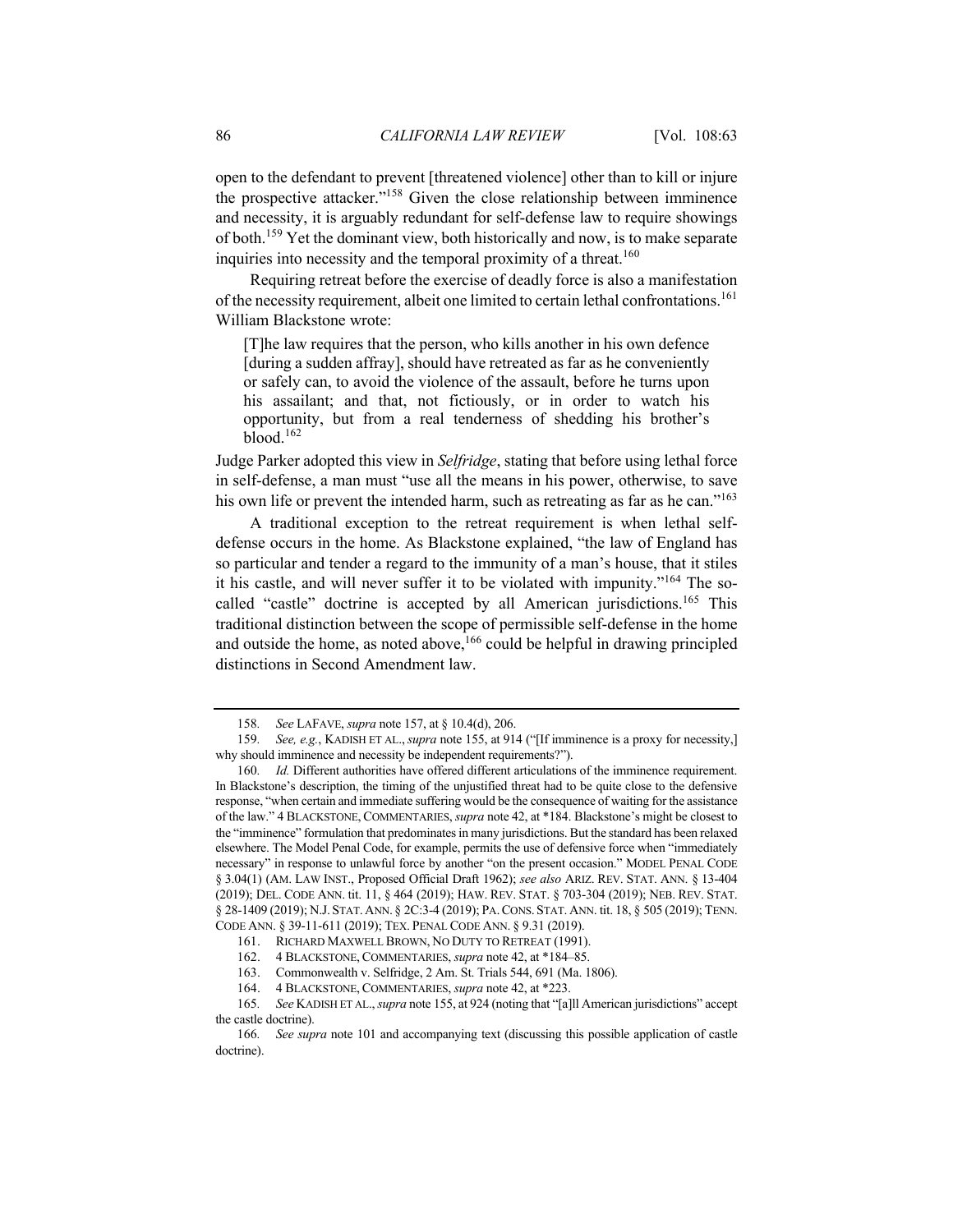#### 2020] *AN UNSTABLE CORE* 87

In recent years, the duty to retreat before resorting to lethal defensive force in situations outside the home has been a subject of great debate. However, this debate is not new.<sup>167</sup> Though it would not firmly take root in the United States until the 1800s, some English commentators had already questioned the requirement of retreating in public places.<sup>168</sup> The ascension of a no-retreat rule in some parts of the United States in the 1800s was in no small part due to the strong notion of personal autonomy that likewise ascended during that time period, coupled with a sense that requiring an innocent person to retreat because of another's wrongful threat was codifying cowardice.<sup>169</sup>

But it would be incorrect to conclude that no-duty-to-retreat has been universally accepted by penal law drafters and experts. At the turn of the nineteenth century, Joseph Beale wrote an influential article advocating duty-toretreat as the optimal rule.<sup>170</sup> When the Model Penal Code was drafted in 1962, its authors agreed.<sup>171</sup> In 1978, George Fletcher predicted that the legal tide would turn in that direction.<sup>172</sup> The tide did not turn, however, in large part because of an effort led by the National Rifle Association to codify no-duty-to-retreat across much of the country.<sup>173</sup> Today, "[i]n decisions based on common-law principles, there has been a distinct tendency to favor a requirement of retreat in settings outside the home."<sup>174</sup> But the majority of the states—at least twenty-eight of them—have passed laws eschewing that requirement.<sup>175</sup>

The controversy over stand-your-ground laws highlights a complexity inherent in using self-defense law to set Second Amendment boundaries: selfdefense law is not static through time or between jurisdictions. Resolving which legal understanding of self-defense should serve as a baseline is a significant second-order question, but its significance should not be overstated for two reasons. First, change has happened primarily on the margins; the basic requirements of necessity and proportionality are universally accepted, even in

<sup>167</sup>*. See generally* Joseph H. Beale, *Retreat from a Murderous Assault*, 16 HARV. L. REV. 567 (1903) (summarizing historical debate).

<sup>168</sup>*. See, e.g.*, MICHAEL FOSTER, REPORT OF SOME PROCEEDINGS ON THE COMMISSION OF OYER AND TERMINER (1762); *see also* Beale, *supra* note 167 at 573–76 (discussing Foster's writing on retreat).

<sup>169</sup>*. See, e.g.*, Erwin v. State, 29 Ohio St. 186, 199–200 (Ohio 1876) ("[A] true man, who is without fault, is not obliged to fly from an assailant, who, by violence or surprise, maliciously seeks to take his life or do him enormous bodily harm."). Interestingly, while jurists in many American jurisdictions were persuaded to scrap the duty to retreat by English commentators like Michael Foster, England retained the traditional duty to retreat. *See* BROWN, *supra* note 161, at 7.

<sup>170</sup>*. See* Beale, *supra* note 167 at 573–76.

<sup>171.</sup> MODEL PENAL CODE § 3.04(2)(b)(ii) (AM. LAW INST., Proposed Official Draft 1962).

<sup>172.</sup> FLETCHER, *supra* note 22, at 867–68 ("Though the case law remains conflicted, the future might well be reflected in the Model Penal Code's recommending the duty to retreat as the norm.").

<sup>173</sup>*. See* LAFAVE, *supra* note 157, § 10.4(f) (discussing National Rifle Association's push for stand-your-ground laws).

<sup>174.</sup> KADISH ET AL., *supra* note 155, at 921–22.

<sup>175</sup>*. See "Stand Your Ground" Laws*, GIFFORDS L. CTR., http://lawcenter.giffords.org/gunlaws/policy-areas/guns-in-public/stand-your-ground-laws [https://perma.cc/8D62-A9QR].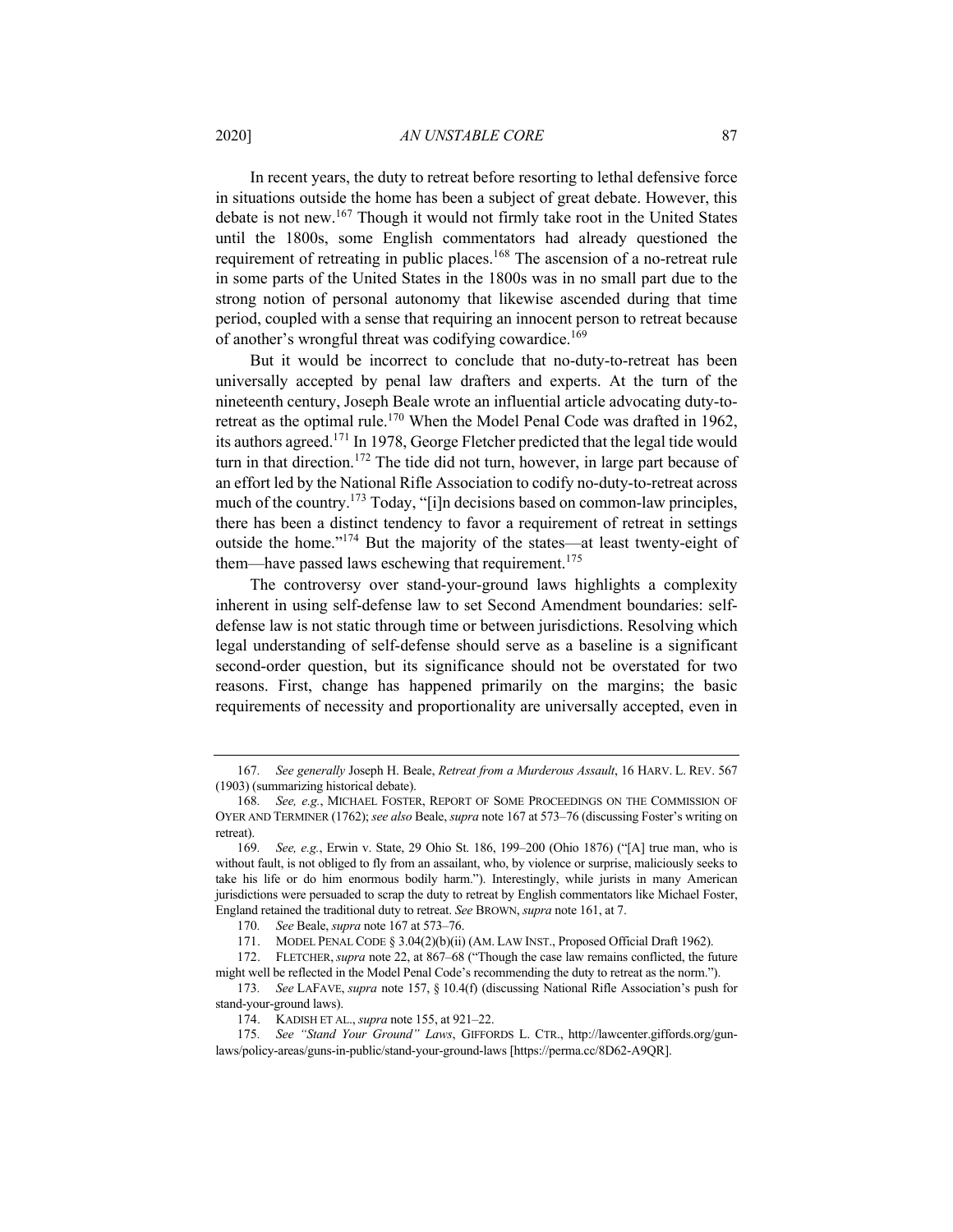stand-your-ground jurisdictions, and have been essentially immune to change.<sup>176</sup> Second, to the extent there are material differences between self-defense laws, the resulting baseline issue is not intractable. Rather, it resembles other areas of constitutional law that look to background law for doctrinal guidance.177 I do not take a position in this Article about how to resolve this baseline question—for example, whether courts should assume a static self-defense baseline set at the time of the Second Amendment's adoption in  $1791^{178}$  or a baseline that shifts through time and even from jurisdiction to jurisdiction.<sup>179</sup> For the purposes of my analysis, I focus on the mechanics of how the basic, universal doctrinal requirements of necessity and proportionality might translate to Second Amendment doctrine.

## *2. Proportionality*

The requirement of proportionality, which limits permissible defensive force to that which is "reasonable in relation to the harm threatened,"<sup>180</sup> is less prominent in historical discussions than necessity. However, "[t]here can be little doubt that proportionality is a clearly recognized requirement in Anglo-American Law."<sup>181</sup> The Model Penal Code Commentaries emphasize that it is a "common law principle that the amount of force used by the actor must bear a reasonable relation to the magnitude of the harm that he seeks to avert."<sup>182</sup>

Proportionality in self-defense law reflects the legal system's "recognition of the value of human life"<sup>183</sup> and a general belief that excessive force is unnecessary and unreasonable. So, for example, in the 1705 case *Cockroft v.* 

<sup>176</sup>*. See, e.g.*, Erwin v. State, 29 Ohio St. 186, 199 (Ohio 1876) (adopting stand-your-ground, but then noting that the "taking of life in defense of one's person cannot be either justified or excused, except on the ground of *necessity*," which must be "imminent at the time . . . and no man can avail himself of such necessity if he brings it upon himself").

<sup>177</sup>*. See supra* notes 127–129 and accompanying text (discussing uses of positive and common law in Fourth and Fifth Amendment doctrine).

<sup>178.</sup> After all, *Heller* espoused the view that "[c]onstitutional rights are enshrined with the scope they were understood to have when the people adopted them." District of Columbia v. Heller, 554 U.S. 570, 634–35 (2008).

<sup>179</sup>*. See generally* Joseph Blocher, *Disuniformity of Federal Constitutional Rights*, U. ILL. L. REV. (forthcoming) (highlighting ways that federal constitutional rights are not uniform throughout the country).

<sup>180.</sup> 2 ROBINSON, *supra* note 139, at § 132; *see* LAFAVE, *supra* note 157, at § 10.4(b) ("[T]he amount of force [one] may justifiably use must be reasonably related to the threatened harm which [one] seeks to avoid.").

<sup>181.</sup> Paul H. Robinson, *Criminal Law Defenses: A Systematic Analysis*, 82 COLUM.L.REV. 199, 218 n.72 (1982).

<sup>182.</sup> MODEL PENAL CODE AND COMMENTARIES 47 (Official Draft and Revised Comments 1985); *cf.* 4 BLACKSTONE, COMMENTARIES, *supra* note 42, at \*181–82 (noting that "[t]he law of England . . . is too careful of the lives of the subjects . . . nor will suffer with impunity any crime to be *prevented* by death, unless the same, if committed, would also be *punished* by death").

<sup>183</sup>*. See* Robinson, *supra* note 181, at 218 (explaining why "an actor [with] no other option but deadly force to prevent the stealing of apples . . . [must] sacrifice her apples out of regard for the life of the thieves"); *see also supra* notes 134–135 and accompanying text (quoting Blackstone and Coke).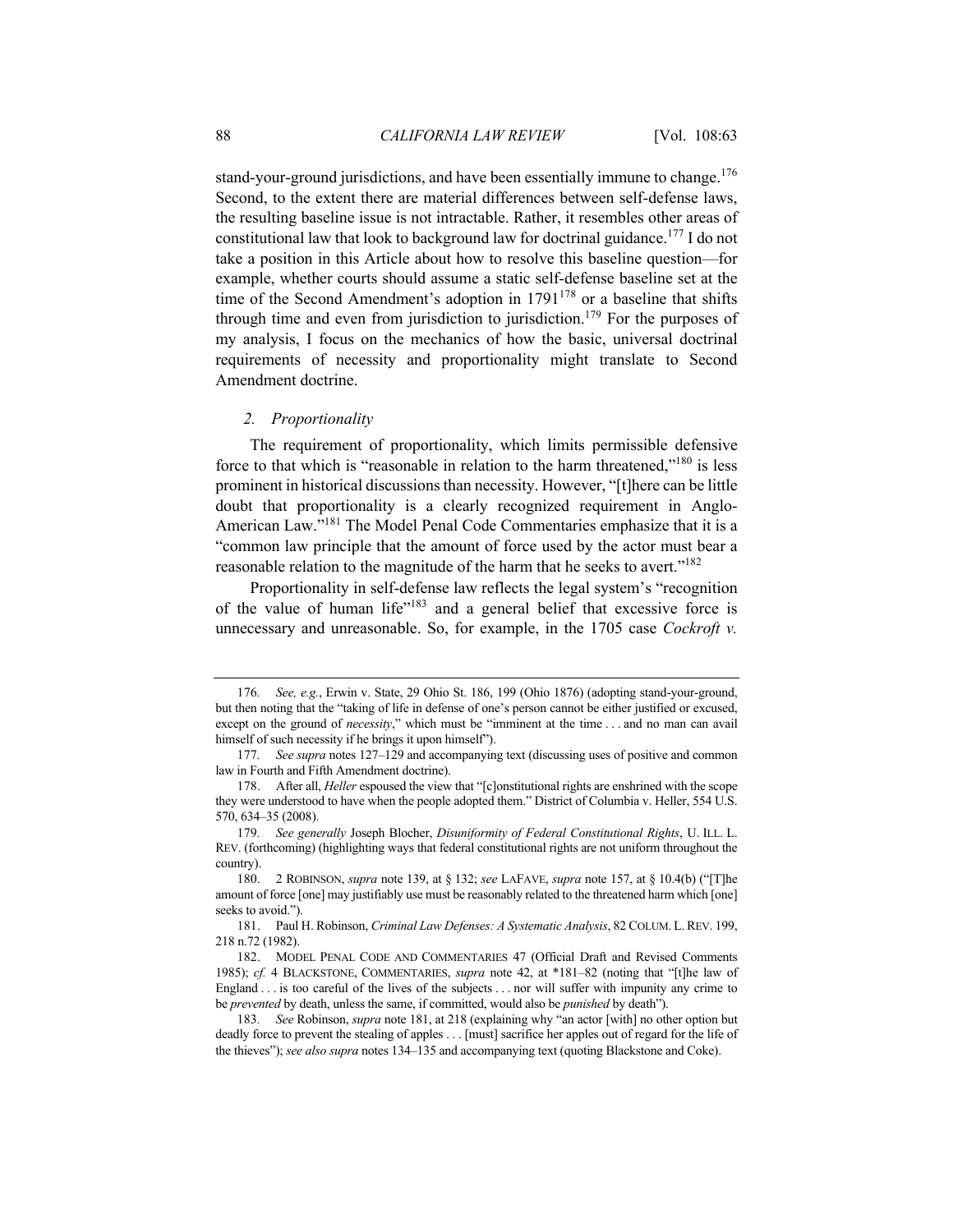*Smith*, Sir John Holt, the Chief Justice of England, declared that the plea of selfdefense is unavailable during an affray "where the second assault is *excessive*," such as when Smith "bit a joint off from the plaintiff's finger" after the plaintiff "ran his finger towards Smith's eyes."<sup>184</sup> As Chief Justice Holt explained, "hitting a man a little blow with a little stick on the shoulder, is not a reason for him to draw a sword and cut and hew the other."<sup>185</sup>

The proportionality requirement was invoked in both of the Framing-era cases discussed in the last subpart: *Wells* and *Selfridge*. In *Wells*, the defendant picked up and wielded a club in a fistfight, resulting in a skull fracture and the victim's death.186 The defendant's self-defense claim failed in part because he used lethal force despite a nonlethal threat. As the court put it, "[T]he attack of the deceased was without any kind of weapon that might have rendered it necessary for the prisoner to avail himself of the instrument which occasioned the death."187

This statement is especially interesting when viewing the intersection of self-defense and the right to keep and bear arms. The court expressly linked its determination of unnecessary, disproportionate force to the specific arm chosen by the defendant.

In addition to charging the jury on the requirement of necessity, Judge Parker in *Selfridge* also instructed that if the circumstances of the attack "denote an intention to take away [Selfridge's] life, or do him some enormous bodily harm; [he] may lawfully kill the assailant."<sup>188</sup> Judge Parker then elaborated, linking the lawfulness of lethal force to the weapon used by an aggressor: "I doubt whether self-defense could in any case be set up, where the killing happened in consequence of an assault only, unless the assault be made with a weapon which if used at all, would probably produce death."<sup>189</sup>

Today, U.S. jurisdictions universally accept some form of the proportionality requirement. Penal codes generally differentiate between "deadly" and "moderate" force, and delineate when *deadly* force is justified in self-defense.<sup>190</sup> "All authorities agree" that deadly defensive force is permissible when a person is threatened with unjustified "death or serious bodily injury."<sup>191</sup> Only nondeadly force can be used to defend oneself against less serious threats.<sup>192</sup>

<sup>184.</sup> Cockcroft v. Smith, [1705] 11 Mod. 43, 88 Eng. Rep. 872 (K.B.) (Holt, C.J.) (emphasis in original).

<sup>185.</sup> *Id.*

<sup>186.</sup> State v. Wells, 1 N.J.L. 424, 426 (N.J. 1790).

<sup>187</sup>*. Id.* at 430.

<sup>188.</sup> Commonwealth v. Selfridge, 2 Am. St. Trials 544, 691 (Mass. 1806).

<sup>189</sup>*. Id.* at 696.

<sup>190</sup>*. See* MODEL PENAL CODE AND COMMENTARIES § 3.04, 47 (Official Draft and Revised Comments 1985).

<sup>191.</sup> *Id.*

<sup>192.</sup> Disagreements persist about whether other types of harms justify the use of deadly force. For example, some jurisdictions limit lawful lethal defensive force to threats of death or serious bodily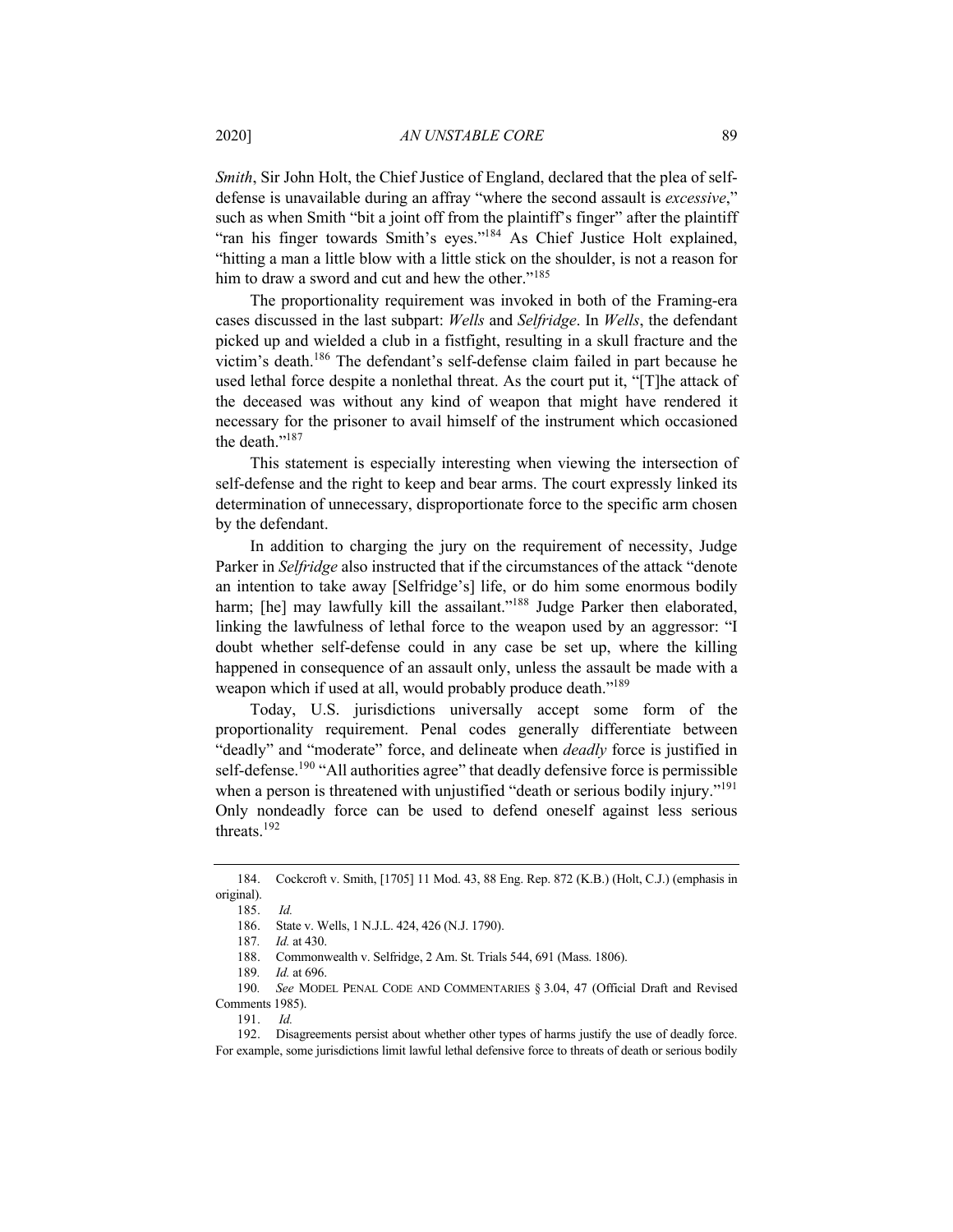## *B. Using Self-Defense Law to Construct Second Amendment Doctrine*

The regulation of violence is a basic concern of government; so too is the regulation of the instruments of violence. Despite the "persistent myth" to the contrary, weapons regulation has always been a part of American legal history.<sup>193</sup> Justifiable self-defense operates as an exception to general proscriptions on violent conduct, $194$  adjudged by reference to notions of necessity and proportionality. This Part considers whether Second Amendment doctrine can operate similarly, mandating an affirmative defense to weapons restrictions that is governed by necessity and proportionality.

Infusing such self-defense requirements into Second Amendment doctrine can help evaluate regulations on when a person can carry a weapon on their person for use in self-defense. Specifically, in this view, the Second Amendment protects a right to an affirmative defense when carrying a weapon is reasonably necessary and proportionate to a particularized threat. Second Amendment doctrine need not, in contrast, protect a right to carry in the absence of such a threat. This approach finds support in both *Heller* and nineteenth-century precedent.

This Part considers two broad categories of restrictions: first, those on possessing and carrying operable guns in anticipation of confrontation, and second, those on acquiring guns for that purpose. The first category reflects a situation in which self-defense law and processes can be imported into Second Amendment doctrine with relatively minor adjustments. The second category highlights a situation in which the fit is weaker but Second Amendment law could still benefit from themes animating lawful self-defense.

injury, *see, e.g.*, N.J. STAT. ANN. § 2C:3-4(b)(2) (2019) ("The use of deadly force is not justifiable under this section unless the actor reasonably believes that such force is necessary to protect himself against death or serious bodily harm."). Model Penal Code jurisdictions add "kidnapping or sexual intercourse compelled by force or threat," Model Penal Code § 3.04(2)(b) (Am. Law Inst., Proposed Official Draft 1962) (emphasis added), and others include additional specified crimes, *see, e.g.*, TEX. PENAL CODE. ANN. § 9.32(a)(2)(B) (2019) ("A person is justified in using deadly force against another . . . when and to the degree the actor reasonably believes the deadly force is immediately necessary . . . to prevent the other's imminent commission of aggravated kidnapping, murder, sexual assault, aggravated sexual assault, robbery, or aggravated robbery."). This Article does not consider whether the Second Amendment protects weapon possession to defend against these other harms. *See supra* note 2 (discussing this Article's focus on self-defense).

<sup>193</sup>*. See* BLOCHER & MILLER, THE POSITIVE SECOND AMENDMENT, *supra* note 11, at 19–21 (describing historical gun laws); ADAM WINKLER, GUNFIGHT: THE BATTLE OVER THE RIGHT TO BEAR ARMS IN AMERICA 115 (2009) ("Gun safety regulation was commonplace in the American colonies from their earliest days."). As political scientist Robert Spitzer puts it:

<sup>&</sup>quot;[W]hile gun possession is as old as America, so too are gun laws. . . . Gun laws were not only ubiquitous, numbering in the thousands; they spanned every conceivable category of regulation, from gun acquisition, sale, possession, transport, and use, including deprivation of use through outright confiscation, to hunting and recreational regulations, to registration and express gun bans."

ROBERT SPITZER, GUNS ACROSS AMERICA: RECONCILING GUN RULES AND RIGHTS 5 (2015).

<sup>194</sup>*. See* H. L. A. HART, PUNISHMENT AND RESPONSIBILITY: ESSAYS IN THE PHILOSOPHY OF LAW 13 (1968) ("Killing in self-defen[s]e is an exception to a general rule making killing punishable.").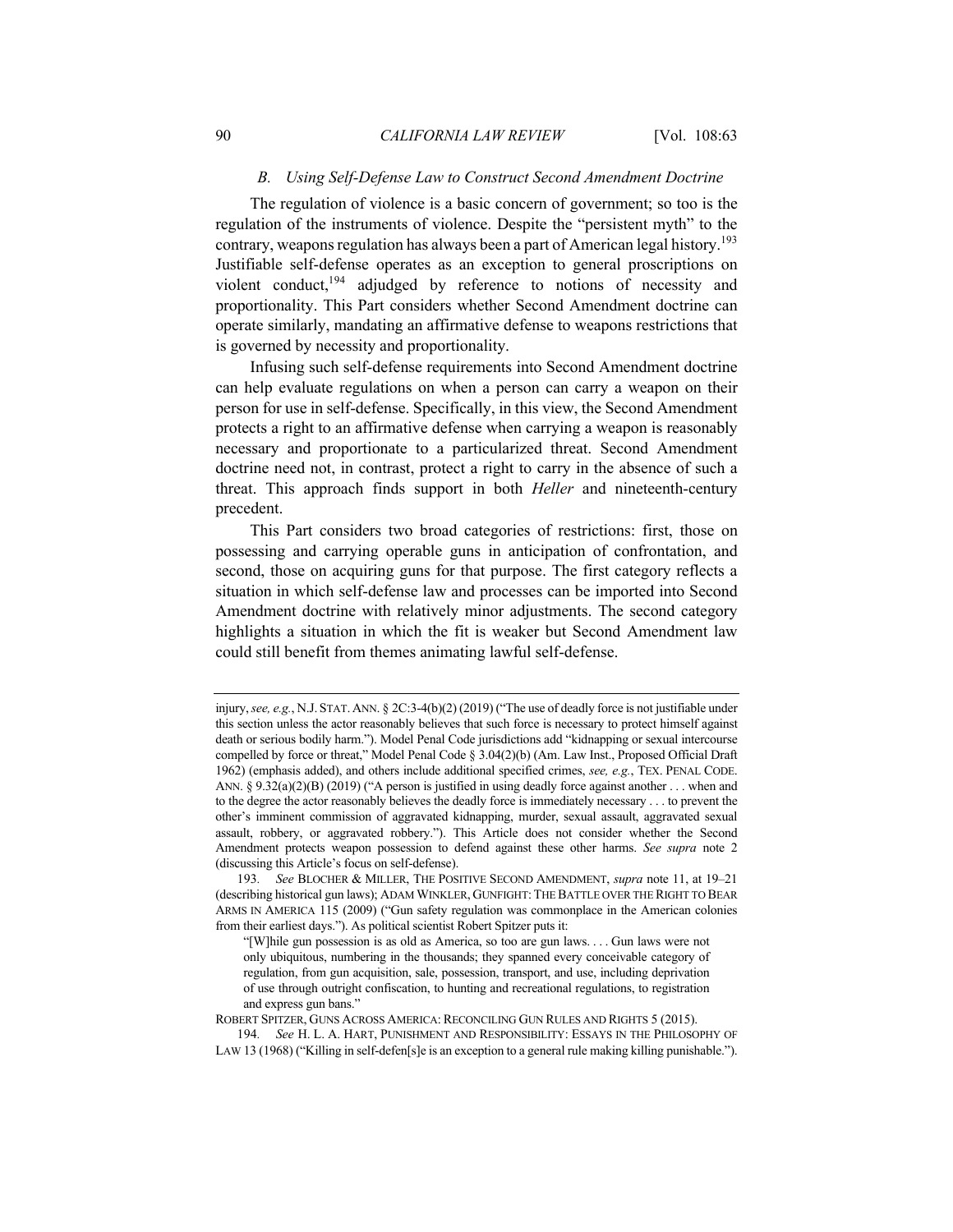#### *1. Possessing and Carrying Arms for Use in Confrontations*

The Supreme Court made clear in *Heller* that the Second Amendment protects accessing a loaded handgun in the home in one important circumstance: when necessary for immediate self-defense. A requirement that lawfully owned firearms always be kept inoperable in the home "makes it impossible for citizens to use them for the core lawful purpose of self-defense," and, hence, such a requirement is unconstitutional.<sup>195</sup>

This Section shows how that reasoning leaves open the possibility of deriving limitations to the Second Amendment right from limitations on lawful self-defense. As a doctrinal matter, those limitations could inform the constitutional analysis of two categories of regulations, each addressing circumstances closely related to the use of arms in self-defense: in-home storage laws and public carry restrictions.

#### *a. Firearm Storage Laws*

The D.C. law challenged in *Heller* required home-stored firearms to be inoperable "at all times."196 The parties and Justices construed Heller's complaint as seeking to "render a firearm operable and carry it about his home in that condition *only when necessary* for self-defense."197 The government contended that the law had an unwritten self-defense exception, but the *Heller* majority found such an exception "precluded by the unequivocal text" of the statute.<sup>198</sup> The law did not permit rendering a firearm operable for "immediate" self-defense, and therefore was unconstitutional.<sup>199</sup> As Justice Brever framed this holding, "the Constitution requires an exception that would allow someone to render a firearm operational when necessary for self-defense."<sup>200</sup> That exception would logically apply as an affirmative defense to the charge of violating the storage requirement, just as self-defense operates post hoc to justify otherwise criminal violence. Thus, in this view, a firearm storage law could be made to harmonize with the Second Amendment so long as such a defense is available and is judged constitutionally sufficient.

This conception of the Second Amendment would greatly clarify the outcome in some Second Amendment disputes. In *Jackson v. City and County*  of San Francisco,<sup>201</sup> for example, the Ninth Circuit considered a local ordinance requiring handguns in the home to be locked or disabled with a trigger lock unless carried on the person.<sup>202</sup> The law obviously allowed accessing a loaded

<sup>195.</sup> District of Columbia v. Heller, 554 U.S. 570, 630 (2008).

<sup>196</sup>*. Id.*

<sup>197</sup>*. Id.* at 576 (emphasis added).

<sup>198</sup>*. Id.* at 630.

<sup>199</sup>*. Id.* at 635.

<sup>200</sup>*. Id.* at 692 (Breyer, J., dissenting).

<sup>201.</sup> Jackson v. City & Cty. of San Francisco, 746 F.3d 953 (9th Cir. 2014).

<sup>202</sup>*. Id.* at 958.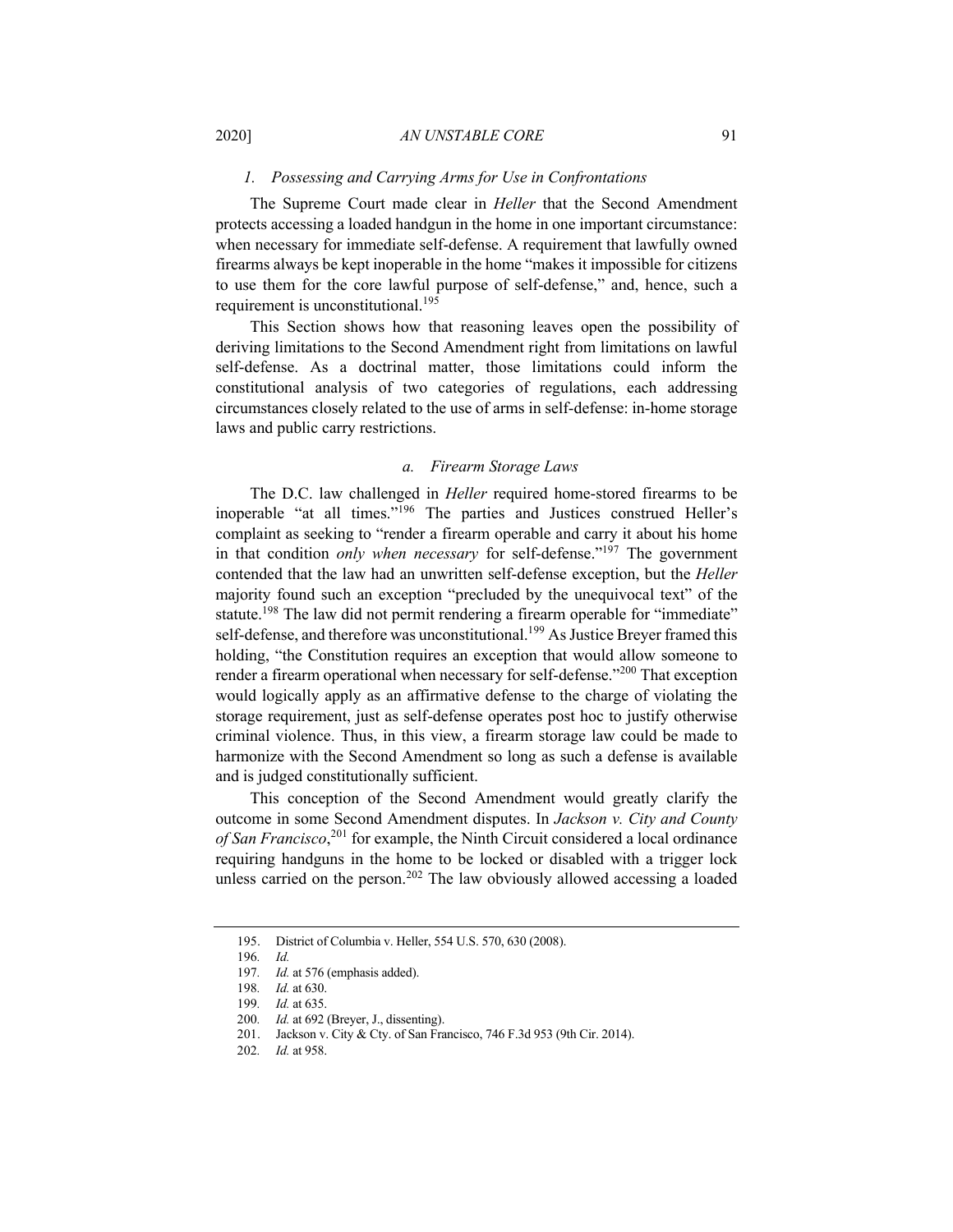firearm when "necessary" for "immediate" self-defense: so long as a gun was on the person, it could be loaded and unlocked. Nowhere, however, did the court consider the constitutional salience of that fact. Instead, the court upheld the law under intermediate scrutiny,  $203$  drawing a vigorous rebuttal by Justice Thomas, who dissented from the Supreme Court's denial of cert and contended that the Ninth Circuit's application of intermediate scrutiny neglected the petitioner's Second Amendment interest in self-defense.<sup>204</sup> Because the ordinance went well beyond providing a self-defense exception to the storage requirement, however, the law in *Jackson* arguably did not impinge the right to keep and bear arms at all, and heightened scrutiny was superfluous.

Analogizing to the law and operation of self-defense could help resolve cases like *Jackson*, but it also would introduce uncertainty about how to define "necessity." Self-defense necessity and Second Amendment necessity logically cannot be coextensive. The Second Amendment contemplates anticipatory arming, something not covered by ordinary self-defense principles.<sup>205</sup> If an elderly man, alone in his home, sees an unfamiliar person on his porch at night, it would not be reasonably necessary to shoot at the stranger, but is it reasonably necessary to preemptively arm? When self-defense requirements are adapted for Second Amendment doctrine, they must be calibrated to the distinct circumstance of arming in advance of a confrontation.

To be sure, "perhaps [self-defense's] most important aspect" is that "it is a preemptive action."<sup>206</sup> The lawful use of defensive force, in other words, takes place in advance of an anticipated attack. Distinguishing between necessity in anticipatory arming and necessity in anticipatory force is a question of degree, not kind.<sup>207</sup>

Moreover, necessity accommodates some flexibility even within the selfdefense context. Commentators have disagreed on the proper definition of "imminence" and some have argued that imminence should be construed differently depending on the circumstances.<sup>208</sup> One example is the case of a battered person who kills an abuser when an assault is not imminent, such as when the abuser is sleeping. The prevailing approach in these cases is not to alter

<sup>203</sup>*. Id.* at 966.

<sup>204.</sup> Jackson v. City & Cty. of San Francisco, 135 S. Ct. 2799, 2800–01 (2015) (Thomas, J., dissenting).

<sup>205</sup>*. See* GEORGE P. FLETCHER, A CRIME OF SELF DEFENSE: BERNHARD GOETZ AND THE LAW ON TRIAL 73 (1988).

<sup>206.</sup> Larry Alexander, *The Need to Attend to Probabilities—For Purposes of Self-Defense and Other Preemptive Actions*, 55 SAN DIEGO L. REV. 223, 223 (2018).

<sup>207</sup>*. Cf.* Vera Bergelson, *Self-Defense and Risks*, *in* THE ETHICS OF SELF-DEFENSE 131–32 (2016) ("Self-defense is preemptive by nature, so uncertainty arises on many levels, for example determining what defensive force is necessary to fend off a particular right violation.").

<sup>208</sup>*. See supra* note 160 (describing variations).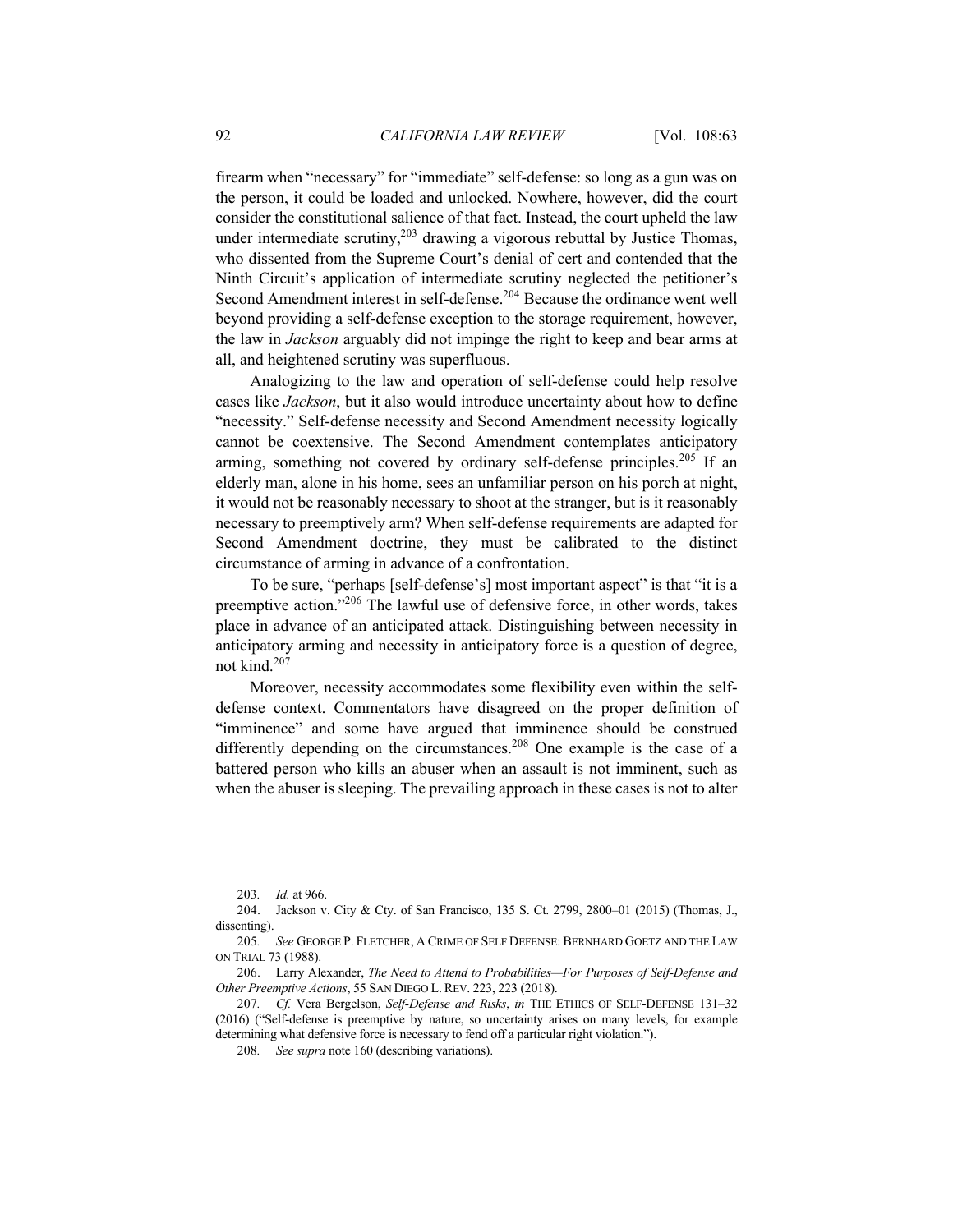the imminence requirement,<sup>209</sup> but some scholars argue for a looser approach,<sup>210</sup> and some jurists have agreed.<sup>211</sup> Others have argued for a less strict approach in other circumstances. For example, Eugene Volokh has proposed a relaxed version of imminence for "medical self-defense," which he describes as protecting one's "life using medical procedures that don't involve killing, such as compensated organ transplants or the use of experimental drugs."<sup>212</sup> In such situations, Volokh suggests, "imminence" should only require "a present medical threat."213 A Second Amendment-based defense would similarly require loosening the imminence standard. Ultimately, the question of whether the standard is met would be answered by a judge or jury at trial.

A related complexity is that a person may arm in anticipation of the need to brandish a gun, not just to fire it. Considering brandishing opens the door to complicated baseline questions. How does self-defense treat brandishing relative to shooting, and to the extent there are differences, which one should control for the Second Amendment analysis? Though there is an intuitive difference between the risks presented by brandishing and by shooting, self-defense law does not always distinguish between the two. For example, both brandishing and shooting present a threat of death or grave bodily injury that can justify lethal defensive force in response.<sup>214</sup> Meanwhile, in some jurisdictions, brandishing is considered a disproportionate response to non-grave threats.<sup>215</sup> In those places, the law treats both brandishing and firing a gun as deadly force for self-defense purposes.216

211*. See, e.g.*, State v. Janes, 850 P.2d 495, 506 (Wash. 1993) ("A threat, or its equivalent, can support self-defense when there is a reasonable belief that the threat will be carried out.").

212*. See* Eugene Volokh, *Medical Self-Defense, Prohibited Experimental Therapies, and Payment for Organs*, 120 HARV. L. REV. 1813, 1818, 1824 (2007).

216. The Model Penal Code takes a different approach, excluding brandishing from the definition of deadly force "so long as the actor's purpose is limited to creating an apprehension that he will use deadly force if necessary." MODEL PENAL CODE § 3.11 (AM.LAW INST., Proposed Official Draft 1962). In the Commentaries, the drafters acknowledged a "diversity of opinion" on this issue. MODEL PENAL

<sup>209</sup>*. See, e.g.*, State v. Norman, 378 S.E.2d 8, 15 (N.C. 1989) (critiquing proposed loosening of imminence standard in battered person cases and noting that the "imminence requirement ensures" that human lives are taken only "upon the reasonable belief it is necessary to prevent death or great bodily harm"); Commonwealth v. Sands, 553 S.E.2d 733, 737 (Va. 2001) (applying traditional imminence standards to uphold a murder conviction in a battered wife context).

<sup>210</sup>*. See* KADISH ET AL., *supra* note 155, at 914 (discussing debate). This position, in turn, has spawned creative arguments that imminence serves a purpose other than necessity, so should not be discarded so easily. *See, e.g.*, Kimberly Kessler Ferzan, *Defendant Imminence: From Battered Women to Iraq*, 46 ARIZ. L. REV. 213, 255–56, 260–62 (2004) (contending that imminence "stak[es] out the type of threats that constitute aggression," which is the "critical question" in self-defense cases).

<sup>213</sup>*. Id.* at 1824.

<sup>214.</sup> MODEL PENAL CODE §§ 3.04(2)(b), 3.06(3)(d)(ii), 3.07(2)(b) (AM. LAW INST., Proposed Official Draft 1962).

<sup>215</sup>*. See, e.g.*, Hairston v. State, 54 Miss. 689, 691 (Miss. 1887) (pointing a gun is deadly force); People v. Magliato*,* 68 N.Y.2d 24, 29, (N.Y. 1986) ("The risk of serious injury or death and the capacity presently to inflict the same are central to the definition [of 'deadly physical force'], not the consequence of defendant's conduct or what he intended."); Commonwealth. v. Jones, 332 A.2d 464, 466 (Pa. Super. Ct. 1974) ("Wielding a knife certainly amounts to the use of deadly force.").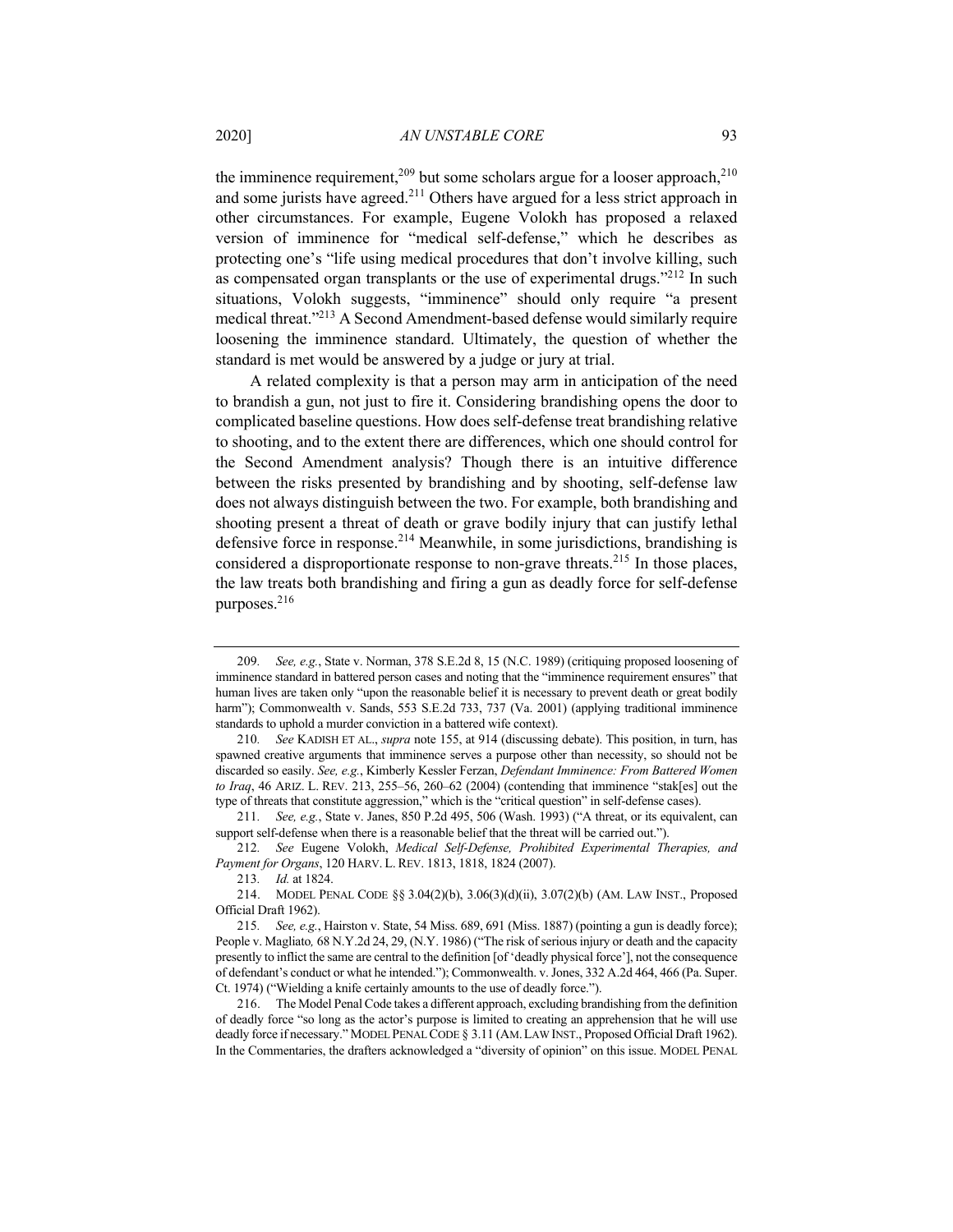#### *b. Public Carry Restrictions*

In addition to restrictions on rendering a firearm operable in the home, the constitutionality of restrictions on *carrying* a loaded gun *in public* might also be adjudged through self-defense-style rules. Among the most contentious areas of Second Amendment litigation are challenges to such restrictions. Courts have struck down absolute bans on public carry in the few places they remained after *Heller*. <sup>217</sup> However, federal appellate courts are split on the constitutionality of good-cause regimes that require a showing of need in order to obtain a permit to carry a handgun in public.<sup>218</sup> Some judges have contended that good-cause regimes are unconstitutional because the Second Amendment presumptively protects perennial arming for lethal defensive force.<sup>219</sup>

Borrowing from the law of self-defense would require rejecting that limitless proposition. Instead, it would endorse a generally applicable restriction on public carry only if combined with a constitutionally required exception for narrow, need-based circumstances. Self-defense is limited by notions of necessity. So, too, can be the Second Amendment. Self-defense is implemented as a defense to criminal sanction. So, too, can be the Second Amendment.

When it comes to public carry restrictions, this framework has historical roots. In 1836, Peter Oxenbridge Thacher<sup>220</sup> instructed a grand jury that in Massachusetts "no person may go armed with a dirk, dagger, sword, pistol, or other offensive and dangerous weapon, *without reasonable cause to apprehend an assault or violence to his person, family, or property*."<sup>221</sup> Judge Thacher likely was interpreting a recently passed Massachusetts restriction providing that if someone carrying a weapon disturbed the public peace or caused someone reasonable fear, the armed person could be forced to post a surety.<sup>222</sup> The law,

CODE AND COMMENTARIES 160 (Official Draft and Revised Comments 1985); *cf. id.* (noting that "[w]hen the Model Code was drafted, the balance of judicial authority favored the view that a person is not justified in threatening to shoot [to defend property] if he would not be justified in actually shooting"). The Model Penal Code's approach—which reflects "a restriction of the criminal law"—is justified by reference to "other means" of controlling "the display and use of firearms," namely restricting or banning their possession and carriage. MODEL PENAL CODE AND COMMENTARIES 161 (citing English Firearms Act, 1937, 1 Edw. 8 & 1 Geo. 6, ch. 12). After *Heller*, a ban would be unconstitutional.

<sup>217</sup>*. See* Moore v. Madigan, 702 F.3d 933 (7th Cir. 2012) (Illinois); Palmer v. District of Columbia, 59 F.Supp.3d 173 (D.D.C. 2014) (District of Columbia); People v. Aguilar, 2 N.E.3d 321 (Ill. 2013) (Illinois).

<sup>218</sup>*. See supra* notes 109–119 and accompanying text (highlighting circuit split).

<sup>219</sup>*. Id.* (discussing *Wrenn* and *Young*).

<sup>220.</sup> Thacher was a respected jurist whose decisions and writings "had made him known throughout the country." *See* 3 THE AMERICAN REVIEW: A WHIG JOURNAL OF POLITICS, LITERATURE, ART AND SCIENCE 222, 223 (1846).

<sup>221.</sup> PETER OXENBRIDGE THACHER, TWO CHARGES TO THE GRAND JURY OF THE COUNTY OF SUFFOLK, FOR THE COMMONWEALTH OF MASSACHUSETTS, AT THE OPENING OF THE TERMS OF THE MUNICIPAL COURT OF THE CITY OF BOSTON, ON MONDAY, DECEMBER 5TH, A. D. 1836, AND ON MONDAY, MARCH 13TH, A. D. 1837, 27 (1837) (emphasis added).

<sup>222.</sup> 1836 Mass. Acts 750 ("If any person shall go armed with a dirk, dagger, sword, pistol, or other offensive and dangerous weapon, without reasonable cause to fear an assault or other injury, or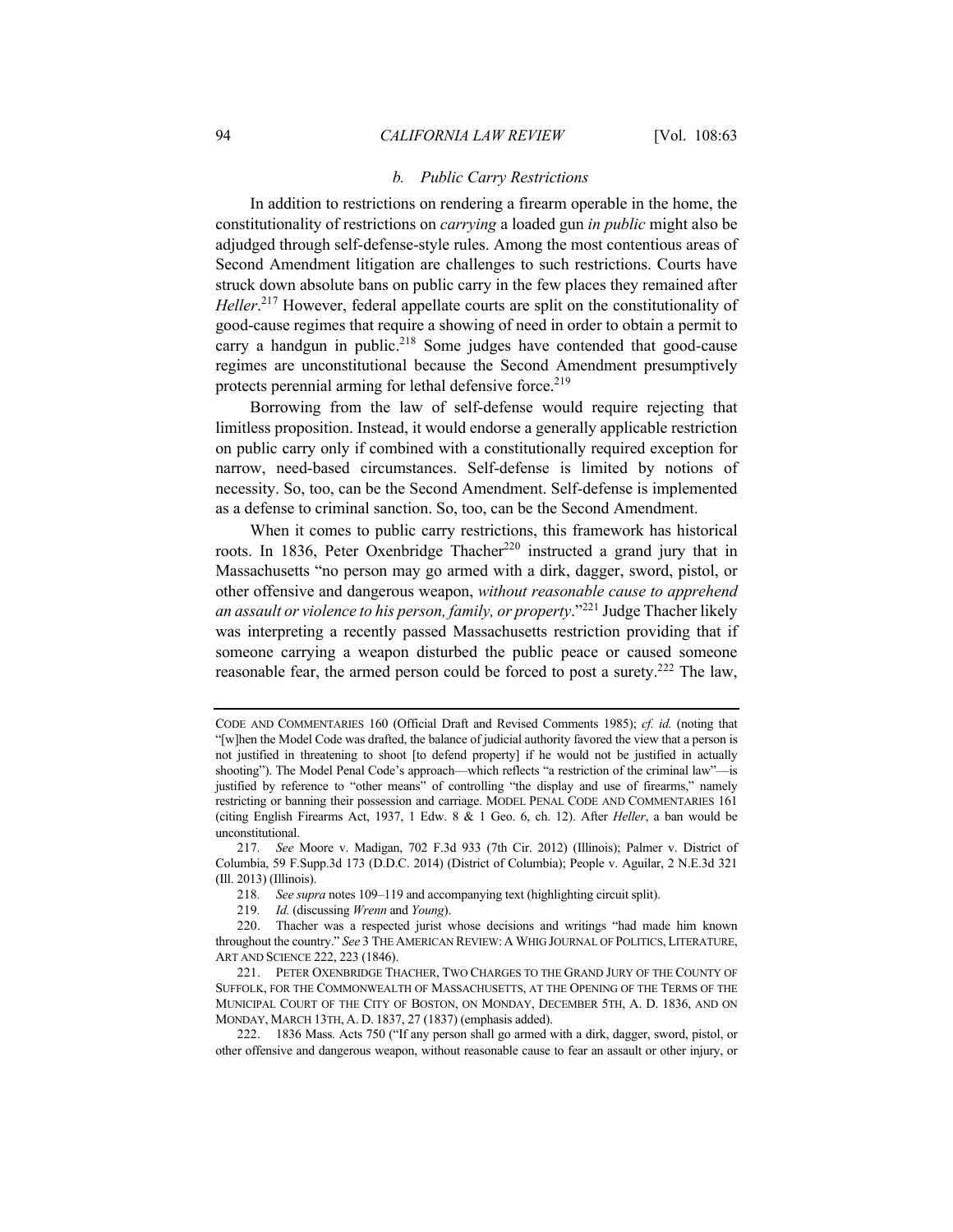however, provided a self-defense-styled exception for persons with a "reasonable cause to fear an assault or other injury, or violence to his person, or to his family or property."223 At least seven states adopted similar surety laws with self-defense exceptions.<sup>224</sup>

An 1871 Texas regulation bore an even closer resemblance to self-defense law. To counter Texas's high rates of violence after the Civil War, the Texas government passed a measure prohibiting the carrying of pistols, titled an "Act to regulate the keeping and bearing of deadly weapons."<sup>225</sup> The law provided an affirmative defense, however, to a defendant who could show "reasonable grounds for fearing an unlawful attack on his person," provided that "such ground of attack shall be immediate and pressing. $^{226}$  Another section of the law provided that making out the defense required showing "that such danger was immediate and pressing, and was of such a nature as to alarm a person of ordinary courage." $^{227}$ 

The 1871 Texas law was widely enforced after its enactment,  $228$  leading to various challenges under both federal and Texas constitutional rights to keep and bear arms. In *State v. Duke*, the Texas Supreme Court emphatically upheld the law.<sup>229</sup> It found that while the Second Amendment did not apply to state and local governments<sup>230</sup>—the widely held understanding at the time<sup>231</sup>—the Texas constitutional right to keep and bear arms did apply. That provision read "Every person shall have the right to keep and bear arms, in the lawful defence of himself or the State, under such regulations as the Legislature may prescribe."<sup>232</sup> The Texas Supreme Court upheld the Act, declaring:

[The law] undertakes to regulate the place where, and the circumstances under which, a pistol may be carried; and in doing so, it appears to have respected the right to carry a pistol openly *when needed for self-defense* or in the public service, and the right to have one at the home or place

229. State v. Duke, 42 Tex. 455, 459 (Tex. 1874).

violence to his person, or to his family or property, he may, on complaint of any person having reasonable cause to fear an injury, or breach of the peace, be required to find sureties for keeping the peace. . . .").

<sup>223</sup>*. Id.*

<sup>224</sup>*. See* Ruben & Cornell, *supra* note 81, at 132–33 n.61 (collecting similar statutes in Wisconsin, Maine, Michigan, Virginia, Minnesota, Oregon, and Pennsylvania).

<sup>225.</sup> Law of April 12, 1871, ch. 34, § 1, 1871 Tex. Gen. Laws 25, *reprinted in* 6 H. Gammel, Laws of Texas 927 (1898); *see also* Mark Anthony Frassetto, *The Law and Politics of Firearms Regulation in Reconstruction Texas*, 4 TEX. A&M L. REV. 95, 97–101 (2016) (recounting history of Act).

<sup>226.</sup> Law of April 12, 1871, ch. 34, § 1.

<sup>227</sup>*. Id.* at § 2.

<sup>228.</sup> Frassetto, *supra* note 225, at 107 ("The new prohibition on public carry was widely enforced across the State, especially by the state police.").

<sup>230</sup>*. Id.* at 457 (citing Borran v. Baltimore, 32 U.S. 243 (1833)).

<sup>231</sup>*. See* AKHIL REED AMAR, THE BILL OF RIGHTS: CREATION AND RECONSTRUCTION 153–56

<sup>(1998).</sup>

<sup>232.</sup> TEX. CONST. of 1869, art. I, § 13.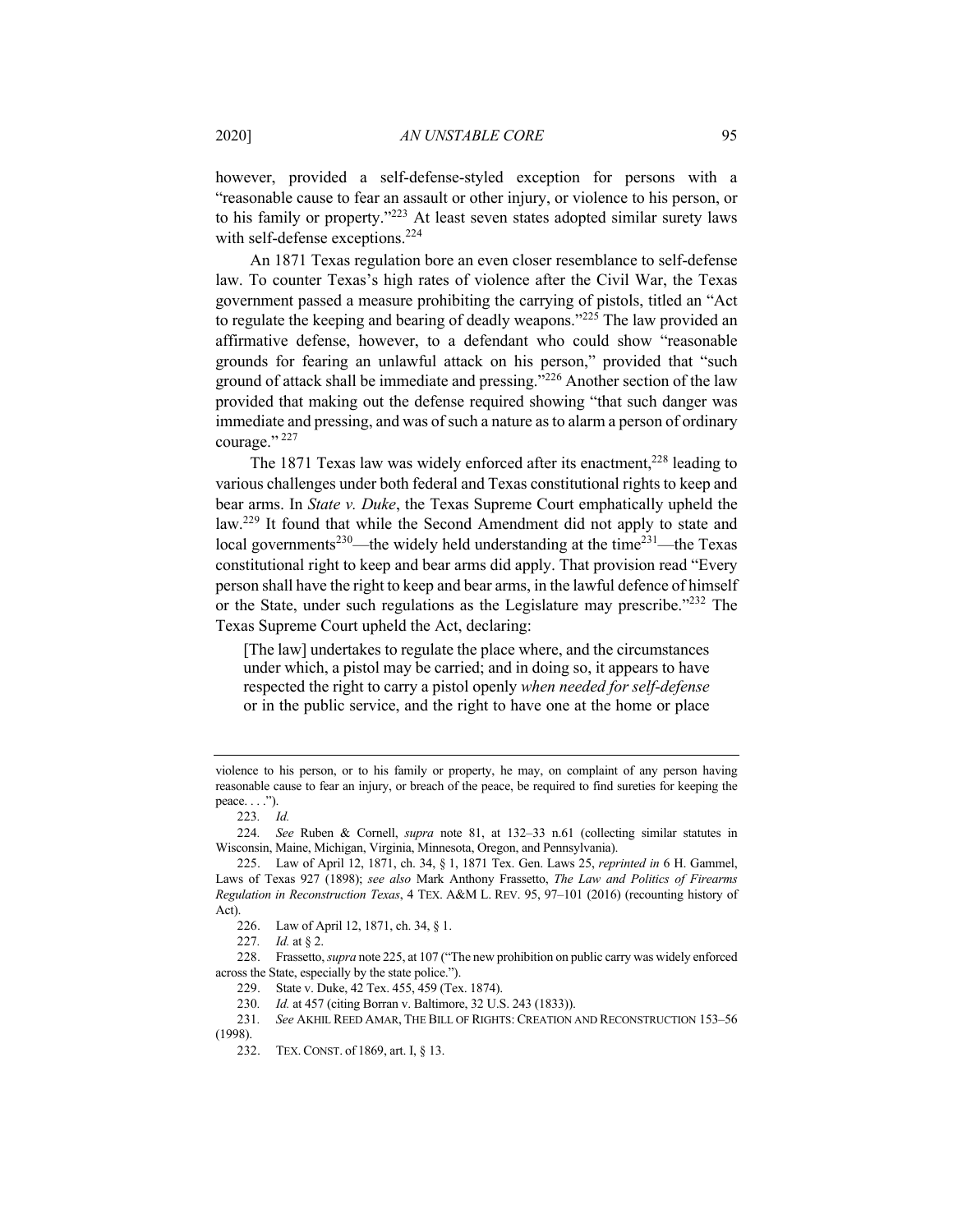of business.<sup>233</sup>

One could argue that variations between the text of the Texas constitution and the Second Amendment make the former an inapt analogue for the latter. Differences include express declarations in the Texas constitution that the right protects keeping and bearing arms for self-defense and that the right is not absolute, but rather is subject to regulation.<sup>234</sup> Yet both of those characteristics were engrafted on the Second Amendment in *Heller*. 235

*State v. Duke* was the only historical ruling on the salience of a self-defense exception cited by the *Heller* majority.<sup>236</sup> However, another favorably cited case, *State v. Reid*<sup>237</sup> also reflects an eighteenth-century court suggesting that the boundaries of the right to keep and bear arms may be informed by notions of self-defense necessity.<sup>238</sup> The defendant in *Reid*, a local sheriff,<sup>239</sup> was convicted of carrying a concealed weapon in violation of Alabama's concealed carry ban and challenged his conviction under Alabama's right to keep and bear arms.<sup>240</sup>

236*. Id.* at 581. Indeed, as 1800s regulations go, the Texas law was unique in the way it expressly related public carry to self-defense need. At least one other state followed Texas's example: In 1882, West Virginia passed a law banning the public carriage of "any revolver or other pistol, dirk, bowie knife, razor, slung shot, billy, metalic or other false knuckles, or any other dangerous or deadly weapon of like kind or character." 1882 W. Va. Acts ch. 135, § 7. Violating the provision was a misdemeanor. *Id.* The law set up an affirmative defense if a defendant tried for violating the provision "shall prove to the satisfaction of the jury that . . . he had good cause to believe and did believe that he was in danger of death or great bodily harm at the hands of another person, and that he was, in good faith, carrying such weapon for self defense and for no other purpose." *Id.* In *State v. Workman*, 14 S.E. 9 (W. Va. 1891), the Supreme Court of Appeals of West Virginia upheld a conviction under the law where a man received a threat of violence and then began carrying a pistol without ever reporting his concerns to the public authorities. *Id.* at 12. As the authoring judge explained, "where nothing further appears in evidence for the defense than a mere threat of violence which has been communicated to the prisoner, I doubt whether it ought in any case to be considered sufficient to compel an acquittal under the statute, especially where sufficient length of time has elapsed to have enabled the prisoner to seek the protection of the law." *Id.* The Court also addressed the constitutionality of the law under the Second Amendment, but did so applying a collective-right view, finding pistols not covered by the Amendment, *id.* at 11, and therefore rendering the opinion less helpful than *Duke* for illuminating the post-*Heller* constitutionality of such a provision. Most public carry regulations in the 1800s, meanwhile, took a more categorical approach such as banning concealed carry altogether and permitting open carry under almost all circumstances. *See* Michael P. O'Shea, *Modeling the Second Amendment Right to Carry Arms (I): Judicial Tradition and the Scope of "Bearing Arms" for Self-Defense*, 61 AM. U. L. REV. 585, 623–37, 641–56 (2012) (providing an overview of restrictions and case law on public carry). As a result, most courts did not have the opportunity to rule on the type of regulation involved in *Duke*. *Id.*

237*. Heller*, 554 U.S. at 629 (citing State v. Reid, 1 Ala. 612, 616–17 (Ala. 1840)).

238*. But see* O'Shea, *supra* note 236, at 626–27 (describing ambiguity in the breadth of the right to bear arms and the corresponding scope of regulatory authority under *Reid*).

239*. Reid*, 1 Ala. at 621.

240*. Id.* at 614–15.

<sup>233</sup>*. Duke*, 42 Tex. at 459 (emphasis added).

<sup>234</sup>*. See* TEX. CONST. of 1869, art. I, § 13.

<sup>235</sup>*. See, e.g.*, District of Columbia v. Heller, 554 U.S. 570, 628 (2008) ("[T]he inherent right of self-defense has been central to the Second Amendment right."); *id.* at 595 ("Of course the right was not unlimited, just as the First Amendment's right of free speech was not. Thus, we do not read the Second Amendment to protect the right of citizens to carry arms for *any sort* of confrontation, just as we do not read the First Amendment to protect the right of citizens to speak for *any purpose*.") (citation omitted) (emphasis in original).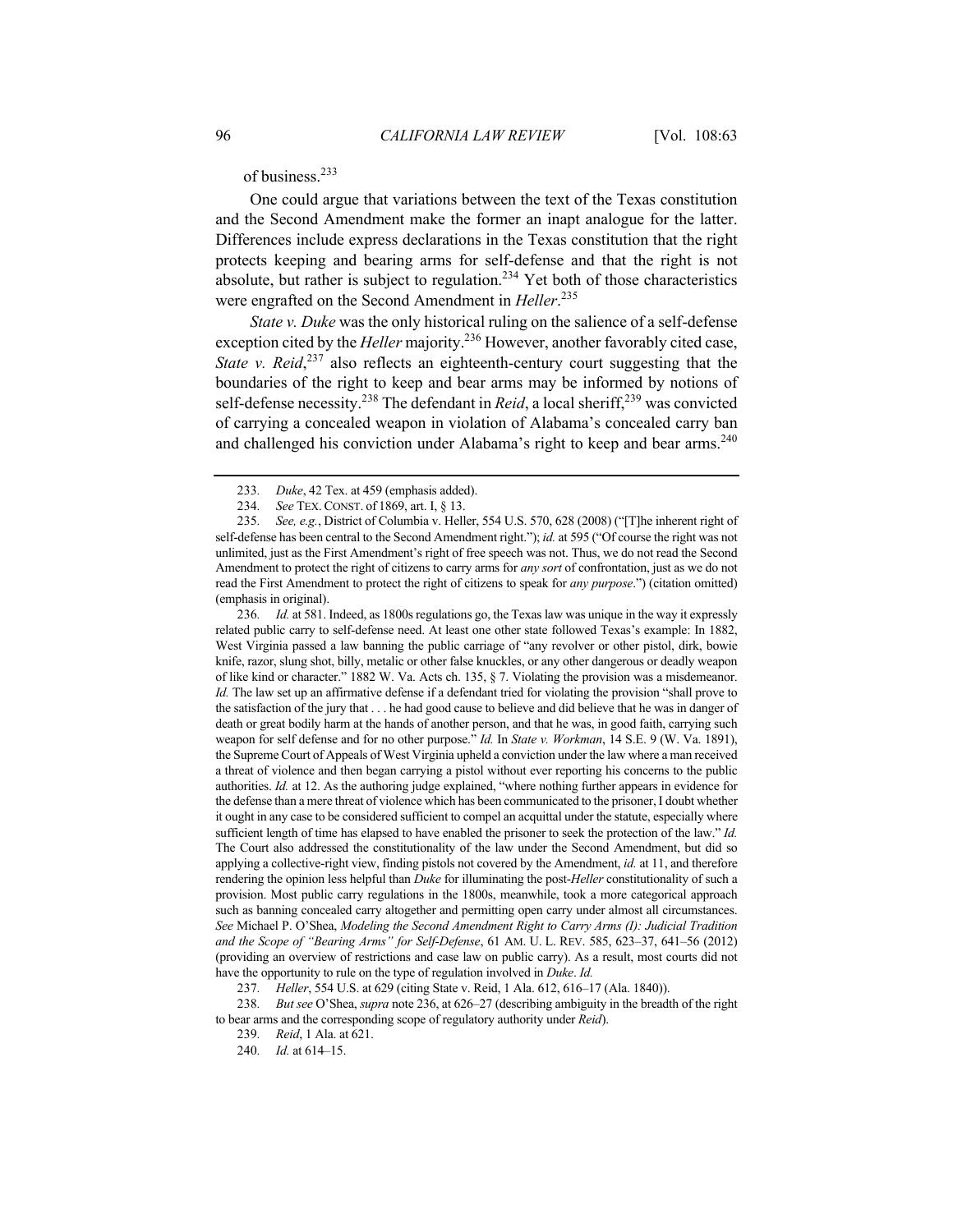The Supreme Court of Alabama upheld the conviction, noting that the law permitted the open carrying of arms.<sup>241</sup> In doing so, the court emphasized that "[t]he right guarantied to the citizen, is not to bear arms upon all occasions and in all places, but merely 'in defence of himself and the State."<sup>242</sup> It went on to interpret the right to bear arms in light of that aim, noting that "if in any case, it should appear to be indispensable to the right of defence that arms should be carried concealed about the person, the act 'to suppress the evil practice of carrying weapons secretly,' should [not] be so construed, as to operate a prohibition in such case."<sup>243</sup> In *Reid*, however, "no such necessity seems to have existed."<sup>244</sup> Indeed, because the defendant was a sheriff, he "needed no arms for his protection, his official authority furnished him an ample shield."<sup>245</sup>

If the Second Amendment demands a necessity-derived exception to public carry offenses, then licensing the carrying of handguns on the express basis of necessity—as good-cause regimes do—is not per se unconstitutional, contrary to the outcomes in *Wrenn* and *Young*. <sup>246</sup> Both cases implied that requiring a showing of necessity before a person can exercise the right to carry a weapon is facially unconstitutional.<sup>247</sup> As those courts would have it, a person has a right to carry a handgun no matter their need for self-defense. But to the extent modern good-cause statutes already bake necessity into the statutory scheme, that should insulate them, not undermine them, in the constitutional analysis. $248$ 

Of course, today's good-cause laws, unlike both self-defense and the 1800s public carry restrictions, are licensing schemes. The 1830s Massachusetts and 1870s Texas laws did not license public carry, but rather set up a post-hoc decision rule for judges or juries to consider following a violation of the public carry restrictions.<sup>249</sup> In that regard, they paralleled the implementation of the right to self-defense. As a policy matter, administering weapons laws ex ante through a licensing scheme, rather than ex post at trial, has various advantages for the weapon bearer. Chief among them is the security of knowing that a decision to carry will not be second-guessed later by a judge or jury. However,

<sup>241</sup>*. Id.* at 621.

<sup>242</sup>*. Id.* at 616. *Heller* made a similar point, that the Second Amendment does not "protect the right of citizens to carry arms for *any sort* of confrontation." *Heller*, 554 U.S. at 595.

<sup>243</sup>*. Reid*, 1 Ala. at 621–22.

<sup>244</sup>*. Id.* at 622.

<sup>245</sup>*. Id.* at 621.

<sup>246</sup>*. See supra* notes 109–118 and accompanying text (discussing *Wrenn* and *Young*).

<sup>247</sup>*. Id.*

<sup>248.</sup> My argument here is directed at the facial validity of good-cause laws, not whether they are implemented fairly in a given jurisdiction. In other words, I take issue with the conclusion that it is per se unconstitutional to require a showing of heightened need before a person can lawfully carry a handgun. I do not address in this Article the constitutional problems that arise if a facially valid goodcause regime were implemented so strictly as to resemble a de facto ban, which is an allegation made in some public carry litigation. *See, e.g.*, Young v. Hawaii, 896 F.3d 1044, 1071 n.21 ("Hawaii counties appear to have issued only *four* concealed carry licenses in the past *eighteen years*.") (emphasis in original).

<sup>249.</sup> Law of April 12, 1871, ch. 34, §§ 1–2, 1871 Tex. Gen. Laws 25.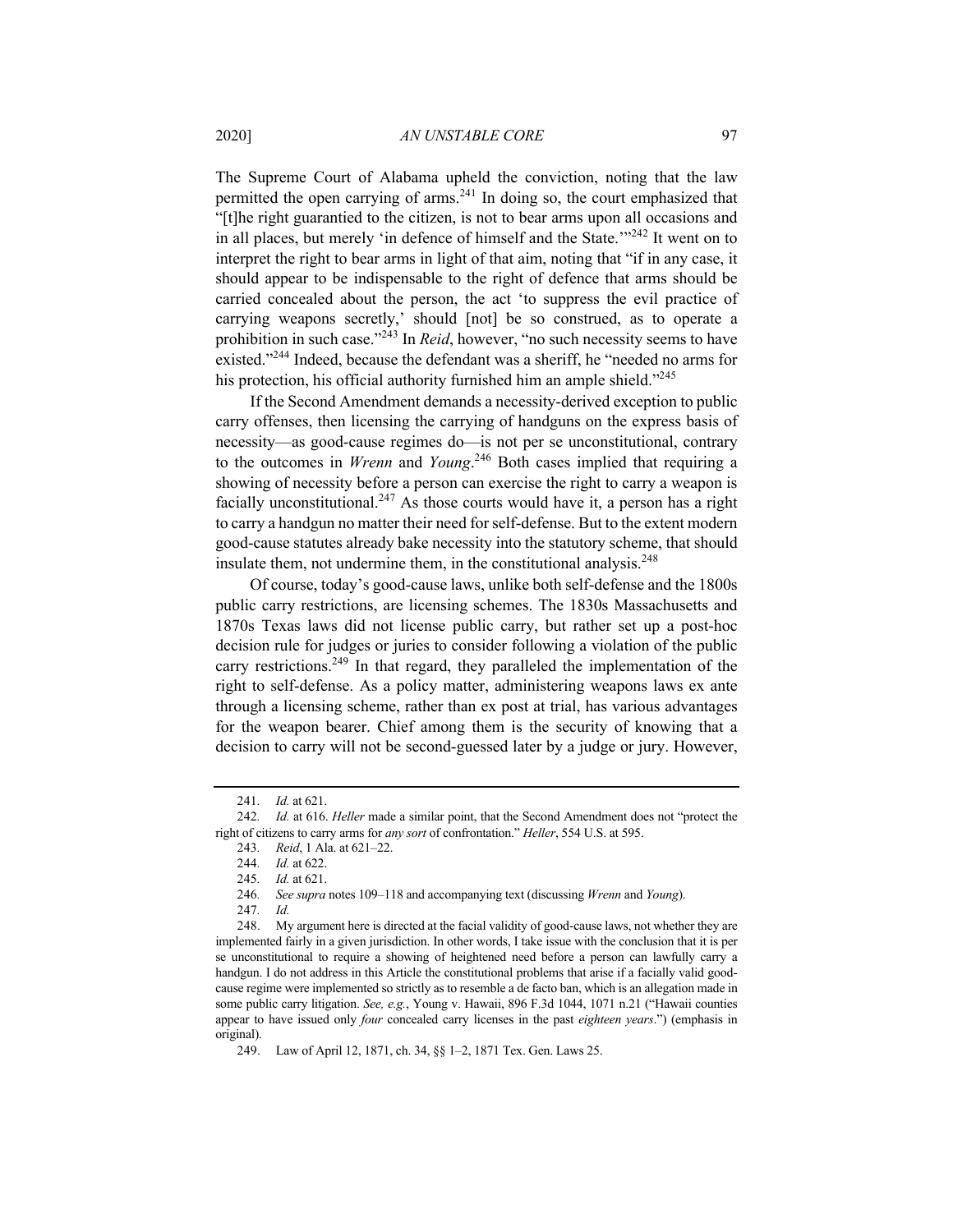licensing has a major drawback when viewed through the lens of self-defense law, regardless of whether the permitting scheme requires a showing of good cause<sup>250</sup>: it is impracticable during times of true emergency.

A tight migration of self-defense law to the Second Amendment context would call for a right to carry a handgun without a license in those emergency scenarios, similar to the public carry exception in the 1871 Texas law. Besides that example, a more recent analogue is the application of the criminal law justification of necessity.

*State v. Crawford* shows how necessity doctrine can apply in the public carry context.<sup>251</sup> Before 1972, Maryland had a Texas-style law that allowed concealed carry of handguns only as "a reasonable precaution against apprehended danger," to be adjudged after a violation of the otherwise applicable ban.<sup>252</sup> In 1972, the General Assembly revised the public carry scheme to require a permit for public carry of handguns (whether open or concealed), the issuance of which generally depended on a showing of good cause.<sup>253</sup> The issue in *Crawford* was whether a person could still carry a handgun without a license during "the unexpected and sudden circumstance when an individual is threatened with present, impending danger to his life or limb and as a consequence has no time to seek other protection."<sup>254</sup> The court answered in the affirmative, holding that the justification of necessity applied to the situation.<sup>255</sup>

If the Second Amendment requires a post hoc rule that incorporates the notion of necessity, the outcome in *Crawford* would be constitutionally required by the Second Amendment. Some jurisdictions do not allow the defense of necessity in the circumstances that arose in *Crawford*. <sup>256</sup> In those places, the Second Amendment would require such a defense.<sup>257</sup>

<sup>250.</sup> For a description of different licensing regimes and data about their relative prevalence, see Ali Rowhani-Rahbar et al., *Loaded Handgun Carrying Among US Adults, 2015*, 107 AM. J. PUB. HEALTH 1930 (2017).

<sup>251.</sup> State v. Crawford, 521 A.2d 1193 (Md. 1987).

<sup>252</sup>*. Id.* at 693 & n.2. The law differed from the Texas statute in that it allowed open carry of handguns so long as the carrier did not have "the intent or purpose of injuring any person in any unlawful manner." *Id.*

<sup>253</sup>*. Id.* at 693–95. That scheme, which exists to this day, has been upheld in the face of a Second Amendment challenge. *See* Woollard v. Gallagher, 712 F.3d 865 (4th Cir. 2013).

<sup>254</sup>*. Crawford*, 521 A.2d at 1199.

<sup>255</sup>*. Id.*

<sup>256</sup>*. See* LAFAVE,*supra* note 157, § 10.1(a), 157 (noting "defense of necessity is available only in situations wherein the legislature has not itself, in its criminal statute, made a determination of values").

<sup>257.</sup> For another possible analogue, consider the jury instruction at murder trials in various jurisdictions that a "person who has been threatened with death or serious bodily harm and has reasonable grounds to believe that such threats will be carried into execution, has the right to arm himself in order to combat such an emergency." Bevley v. Commonwealth, 36 S.E.2d 331, 333 (Va. 1946); *see also* State v. Summers, 188 S.E. 873, 875 (W. Va. 1936) (holding that an appropriate instruction was that "one who has been threatened with murderous assaults and who has reason to believe that such assaults will be made, may arm himself for defense and in such case no inference of malice can be drawn from the fact of preparation for it"); Oklahoma Jury Instruction, DE WITT C. BLASHFIELD, 2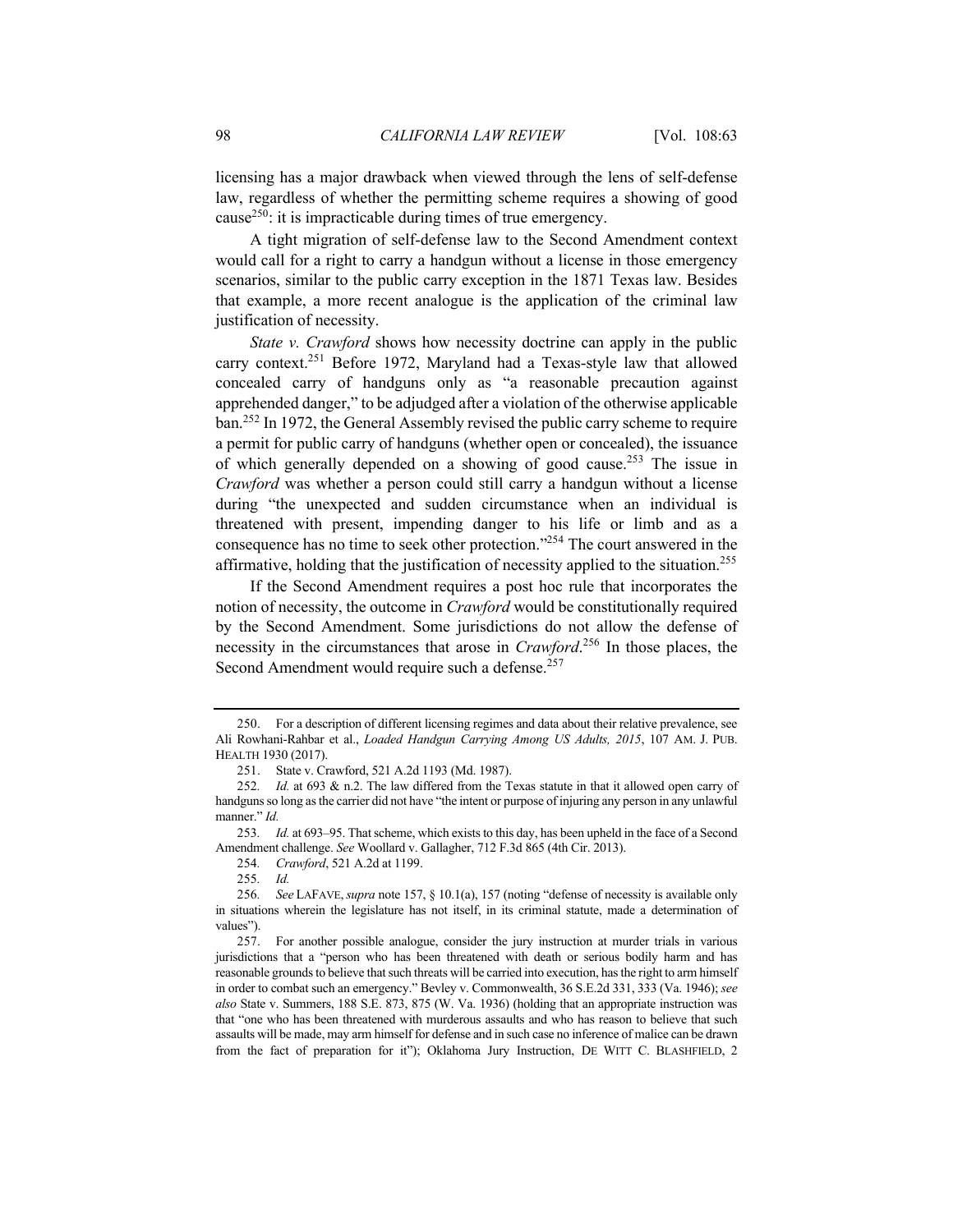## 2020] *AN UNSTABLE CORE* 99

The approach just outlined will, of course, invite objections. One is that if necessity was not required for possession of an *unloaded* handgun in the home in *Heller*, <sup>258</sup> it likewise should be immaterial for the carrying of an unloaded handgun in public. This argument only has force to the extent that home possession and public carry are afforded identical protection. However, many courts have assumed that the Second Amendment right is weaker in public than in the home because of language in *Heller*. <sup>259</sup> The traditional law of self-defense supports that view through the castle doctrine, which recognizes a broader zone of autonomy within the home than in public.<sup>260</sup> Moreover, there are strong pragmatic grounds to protect home possession of an unloaded gun that need not extend to public possession. As discussed below in the context of firearm acquisition,  $261$  any constitutionally protected gun use presumes the acquisition of an unloaded gun and ammunition, both of which would logically be stored in the home.

Another likely objection is that implementing the Second Amendment with self-defense-delineated doctrine would mean that people have no constitutional right to carry a loaded, operable gun in case they encounter random acts of violence, when they would be lawfully allowed to use the gun for self-defense. According to this view, regardless of the fact that most people who carry guns never face such situations, the Second Amendment must protect the ability to be constantly armed with a gun in case one arises. This objection boils down to the position adopted by *Wrenn* and *Young*: the Second Amendment presumptively

BLASHFIELD'S INSTRUCTIONS TO JURIES: CIVIL AND CRIMINAL CASES § 3892, at 2704 (defendant "might lawfully arm himself for the purpose of self-defense in anticipation of . . . threats being carried into execution," provided that the executed threats "would endanger his life or subject him to great bodily harm" and the defendant "feared or had reason to fear that such threats were liable to be carried into execution"). The instruction is refused, however, when a person preemptively arms without perceiving any specific threat. *See, e.g.*, Wilson v. Commonwealth, 487 S.E.2d 857, 862 (Va. Ct. App. 1997). These charges seem to have been given mostly in jurisdictions applying an inference of malice in murder trials when a deadly weapon is used. Such inferences have fallen out of favor, *see* Bruce A. Antkowiak, *The Art of Malice*, 60 RUTGERS L.REV. 435, 436 (2008) (discussing trend away from deadly weapon inferences), but these charges are still relevant in demonstrating the use of necessity as a doctrinal limitation on anticipatory arming.

<sup>258</sup>*. See supra* notes 51–58 and accompanying text (discussing *Heller*'s handgun holding).

<sup>259</sup>*. See, e.g.*, Kachalsky v. County of Westchester, 701 F.3d 81, 94 (2d Cir. 2012) ("The state's ability to regulate firearms and, for that matter, conduct, is qualitatively different in public than in the home. *Heller* reinforces this view."); *supra* note 98 and accompanying text (discussing cases espousing this view).

<sup>260</sup>*. See* Miller, *Guns as Smut*, *supra* note 13 at 1304–10 (using castle doctrine to support a homebound right). This distinction should not be overstated. The castle doctrine only obviates the duty to retreat; it does not affect the overarching rule of necessity, which is in effect within and without the home alike. Miller notes that the inside-outside distinction has constitutional salience across different areas of constitutional doctrine. *Id.* (describing how the First Amendment, Fourth Amendment, Fifth Amendment, and others reflect that "[t]he home occupies a special place in the pantheon of constitutional rights") (quoting United States v. Craighead, 539 F.3d 1073, 1077 (9th Cir. 2008)).

<sup>261</sup>*. See infra* notes 262–275 and accompanying text.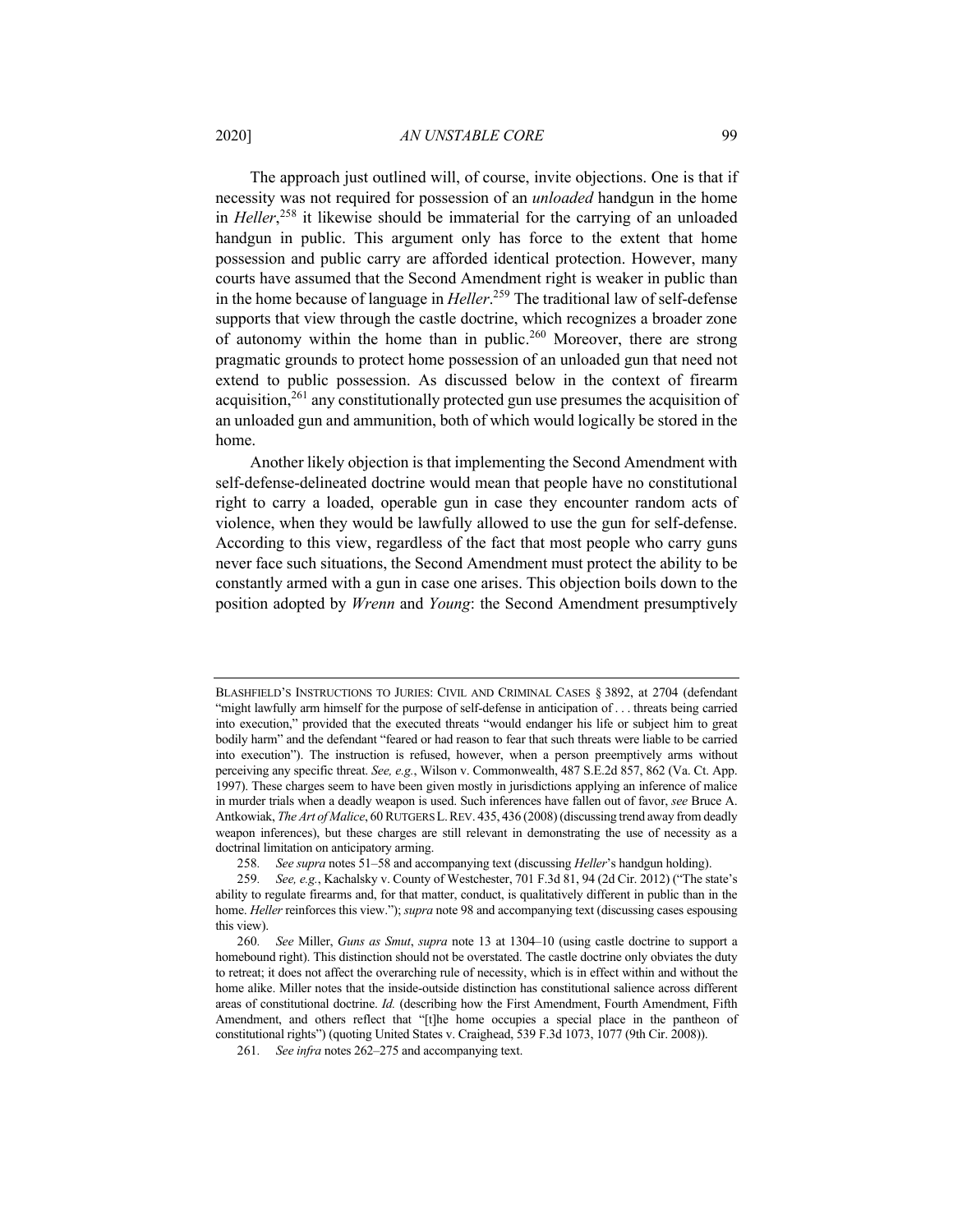protects a right to keep and bear handguns wherever lawful self-defense *might* occur.262

The proposed framework would not constitutionally protect perpetual guncarrying, and thus would not protect gun-carrying in advance of such unanticipated attacks. As noted, this outcome is consistent with *Heller*'s ruling on the D.C. firearm storage law and some historical precedent.<sup>263</sup> Moreover, the alternative would be wildly overinclusive, protecting gun carrying during times when the need for self-defense with a gun is remote or nonexistent,  $264$  which in turn could present a threat to public safety.<sup>265</sup> Courts could reasonably reject such an expansive, overly protective doctrinal approach.<sup>266</sup>

Indeed, another consideration weighing in favor of self-defense-styled rules is that the alternative—constitutionally protecting constant gun carrying—places at risk the law of self-defense itself. If the Second Amendment protects a broad right to carry handguns virtually everywhere and at all times, and most Americans choose to exercise that right, conflicts would regularly present a threat of lethal violence, and lethal force would regularly be perceived as a reasonably proportional and necessary response.<sup>267</sup> In such a world, necessity and proportionality mean less, no longer moderating between lethal and

<sup>262</sup>*. See supra* notes 109–118 and accompanying text.

<sup>263</sup>*. See supra* notes 196–245 and accompanying text.

<sup>264.</sup> *Cf.* PHILIP J. COOK & KRISTIN A. GOSS, THE GUN DEBATE: WHAT EVERYONE NEEDS TO KNOW 21 (2014) ("[T]here is one defensive gun use per year against an intruder for every 3,500 homes that keep guns.").

<sup>265.</sup> The presence of a firearm during a conflict intensifies the conflict. *See* Philip J. Cook & Harold A. Pollack, *Reducing Access to Guns by Violent Offenders*, 3 RUSSELL SAGE FOUND. J. SOC. SCI. 2, 4 (2017)(noting increased risk of death when a firearm, as opposed to another weapon, is present during confrontation). Various studies also indicate that states with more restrictive licensing schemes for the public carrying of firearms experience significantly lower rates of gun-related homicides and other violent crimes. *See, e.g.*, Cassandra K. Crifasi et al., *Association Between Firearm Laws and Homicide in Urban Counties*, 95 J. URBAN HEALTH 383 (2018); John J. Donohue III et al., *Right-to-Carry Laws and Violent Crime: A Comprehensive Assessment Using Penal Data and a State-Level Synthetic Control Analysis*, 16 J. EMPIRICAL LEGAL STUD. 198 (2019); John J. Donahue et al., *Rightto-Carry Laws and Violent Crime: A Comprehensive Assessment Using Panel Data and a State-Level Synthetic Controls Analysis*, 16 J. EMP. L. STUDIES 198, 199 (1999); Michael Siegel et al., *Easiness of Legal Access to Concealed Firearm Permits and Homicide Rates in the United States*, 107 AM.J. PUB. HEALTH 1923, 1923–29 (2017).

<sup>266</sup>*. Cf.* FALLON, *supra* note 9, at 6–7 (discussing how courts make "practical, instrumental, and tactical judgments about the appropriate role of the judicial branch" when developing constitutional rules and standards).

<sup>267.</sup> This downstream consequence on the law of self-defense of an unduly broad understanding of the Second Amendment is not farfetched. The rise and fall of the doctrine of chance medley, a precursor to provocation, has been attributed to the presence of weapons. *See* Bernard J. Brown, *The Demise of Chance Medley and the Recognition of Provocation as a Defence to Murder in English Law*, 7 AM. J. LEGAL HIST. 312 (1963). In the sixteenth century, the "custom of wearing side-arms" meant that sudden affrays often turned deadly. Such killings lacked the premeditation characteristic of murder, but had more culpability than would warrant exculpation. *Id.* at 310–13. Chance medley filled the void, providing a middle ground. *Id.* It fell into disuse, however, when "the custom of wearing sidearms became disestablished." *Id.*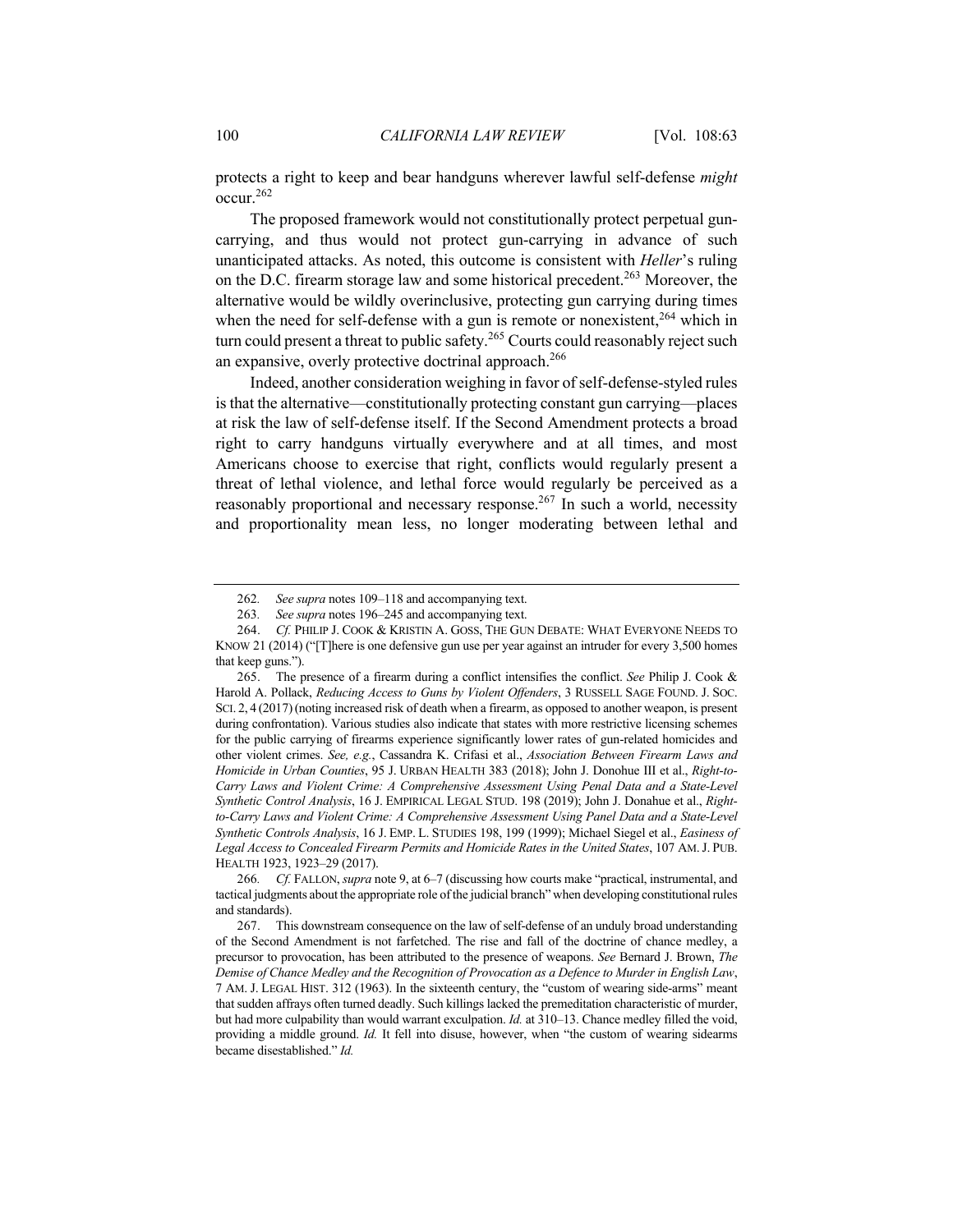nonlethal defensive force.<sup>268</sup> Elected officials in some jurisdictions may choose to dilute longstanding self-defense limitations in this way by embracing unrestricted gun carrying,  $269$  but it is difficult to see how the Second Amendment requires that outcome, especially if the legal tradition of self-defense is at its core.

*Heller* made clear that the Second Amendment does not "protect the right of citizens to carry arms for *any sort* of confrontation."<sup>270</sup> Adapting self-defense law for Second Amendment doctrine is a principled way to approximate the confrontations contemplated by the post-*Heller* Second Amendment.

## *2. Acquiring Specific Types of Firearms*

The previous section suggests that Second Amendment doctrine can usefully draw on the law of self-defense with respect to carrying a weapon for an imminent confrontation, but what about protected Second Amendment conduct further in advance of a confrontation, such as the acquisition of an arm? Before taking up an operable handgun for self-defense in the home or in public, one must first acquire an unloaded handgun and ammunition to load it. It would be untenable to require a person to wait for a cognizable necessity to arise before acquiring a gun.271 And, indeed, *Heller* suggests a distinction between how the Second Amendment treats acquiring a handgun that would be locked in the home and unlocking and loading the handgun when necessary for immediate selfdefense. $272$  The distinction is logical.

The question arises, then, whether self-defense law can offer any doctrinal guidance for protected conduct that must far precede the use of defensive force. The earlier in time relative to a potential conflict, the harder it is to clearly define necessity and proportionality by reference to how those limitations operate for the purposes of self-defense. Likewise, a post hoc legal process, such as an affirmative defense, ceases to be a workable way of implementing the right. This challenge would come up in connection with various regulations, perhaps most prominently bans on the acquisition of assault weapons and large capacity magazines ("LCMs").

<sup>268</sup>*. See supra* Part II.A (discussing these requirements).

<sup>269</sup>*. See infra* notes 167–175 (discussing adoption of stand-your-ground laws); *see also* Larry Copeland & Doug Richards, *Ga. Governor Signs "Guns Everywhere" into Law*, USA TODAY (Apr. 23, 2014), https://www.usatoday.com/story/news/nation/2014/04/23/georgia-gun-law/8046315 [https://perma.cc/VP37-BTNZ].

<sup>270.</sup> District of Columbia v. Heller, 554 U.S. 570, 595 (2008).

<sup>271</sup>*. Cf.* Michael Steven Green, *Paradox of Auxiliary Rights: The Privilege Against Self-Incrimination and the Right to Keep and Bear Arms*, 52 DUKE L.J. 113, 158 (2002) (making a similar point if the right to keep and bear arms is understood as an instrumental right to enable popular revolt).

<sup>272</sup>*. See supra* notes 51–61 and accompanying text (discussing *Heller*'s rulings with respect to a firearm storage law and handgun ban).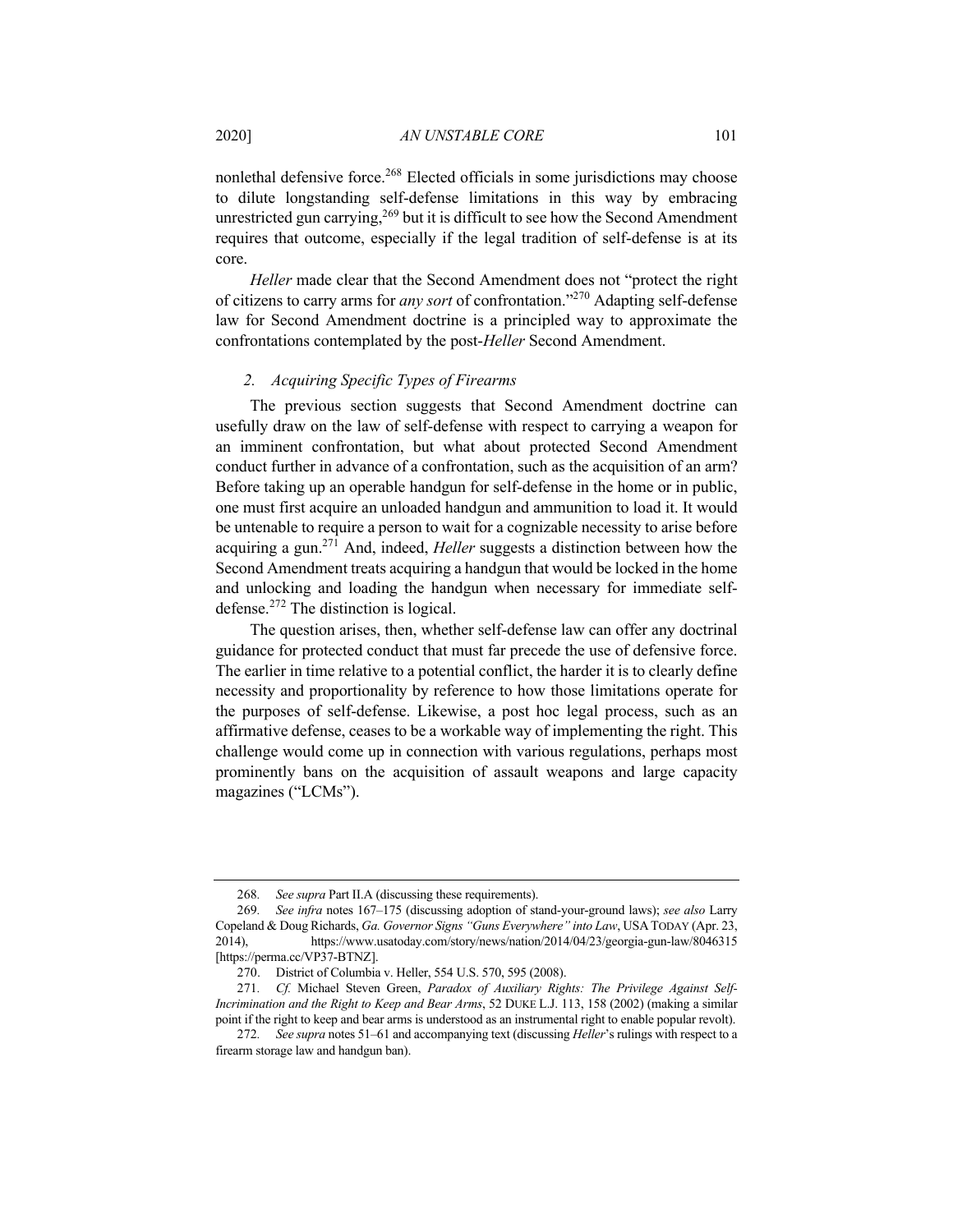Assault weapons and LCMs are frequently the weapons of choice for mass shooters, and thus are an obvious regulatory target.<sup>273</sup> At the same time, however, they have become popular among many gun owners.<sup>274</sup> Prohibiting these weapons generates high-profile Second Amendment litigation. Most courts have upheld such bans, though for very different reasons and over vehement dissents.275 The Second Circuit, for example, upheld bans in New York and Connecticut under intermediate scrutiny.<sup>276</sup> The Fourth Circuit, in contrast, relied on *Heller*'s statement that the Second Amendment does not protect "dangerous and unusual" weapons.<sup>277</sup> Dissenting judges in that case opined that no matter their dangerousness, assault weapons receive Second Amendment protection because of their popularity.<sup>278</sup>

The rules and requirements of self-defense law do not fit as closely in this context as they do in the context of storage laws or public carry restrictions.<sup>279</sup> Among other things, a post hoc decision rule is impracticable. Moreover, selfdefense law is generally indifferent as between different ways to apply lethal force. The self-defense requirements of necessity and proportionality speak to the circumstances under which lethal force can be applied, not which lethal weapon can be used. If force is so excessive that it recklessly causes collateral injury or death, it can give rise to liability for battery or involuntary manslaughter,  $280$  but that liability does not turn on the self-defense requirements of necessity and proportionality, the focus of this Article.281

And yet even in this context, one can imagine a role for the concepts of necessity and proportionality that would render the constitutional analysis more consistent with the core purpose of self-defense. Assault weapons with LCMs,

<sup>273.</sup> *See* Mark Follman et al., *A Guide to Mass Shootings in America*, MOTHER JONES (May 31, 2019), https://www.motherjones.com/politics/2012/07/mass-shootings-map [https://perma.cc/EQ8G-BCKJ] (showing that over 10 percent of the firearms used in mass shootings (as defined by the study) from 1982 to 2012 were assault weapons, and over 25 percent used a high capacity magazine).

<sup>274</sup>*. See* Jon Schuppe, *America's Rifle: Why so Many People Love the AR-15*, NBC NEWS, (Dec. 27, 2017), https://www.nbcnews.com/news/us-news/america-s-rifle-why-so-many-people-love-ar-15 n831171 [https://perma.cc/2Y43-329N] ("In 2004, 107,000 [AR-15s] were made. In 2015, the number was 1.2 million, according to the National Shooting Sports Foundation (NSSF). . . .").

<sup>275.</sup> One such dissent was written by then-Judge Brett Kavanaugh. *See* Heller v. District of Columbia, 670 F.3d 1244 (D.C. Cir. 2011) (Kavanaugh, J., dissenting).Justice Thomas also is on record questioning the lower court consensus. *See* Friedman v. City of Highland Park, 136 S. Ct. 447 (2015) (Thomas, J., dissenting).

<sup>276</sup>*. See* N.Y. State Rifle & Pistol Ass'n v. Cuomo, 804 F.3d 242, 264 (2d Cir. 2015).

<sup>277</sup>*. See* Kolbe v. Hogan, 849 F.3d 114, 135–38 (4th Cir. 2017), *cert. denied*, 138 S. Ct. 469 (2017).

<sup>278</sup>*. Id.* at 151–60 (Traxler, J., dissenting); *see also* Caetano v. Massachusetts, 136 S. Ct. 1027, 1031 (2016) (Alito, J., concurring in the judgment) ("the relative dangerousness of a weapon is irrelevant when the weapon belongs to a class of arms commonly used for lawful purposes").

<sup>279.</sup> The fact that the framework cannot apply across the board is not fatal to that framework. I anticipate that the Second Amendment right will spawn a nuanced patchwork of doctrine for different contexts, as has happened for other rights.

<sup>280</sup>*. See* LAFAVE, *supra* note 157, at § 10.4(g).

<sup>281.</sup> I do not consider in this Article whether the law of battery or involuntary manslaughter might also inform the Second Amendment analysis of particularly dangerous weapons.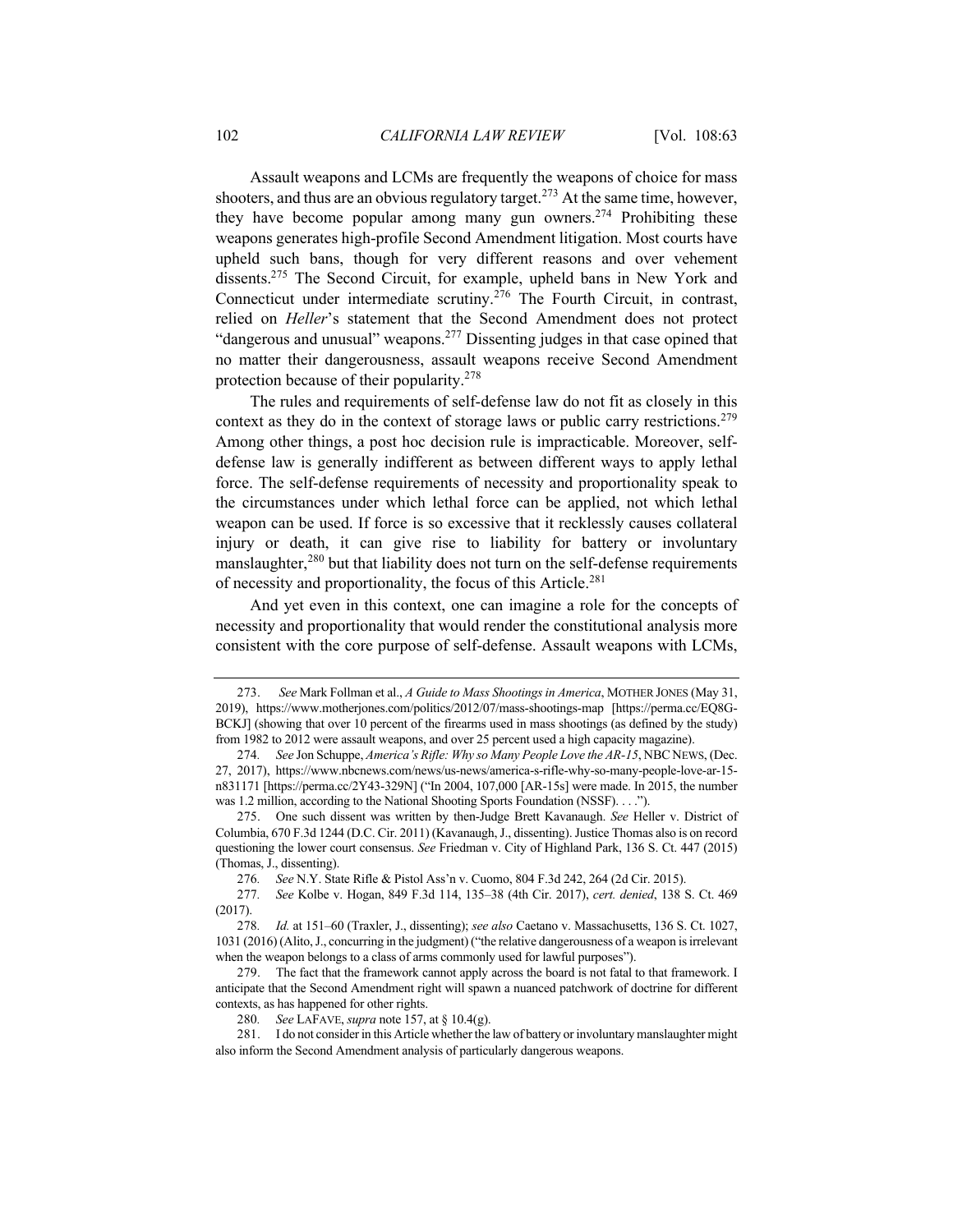for example, "tend to result in more numerous wounds, more serious wounds, and more victims" than other guns,  $282$  calling into question whether their use is "proportionate" to any reasonably anticipated harm. Proportionality, in this sense, might add clarity to *Heller*'s exclusion of "dangerous and unusual" weapons,<sup>283</sup> defining the phrase to include weapons out of proportion to common threats.<sup>284</sup>

Yet any line drawing based on which firearms are necessary or proportionate would surely be contested for all but the most destructive firearms. Indeed, a common critique of bans on assault weapons is that those weapons are not materially different from other rifles.<sup>285</sup> Deciding on relative lethality as between different firearms and then determining when a firearm becomes disproportionate to likely threats is a difficult endeavor.

The burden would be lessened to the extent that Second Amendment doctrine also adopted an alternatives analysis. Self-defense law takes stock of alternatives, especially less lethal ones. As Paul Robinson has colorfully noted, "a person with a tenth degree karate black belt who shoots a knife-wielding attacker when he could instead safely and easily disarm the attacker with an expert kick" cannot assert that the shooting was justified, because it was unnecessary.<sup>286</sup> If that notion is adapted for the Second Amendment, a court might inquire whether an assault weapon is necessary for self-defense in light of less lethal alternatives.

However, *Heller* refused to consider alternatives to handguns in the context of home possession.<sup>287</sup> To be sure, the only alternatives raised by the government were other lethal weapons—long guns. But the opinion could be read to reject a role for any alternatives, including less lethal ones, given the handgun's popularity:288 "It is enough to note, as we have observed, that the American people have considered the handgun to be the quintessential self-defense weapon."<sup>289</sup>

<sup>282.</sup> N.Y. State Rifle & Pistol Ass'n v. Cuomo, 804 F.3d 242, 262 (2d Cir. 2015).

<sup>283.</sup> Courts have struggled to make sense of this carve-out. *See, e.g.*, Kolbe, 849 F.3d at 135–36 (noting a range of questions about determining what counts as "dangerous and unusual").

<sup>284.</sup> One could argue that military-style weapons are proportionate to *some* threats, like terrorist attacks. But that train of thought is limitless, whereas *Heller* made clear that the Second Amendment right, like all rights, is limited. *See* District of Columbia v. Heller, 554 U.S. 570, 627 (2008) (endorsing historical exclusion of "dangerous and unusual" weapons). Proportionality would operate in reference to common threats rather than rare hypothetical situations demanding the rapid firing of thirty bullets.

<sup>285</sup>*. See, e.g.*, James B. Jacobs, *Why Ban "Assault Weapons"?*, 37 CARDOZO L. REV. 681, 707 (2015) ("So-called 'assault weapons' are not machineguns or automatic-fire weapons, but are semiautomatics functionally identical to scores of firearms that are not classified as assault weapons.").

<sup>286</sup>*. See* Robinson, *supra* note 23, at 253.

<sup>287</sup>*. Heller*, 554 U.S. at 629 ("It is no answer to say, as petitioners do, that it is permissible to ban the possession of handguns so long as the possession of other firearms (*i.e.*, long guns) is allowed.").

<sup>288</sup>*. Id.* The functional differences between handguns and long guns were also addressed in various amicus briefs in *Heller*. *See* Blocher & Miller, *What is Gun Control?*, *supra* note 106, at 292 n.79.

<sup>289</sup>*. Heller*, 554 U.S. at 629.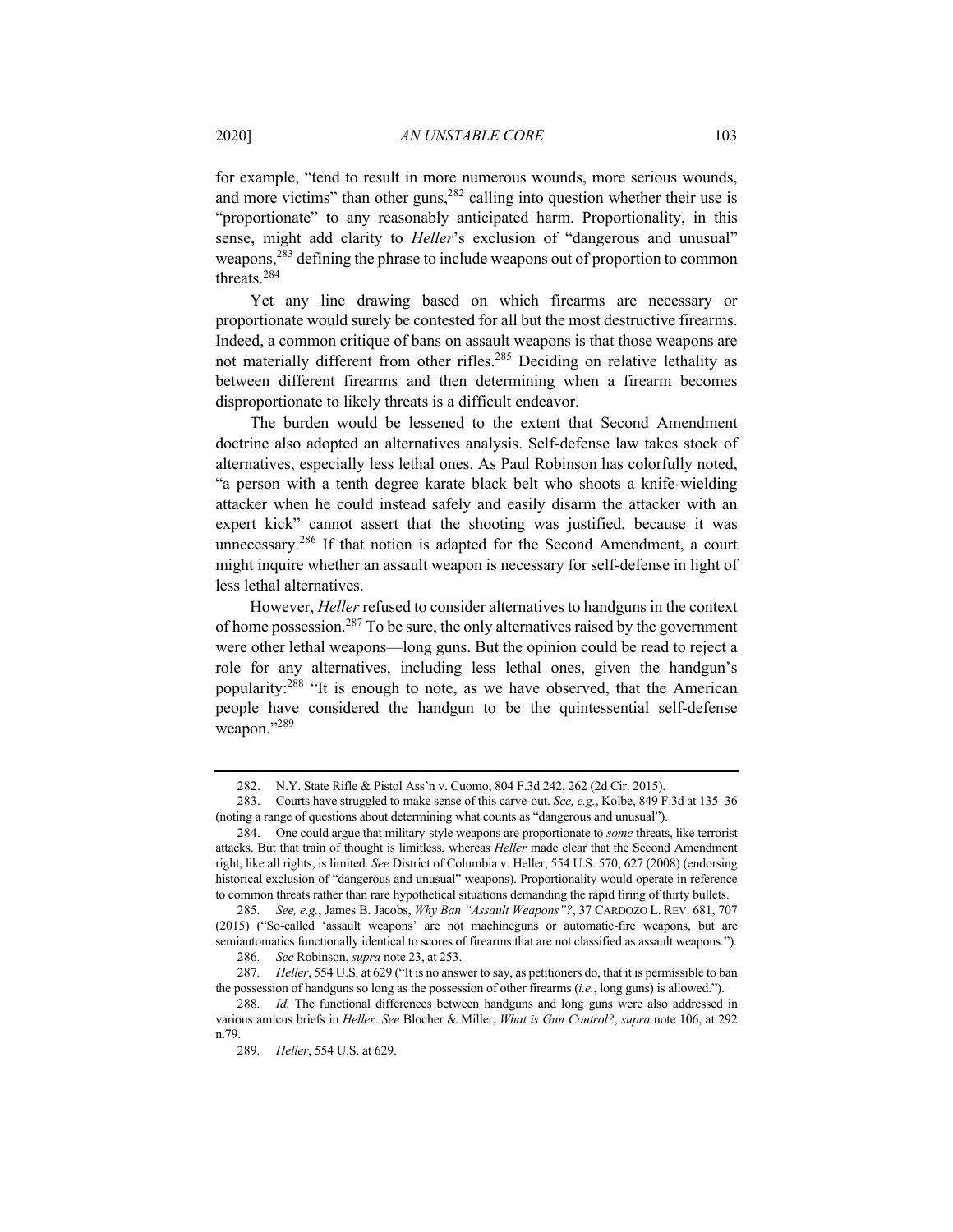*Heller*'s handgun holding, and the notion of weapon popularity on which it rests, is problematic for many reasons.<sup>290</sup> This Article raises another unexplored ground for critique: to the extent it places handguns atop the Second Amendment hierarchy of arms, *Heller* is in tension with the logical implications of placing lawful self-defense at the Second Amendment's core. Scholarship has explored the ways that *Heller*'s historical analysis is incoherent.<sup>291</sup> Tensions between *Heller* and self-defense principles present fertile ground for subsequent exploration and critique.

#### **CONCLUSION**

*Heller*'s essential holding was to place lawful self-defense at the core of the Second Amendment. This Article contends that this core is unstable. Despite ten years of post-*Heller* litigation, the role that self-defense plays in Second Amendment doctrine remains unresolved. Considering the Second Amendment through the lens of self-defense law's requirements and procedures offers a novel perspective that might bring stability. Judges have stated that the Amendment protects the carrying of handguns regardless of necessity<sup>292</sup> and does not calibrate protection as between different weapons on the basis of their dangerousness.<sup>293</sup> If self-defense law and principles are guides for Second Amendment doctrine,<sup>294</sup> those conclusions are dubious.

Beyond doctrinal implications, focusing on our legal tradition of selfdefense suggests broader conclusions for Second Amendment theory. The law of self-defense reflects a commitment to shepherding conflicts away from violence, especially lethal violence. The Supreme Court's allusion to necessity

<sup>290</sup>*. See supra* note 56.

<sup>291.</sup> Judge Richard Posner called it "faux originalism," a historical "snow job[]" and "freewheeling discretion strongly flavored with ideology." Richard Posner, *In Defense of Looseness*, NEW REPUBLIC (Aug. 27, 2008), https://newrepublic.com/article/62124/defense-looseness [https://perma.cc/6RQD-UARG]. Judge Harvie Wilkinson III called it a "new" form of judicial activism based in "originalism." J. Harvie Wilkinson, *Of Guns, Abortions, and the Unraveling Rule of Law*, 95 VA. L. REV. 253, 274 (2009). Reva Siegel chronicled the "temporal oddities" in *Heller*—the way the Court used authority from various time periods to support its conclusions about the original understanding of the text of the Second Amendment. Siegel, *supra* note 26, 195–201. Saul Cornell has relentlessly exposed anachronism in the opinion. *See, e.g.*, Saul Cornell, *The Right to Carry Firearms Outside of the Home: Separating Historical Myths from Historical Realities*, 39 FORDHAM URB. L.J. 1695 (2012).

<sup>292</sup>*. See supra* notes 107–118 and accompanying text.

<sup>293</sup>*. See supra* note 278 and accompanying text.

<sup>294.</sup> The discussion here is by no means exhaustive. Both self-defense and the right to keep and bear arms are complex rights with extensive commentary. I do not consider, for example, the intricacies of the first component of Paul Robinson's definition of self-defense, that a threat giving rise to lawful defensive force must be unjustified. *See* 2 ROBINSON, *supra* note 139, at § 132. I also leave to future projects self-defense doctrine relating to reasonableness, mistake, defense of others, defense of property, or any number of other relevant factors for defensive force. *See generally* LAFAVE, *supra* note 157, at § 10.4.